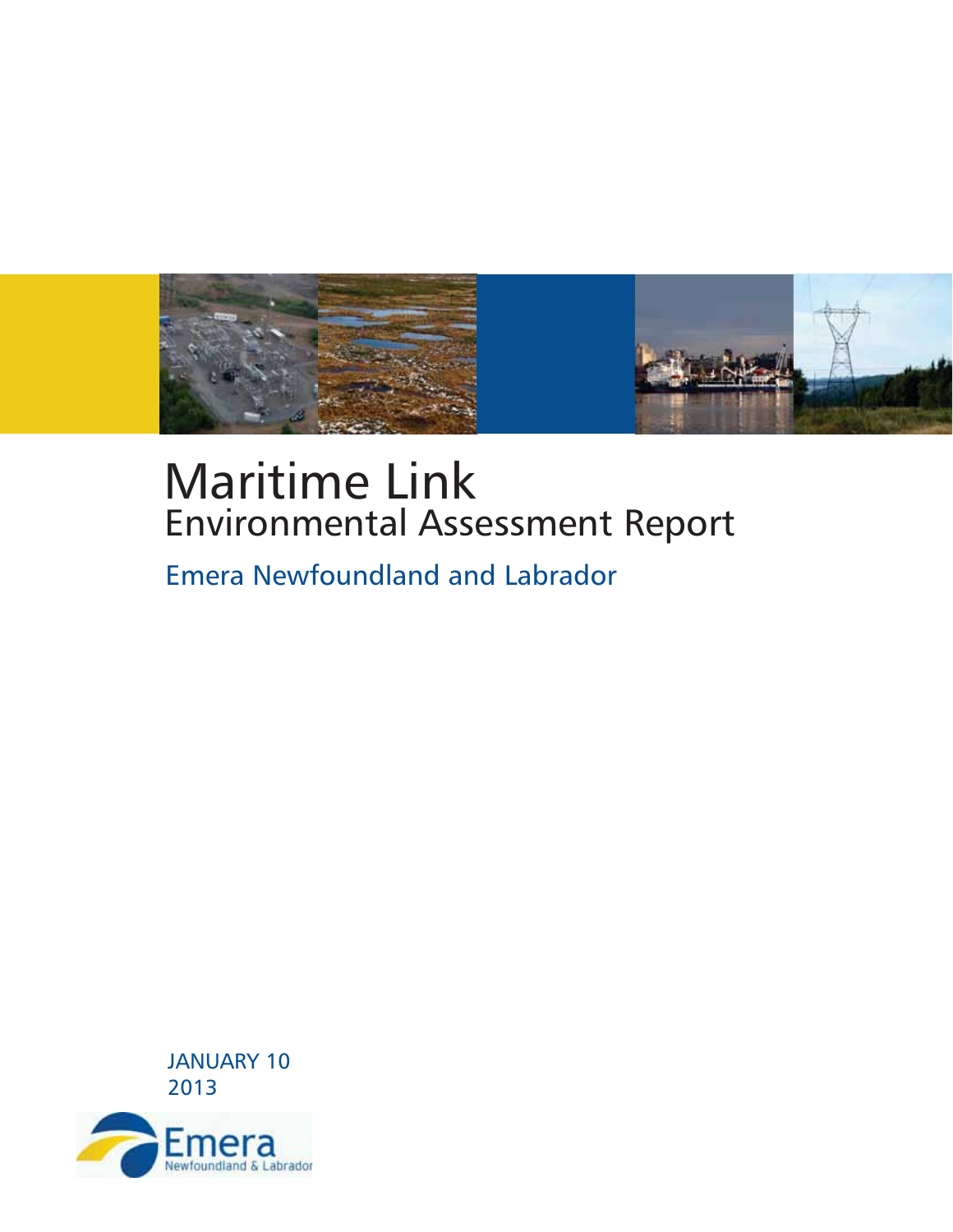#### **EXECUTIVE SUMMARY**

NSP Maritime Link Inc. (operating as ENL), a wholly owned subsidiary of Emera Newfoundland and Labrador Holdings Inc., is proposing to construct and operate a new 500 megawatt (+/-200 kV) high voltage direct current and a 230 kV high voltage alternating current transmission line, and associated infrastructure, between Granite Canal, on the island of Newfoundland, and Woodbine, Nova Scotia.

The primary objective of the Maritime Link is to provide a direct, safe, reliable and cost-effective connection between the electrical system of Newfoundland and Labrador and the electrical system in Nova Scotia, thereby enabling both provinces to share in the economic opportunities afforded by the increase in renewable energy resulting from the Lower Churchill Hydroelectric Generation Project. The objective is to plan, design, build and operate the Maritime Link Project with minimal adverse environmental, economic, social and cultural effects.

With the emerging federal greenhouse gas regulations and the existing Nova Scotia regulations for reduction of carbon dioxide emissions, there is a need for replacement energy to reduce coal-based generation. The Maritime Link Project offers an opportunity to build a diversified energy portfolio within Nova Scotia that meets provincial Renewable Energy Standards and reduces emissions of greenhouse gasses and other air pollutants associated with thermal combustion. In general, the Maritime Link Project will foster economic cooperation and shared benefits between Newfoundland and Labrador and Nova Scotia.

Construction will commence in the fall of 2013, with completion planned for late 2016 and site exit late 2017 when fully commissioned. Construction will be timed to take advantage of seasonal conditions and in consideration of the potential environmental and socio-economic constraints that have been identified and incorporated into the planning and design of the Project. Total employment during Construction is expected to be approximately 1,350 personyears. There will be some additional work force requirements during Operation and Maintenance; however, employment will be minor compared to the Construction phase.

The Maritime Link Project is divided into three distinct geographical regions, the associated infrastructure components of which are described below:

Island of Newfoundland: the Project overview for the island of Newfoundland includes approximately 293 km of transmission line along new and existing corridors between Granite Canal and Cape Ray. Associated infrastructure includes one switchyard; one converter station; one transition compound; one anchor site; up to approximately 28 km of grounding lines; and approximately 2 km of underground cable. The transmission line from Granite Canal to Bottom Brook will be HVac; the overland HVdc portion of the Project will run from Bottom Brook and end near Cape Ray.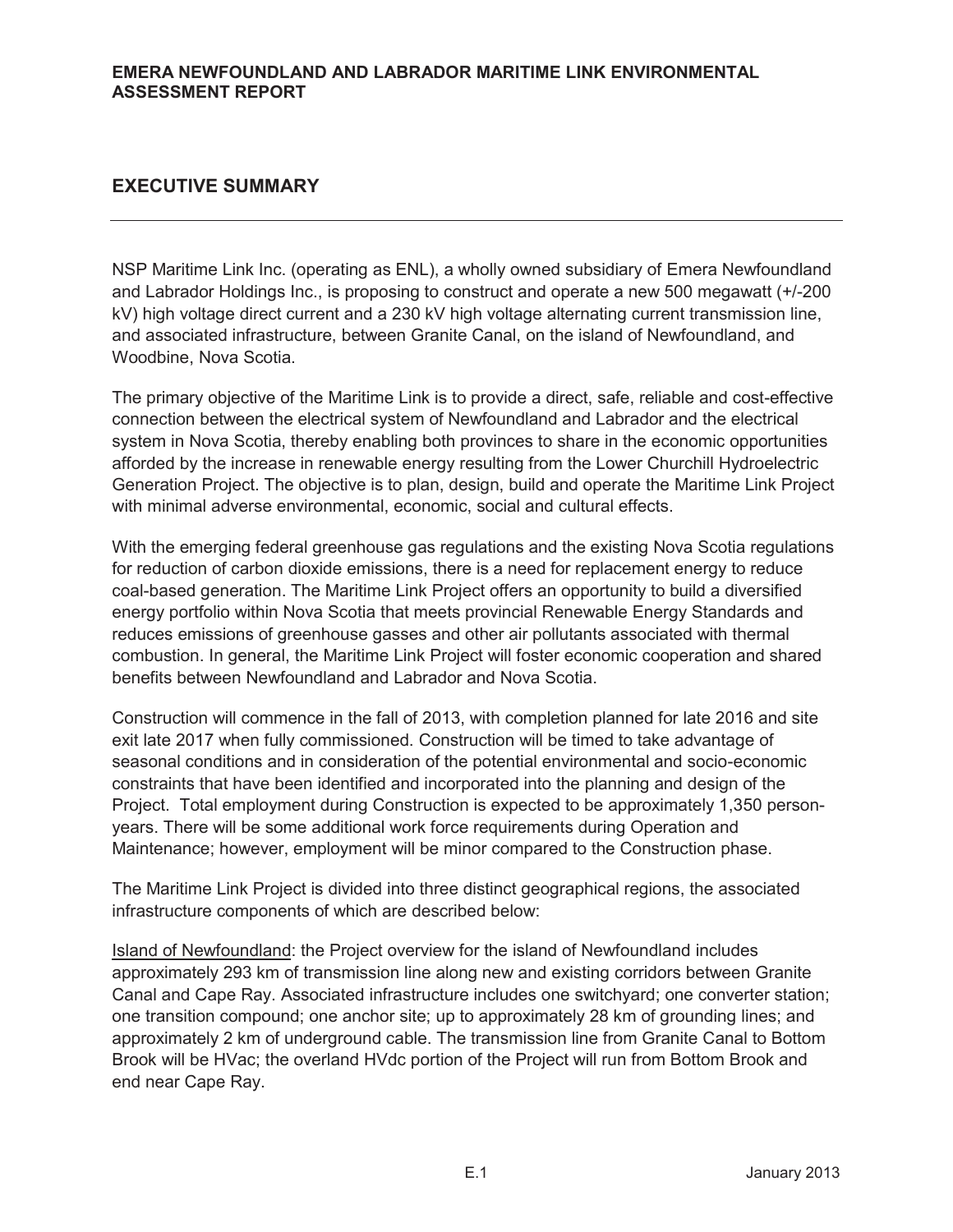#### **EMERA NEWFOUNDLAND AND LABRADOR MARITIME LINK ENVIRONMENTAL ASSESSMENT REPORT**  EXECUTIVE SUMMARY

Cabot Strait: Two subsea HVdc cables will span approximately 180 km from Cape Ray, Newfoundland and Labrador, to Point Aconi, Nova Scotia. This portion of the Project includes two grounding sites and two landfall sites where the cables come ashore in Nova Scotia and on the island of Newfoundland.

Nova Scotia: The Project overview for Nova Scotia includes approximately 46 km of new HVdc transmission line, parallel to an existing transmission corridor, between the Point Aconi and an existing substation at Woodbine. Associated infrastructure includes one converter station; one transition compound; one anchor site; up to approximately 50 km of grounding line; and approximately 1 km of underground cable.

Consultation and engagement with the public and stakeholders, as well as engagement with the Nova Scotia Mi'kmaq, are important planning aspects of the Maritime Link Project, and have been underway since the spring of 2011. These activities have provided opportunities for exchange of information regarding the Project as well as a means for the identification, scoping and resolution (including mitigation) of potential issues or concerns. The stakeholders and Aboriginal groups listed below were identified based on the anticipated level of impact that the Maritime Link Project may have on them, or their anticipated level of interest in the Project:

- government regulators;
- municipal officials;
- Aboriginal groups;
- local residents/communities;
- landowners:
- commercial fishing interests;
- special interests; and
- economic development association.

Project stakeholders and Aboriginal groups have been, and will continue to be, engaged using various methods including:

- one-on-one meetings;
- technical workshops;
- supplier information sessions;
- speaking engagements at industry associations;
- open houses; and
- information sessions.

Emera places a priority on fostering positive long-term relationships with First Nations building upon positive experiences through our activities within Atlantic Canada. The ENL team has met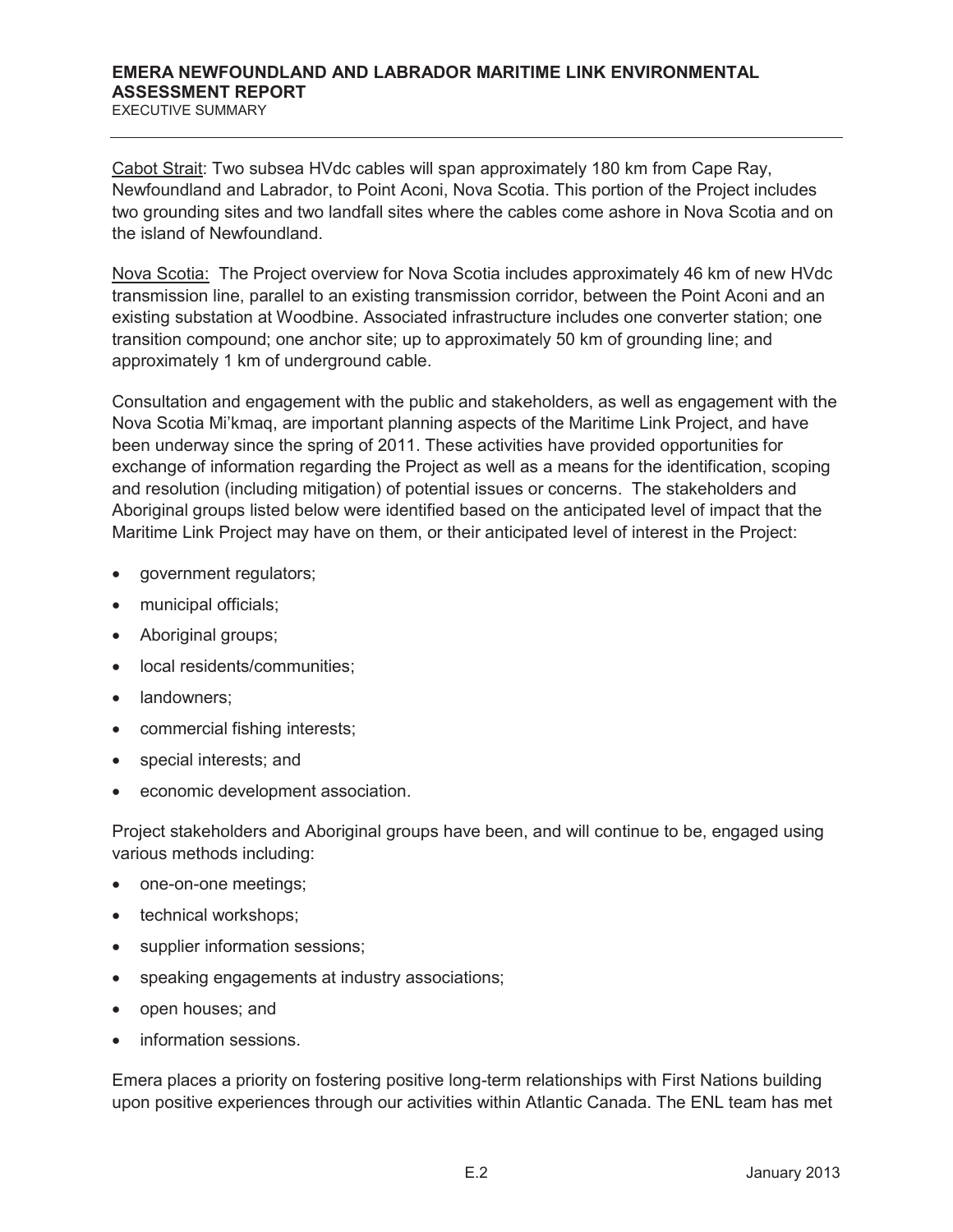EXECUTIVE SUMMARY

with First Nations groups and is committed to meaningful and productive collaboration on this and future projects. Since 2011, ENL has had more than 50 exchanges, including meetings, workshops, conversations and collaborative reviews, with Mi'kmaq leadership, organizations and businesses. Engagement with First Nations will continue for the duration of the Project, looking for opportunities for mutual benefit from this and future projects.

General issues and concerns raised to date during the stakeholder consultation and Mi'kmaq engagement process have primarily related to:

- local benefits of the Project, including employment opportunities and economic benefits; the process for ongoing communication, notification, and liaison with stakeholders and the Mi'kmaq;
- subsea cable installation activities and associated potential environmental effects (particularly potential Project interactions with commercial fisheries and the marine environment);
- details of land-based Project activities and associated environmental effects;
- the timing and duration of Project construction;
- potential risk and effects of accidents and malfunctions;
- potential Project effects on archaeological resources; and
- environmental effects monitoring.

In an effort to increase the general understanding of the issues involved, information regarding these concerns has been shared with Aboriginal groups, the public and stakeholders. In addition, the knowledge and suggestions that were offered through the consultation and engagement activities have been useful in developing or modifying mitigation measures, (*e.g.*, the avoidance of sensitive areas and time periods).

ENL will also establish community liaison committees to foster constructive working relationships within communities and build on community engagement. The committees are expected to be implemented by Q1 2013. The details regarding the number, and geographic location, of the committees will be determined based on further discussion with local community organizations and representatives. The role of the committees will be to provide a forum for discussion between ENL, community members, municipal government, landowners and other stakeholders on issues and opportunities related to the Project. The mandate will include keeping the community informed on the Project as it progresses from the regulatory approval process through construction and operation. Each committee will consist of local stakeholders, including the general public, representatives of municipal government and representatives of ENL. Focused engagement will continue with special interest groups such as commercial fish harvesters and outfitters.

A number of field studies and reviews of research publications and databases were also undertaken in direct support of the environmental assessment. These included surveys to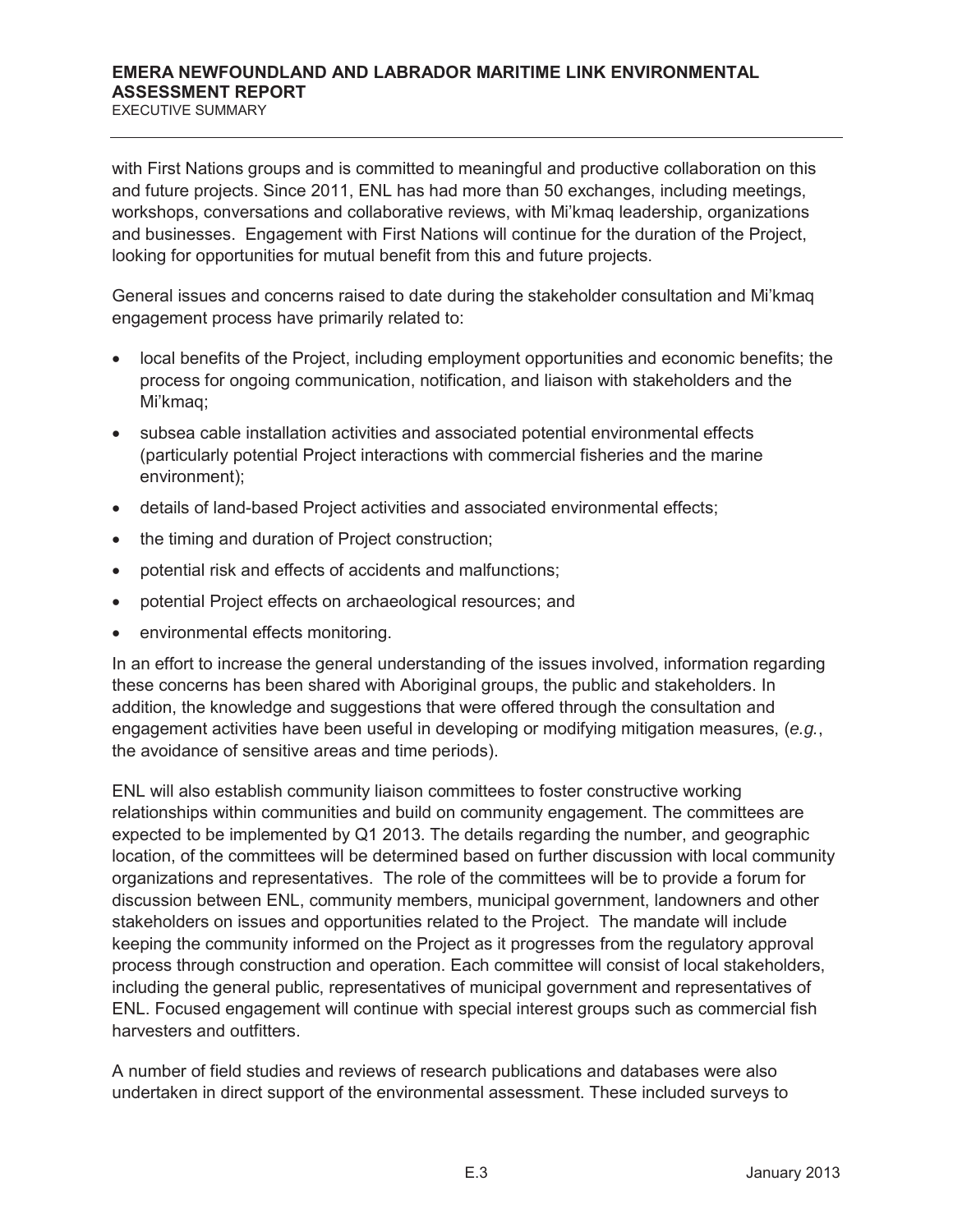#### **EMERA NEWFOUNDLAND AND LABRADOR MARITIME LINK ENVIRONMENTAL ASSESSMENT REPORT**  EXECUTIVE SUMMARY

characterize physical and biological conditions within the transmission corridor; land, marine and freshwater surveys to define and map habitats; surveys to locate species of conservation interest; studies to determine vulnerability of receptors to various environmental effects; studies on the scope and scale of resource harvesting; reconnaissance surveys to locate areas of high potential for archaeological and cultural resources; studies to characterize baseline socioeconomic conditions; and studies to determine the cultural use of resources for traditional purposes. Marine benthic surveys and an ecological land classification of the transmission corridor provided information important for both environmental and engineering purposes. A Mi'kmaq Ecological Knowledge Study and a Mi'kmaq Fisheries study also provided relevant information of current use of land and resources for traditional purposes by the Mi'kmaq of Nova Scotia.

This document is intended to fulfill the environmental assessment requirements for the construction and operation of the Project. Specifically, this document addresses the requirements of a transitional screening-level assessment under the former *Canadian Environmental Assessment Act* (1992); an Environmental Preview Report under the Newfoundland and Labrador *Environmental Protection Act*; and a Registration for a Class 1 Undertaking under the Nova Scotia *Environment Act*. In addition, this report has been prepared to respond to the Guidelines for the Preparation of an Environmental Assessment Report (the Guidelines) which were developed for the Project by the Governments of Canada, Newfoundland and Labrador, and Nova Scotia.

As recommended in the Guidelines, this environmental assessment uses a generally accepted methodology that focuses on a set of valued environmental components (VECs) that reflect key issues of concern. Within specified spatial and temporal boundaries, the potential for interaction between individual environmental components and Project activities during construction and operation and maintenance was determined. Where there is potential for Project-related environmental effects, each effect was assessed using the results of supporting field studies (baseline studies), relevant databases, published scientific research and expert opinion. The assessment for each valued environmental component utilizes an evaluation framework involving standardized methods for identifying, collecting, analyzing, interpreting and presenting relevant data and information This leads to the identification of residual Project-related environmental effects (after mitigation has been applied), which are characterized using specific criteria, (*i.e.*, direction, magnitude, geographic extent, duration, frequency, and reversibility) that are defined for each valued environmental component. The significance of the residual effects is then determined based on criteria or thresholds that are defined for each valued environmental component.

Potential Project-related accidents and malfunctions and the effects of the environment on the Project are also assessed in this Report.

There is potential for environmental effects from various sources to interact in a cumulative manner. For that reason, it is standard practice to conduct a cumulative effects assessment as part of a Project-specific environmental assessment. The methodology for addressing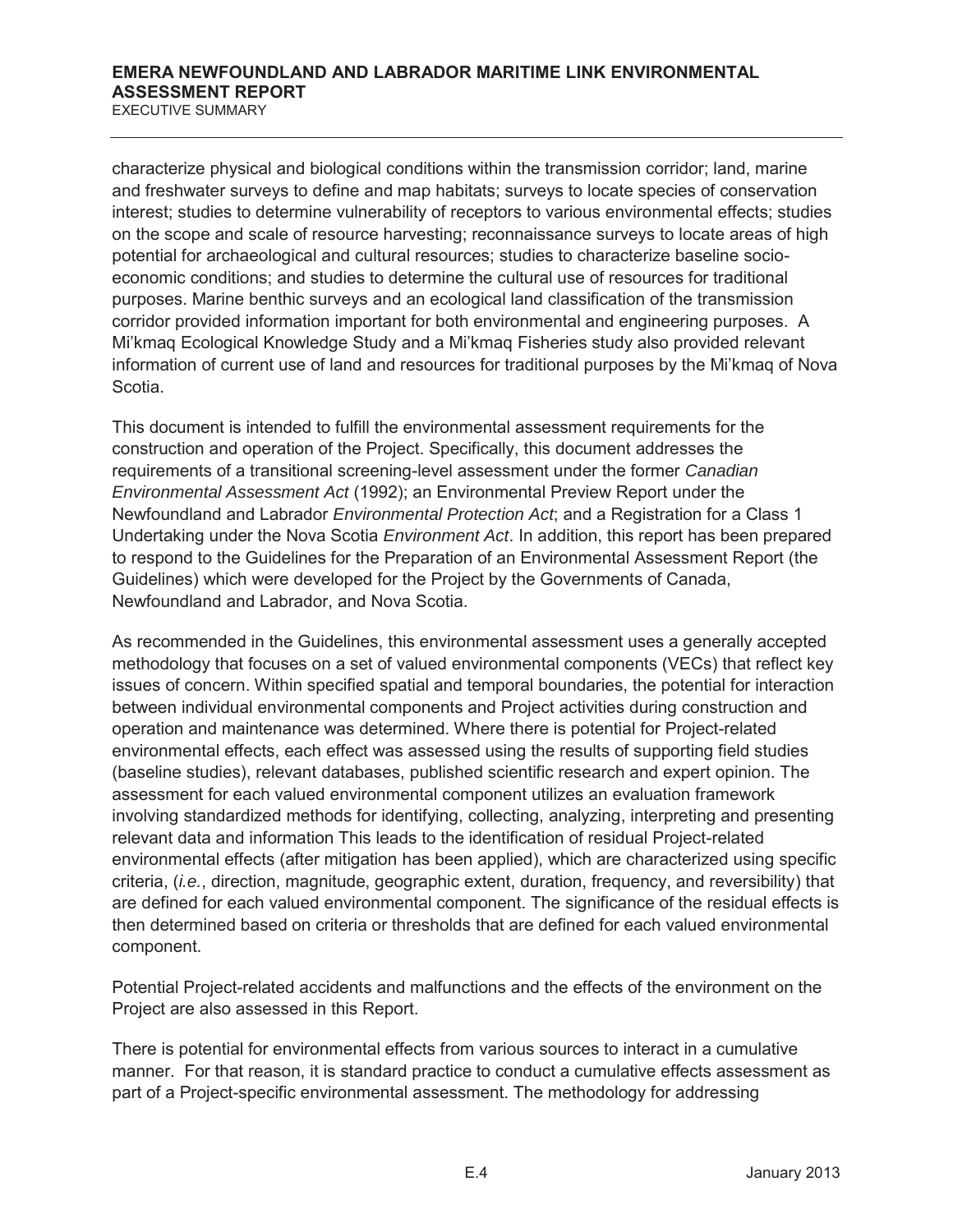cumulative effects in this Report generally conforms to the approach recommended in the *Cumulative Effects Assessment Practitioners Guide* published by the Canadian Environmental Assessment Agency. Consultations with stakeholders and regulators identified the potential for overlap between the Maritime Link and current projects or activities, as well as future projects that can reasonably be predicted. A specific cumulative effects assessment was conducted for each valued environmental component, focused on evaluating the potential for, and significance of, overlapping environmental effects.

All of the key issues identified in the Guidelines have been assessed in this Report. Some issues have been covered as specific valued environmental components, while others have been addressed within various parts of the Report, depending on the scope, scale and risk of the potential environmental effects and how they relate to, or have been integrated into, the chosen valued environmental components.

The specific valued environmental component assessed (as applicable for each geographical region) are:

- Caribou:
- Species of Conservation Interest;
- Socio-economic Environment;
- Archaeological and Heritage Resources;
- Commercial Fisheries;
- Marine Environment: and
- Current Use of Land and Resources for Traditional Purposes by the Mi'kmaq.

Following the general approach and methodology outlined above, each of the above-noted components was subjected to a detailed and structured assessment based on the following considerations:

- Scope of the assessment;
- Baseline Conditions;
- Potential Project-VEC Interactions;
- Mitigation of Project Environmental Effects;
- x Characterization of Residual Environmental Effects;
- Summary of Residual Environmental Effects;
- Assessment of Cumulative Environmental Effects:
- Determination of Significance; and
- Follow-Up and Monitoring.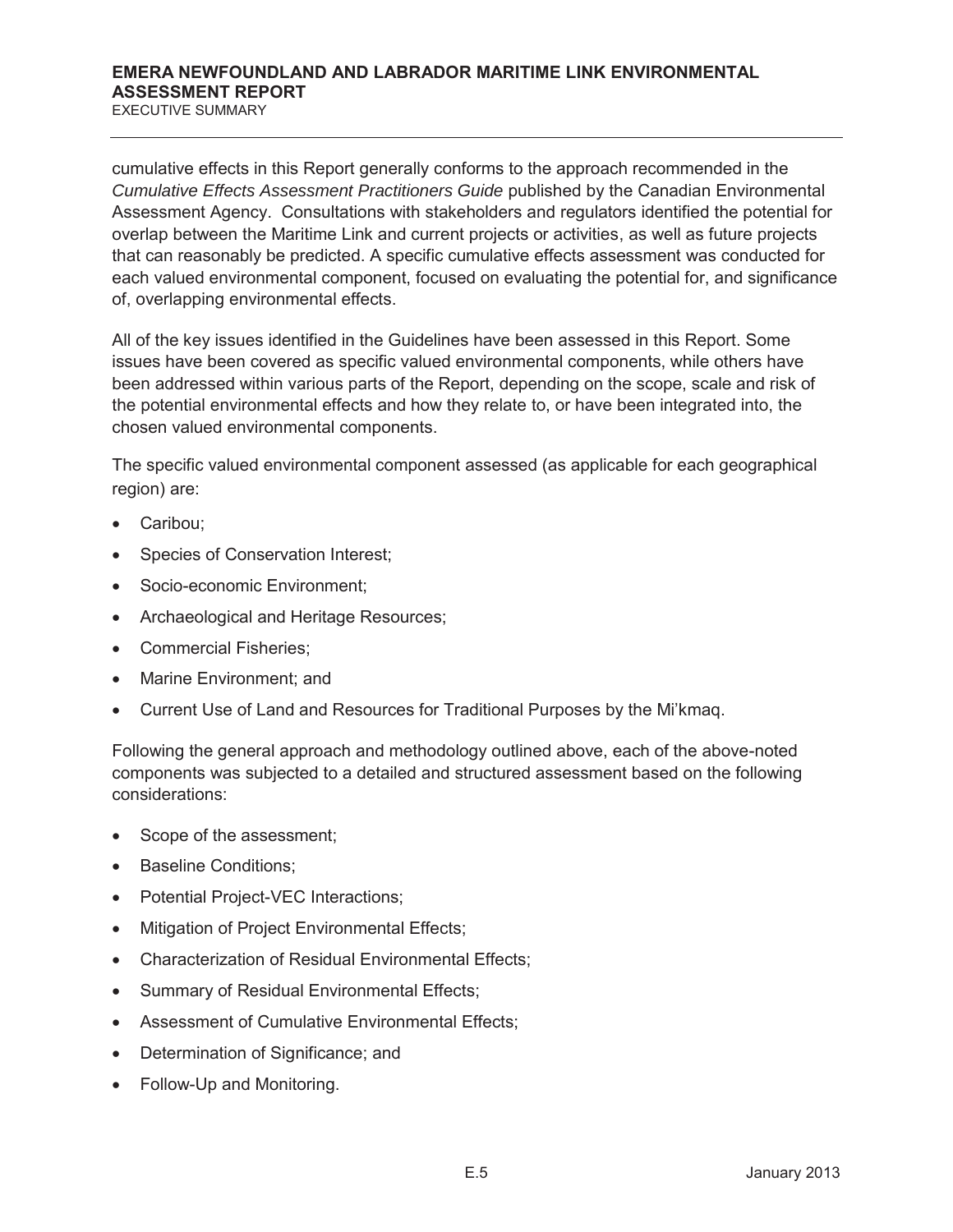EXECUTIVE SUMMARY

Mitigation, including Project planning and design, is an important aspect of environmental assessment. This Report explains how key planning and design decisions, environmental best practices, standard and specific mitigation measures, environmental management and protection systems and permitting requirements provide the means to reduce or eliminate adverse environmental effects of the Project. Monitoring and follow-up programs have been proposed to verify the accuracy of effects predictions or effectiveness of mitigation.

These and other measures that must be implemented for each phase of the Project will be included in a Project-specific Environmental Management System (equivalent to the ISO 14001 Environmental Management Systems Standard) that will be developed to manage the environmental risks of operations in a systematic manner. A Project Environmental Management Plan will be developed that will encompass all environmental regulatory requirements and commitments and will evolve throughout the life of the Project. An important component of the Environmental Management Plan is the Environmental Protection Plan which will set out specific plans for implementation of protection procedures and mitigation measures associated with Project construction activities. As such, it is the primary mechanism for ensuring effective and efficient implementation and compliance with regulatory and other requirements set out in the Environmental Management Plan.

A Project Emergency Response Plan, based on the National Standard of Canada, is currently under development and is directed primarily toward the development of effective tools and systems to support emergency preparedness and response. This Emergency Response Plan is closely linked to the Health, Safety and Security Management Plan, which provides guidance on how the Maritime Link Project work scope will be safely executed. This plan is focused on all levels of ENL Management and specifically identifies the strategies and practices that Project personnel will employ so that health and safety performance excellence is achieved.

The majority of the transmission corridor will be located parallel with, or adjacent to, other linear features (existing transmission corridors and/or roads), and most of the other Project infrastructure is sited in areas already affected by varying degrees of general economic development. Although a few current and foreseeable projects and activities were identified that might overlap with the Maritime Link Project, given the development setting and planned mitigation, combined with the low risk of interaction with the Project, the assessment indicated that cumulative environmental effects were predicted to be not significant.

The exception to the discussion of Project components noted above is the Area of New Access on the island of Newfoundland. Increase in access to this area is a concern, particularly since it is located within the seasonal migration route for caribou. Although there is currently some access, particularly by off-road motorized vehicles, resource managers want to limit the potential for further effects that are associated with increased human presence. Through careful planning and route selection, the transmission line corridor through this area will be accessed through a combination of existing roads and travel within the cleared transmission corridor. In addition, travel through the area on the new transmission line corridor will be interrupted by "break points", (*i.e.*, major water crossings or steep rock slopes that cannot be negotiated). For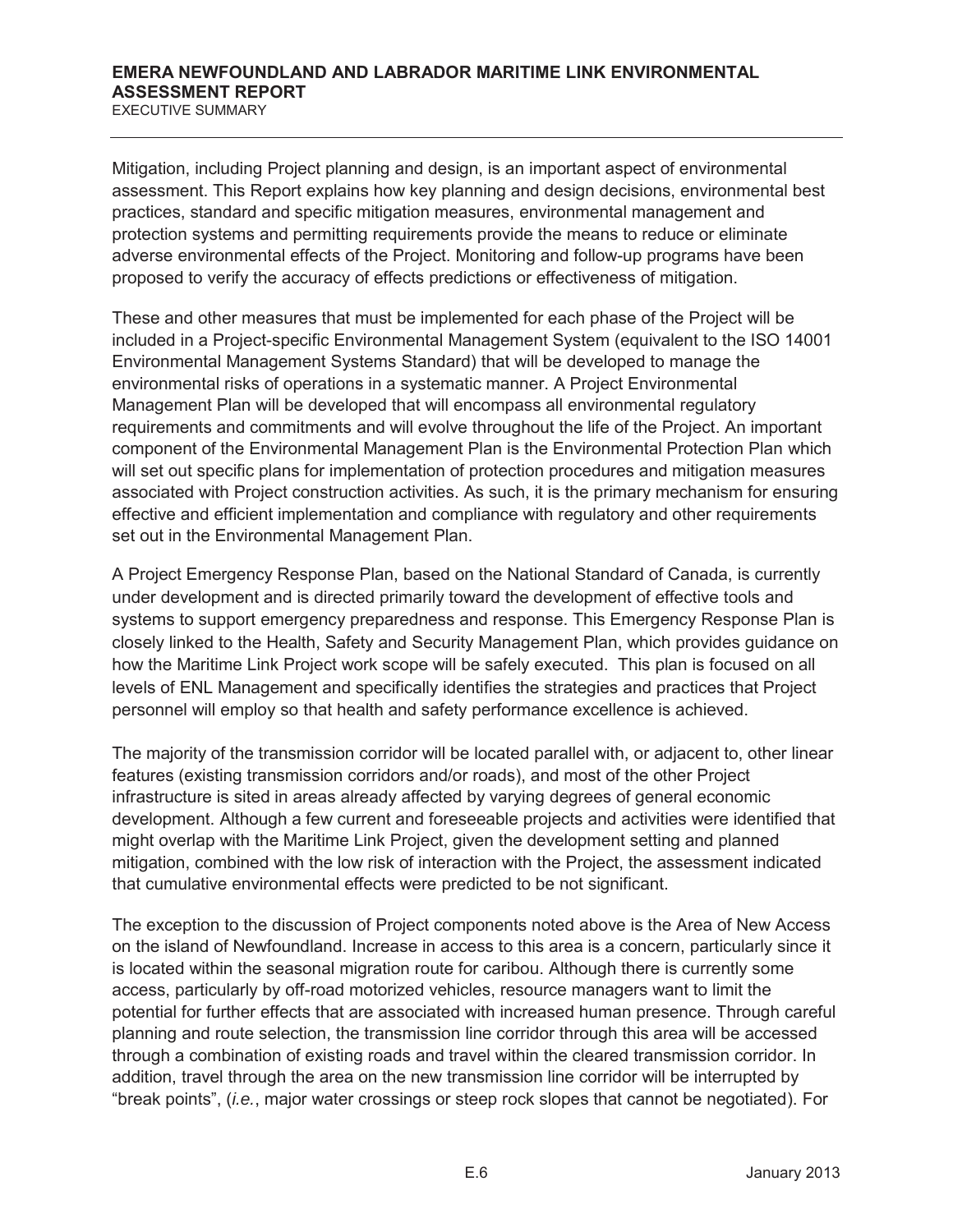#### **EMERA NEWFOUNDLAND AND LABRADOR MARITIME LINK ENVIRONMENTAL ASSESSMENT REPORT**  EXECUTIVE SUMMARY

these reasons, the assessment indicates that cumulative environmental effects within the Area of New Access were predicted to be not significant.

The environmental effects of potential Project accidents or malfunctions that may occur can be addressed with appropriate environmental management and contingency response planning. Provided that the mitigation and response plans outlined in this Report are implemented, no significant adverse environmental effects are likely to occur as a result of Project-related accidents and malfunctions. Significant, adverse residual environmental effects from Projectrelated accidents and malfunctions are therefore predicted to be not likely.

Effects of the environment on the Project, which could potentially result in an interruption of service or damage to infrastructure or adverse effects to valued environmental components, are evaluated in consideration of mitigation and design measures, and are found to be not significant.

In summary, the environmental assessment employs a structured, comprehensive and rigorous methodology, supported by information and data from focused field studies, the scientific literature and expert opinion. This Report shows that the planning and design for the Maritime Link Project takes into account environmental constraints. The construction and operation and maintenance phases of the Project will be carefully planned and managed to minimize potential environmental effects through the application of environmental best practices, standard and specific mitigation measures, and regulatory permitting procedures. Monitoring and follow-up programs will determine the validity of effects predictions and the efficacy of the planned mitigation measures, with adjustments, where necessary.

Assuming that all of these measures will be successfully implemented, the environmental assessment indicates that the adverse residual environmental effects from routine Project activities and cumulative environmental effects are predicted to be not significant. Also, the effects of the environment on the Project are considered to be not significant.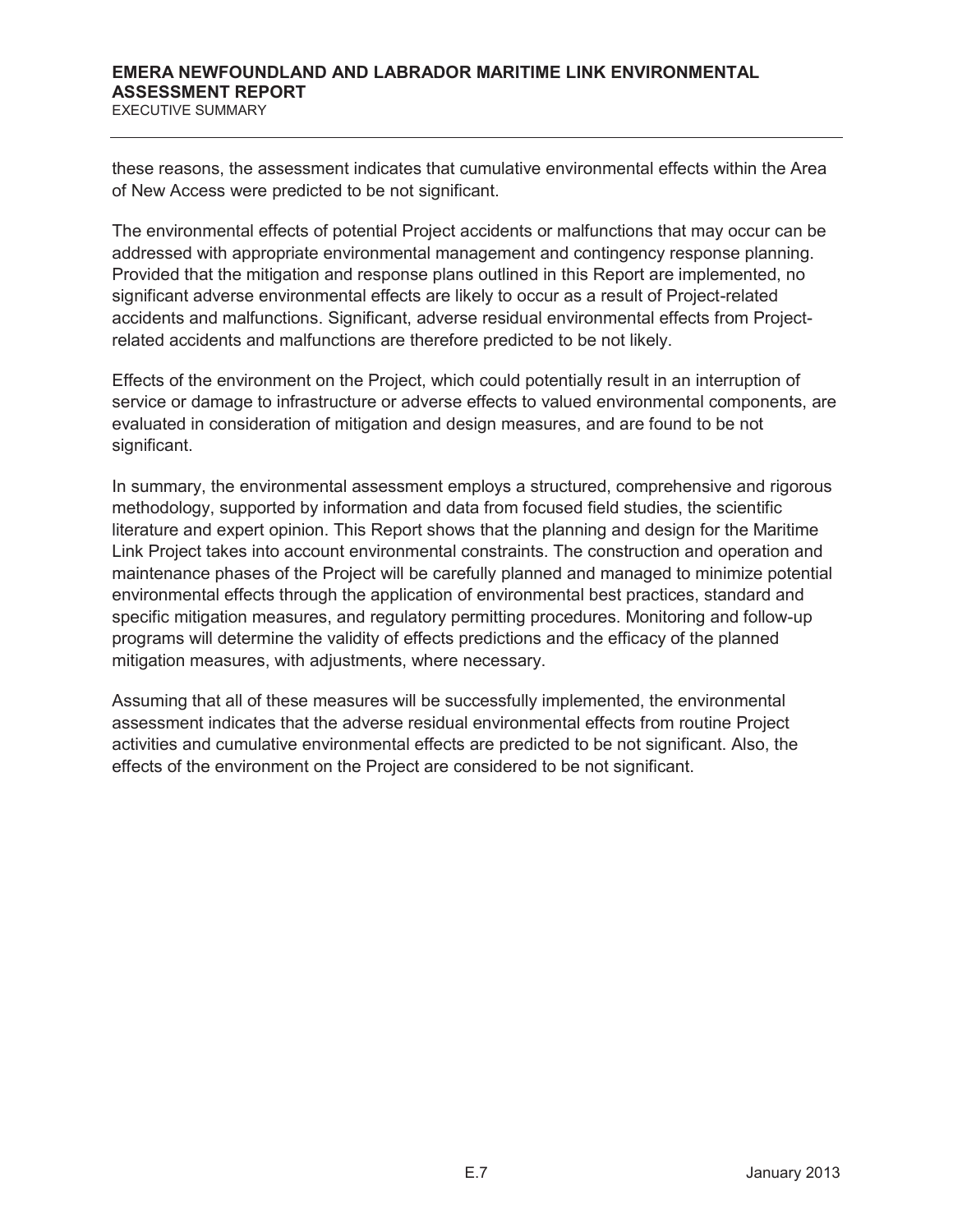#### **CONCORDANCE TABLE**

#### **Reference from the Guidelines for the Preparation of an Environmental Assessment Report<sup>1</sup>**

## **Applicable EA Report Reference**

|                         | ASSESSIIIEIIL REPUIL                                       |                     |                                                                                 |
|-------------------------|------------------------------------------------------------|---------------------|---------------------------------------------------------------------------------|
|                         | <b>PART 1 - BACKGROUND</b>                                 |                     |                                                                                 |
| 1                       | <b>INTRODUCTION</b>                                        |                     | N/A                                                                             |
| 1.1                     | Purpose of the Guidelines                                  |                     | N/A                                                                             |
| 1.2                     | <b>Proposed Project</b>                                    | 1<br>$\overline{2}$ | Introduction<br><b>Project Description</b>                                      |
| 1.3                     | <b>EA Requirements</b>                                     | 1.4                 | <b>Regulatory Framework</b>                                                     |
| 1.4                     | Harmonization of the EA Processes and<br>Conduct of the EA | 1.4                 | <b>Regulatory Framework</b>                                                     |
| 1.5                     | Contacts for the EA                                        | 1.1                 | The Proponent                                                                   |
| $\overline{\mathbf{2}}$ | <b>PREPARATION AND PRESENTATION OF</b><br>THE EA REPORT    |                     | <b>EA Report</b>                                                                |
| 2.1                     | Study Strategy and Methodology                             | 5                   | Environmental Assessment Methods and Scope of<br>Assessment                     |
| 2.2                     | Presentation and Organization of the EA<br>Report          |                     | <b>EA Report</b>                                                                |
| 2.3                     | <b>Executive Summary</b>                                   |                     | <b>Executive Summary</b>                                                        |
|                         | <b>PART 2 - CONTENT AND STRUCTURE OF THE EA REPORT</b>     |                     |                                                                                 |
| 3                       | <b>INTRODUCTION AND PROJECT</b><br><b>BACKGROUND</b>       | $\mathbf{1}$        | Introduction                                                                    |
| 3.1                     | The Proponent                                              | 1.1                 | The Proponent                                                                   |
| 3.2                     | <b>Project Overview</b>                                    | 2.4                 | <b>Project Overview</b>                                                         |
| 3.3                     | Non-Government Participants in the EA                      | 3                   | <b>Consultation and Engagement</b>                                              |
| 3.4                     | Regulatory Framework and the Role of                       | 1.4                 | <b>Regulatory Framework</b>                                                     |
|                         | Government                                                 |                     | 1.4.4 Applicable Legislation, Policies, Guidelines and<br>Standards             |
|                         |                                                            |                     | 3.1.1 Stakeholder Identification                                                |
| 4                       | <b>PROJECT DESCRIPTION</b>                                 | $\overline{2}$      | <b>Project Description</b>                                                      |
| 4.1                     | Need for and Purpose of the Project                        | 2.2                 | Project Purpose and Rationale                                                   |
| 4.2                     | Location                                                   | $\mathbf{1}$        | Introduction<br>[Includes geo-referenced Figure 1.1.1 Project Site<br>Location] |
|                         |                                                            | 2.4<br>4            | Project Overview<br><b>Environmental Setting</b>                                |
|                         |                                                            |                     |                                                                                 |

 $1$  See Appendix A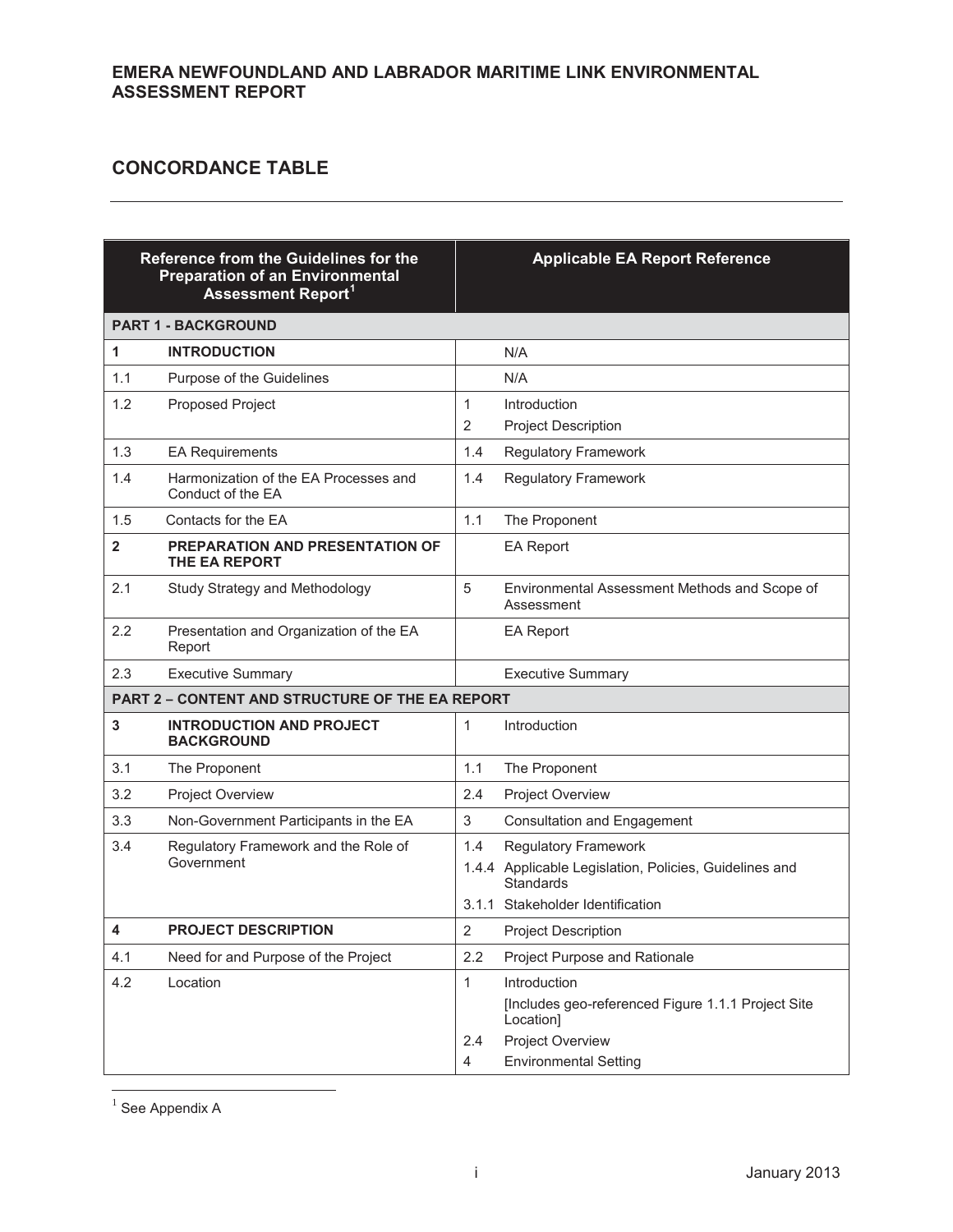|                | Reference from the Guidelines for the<br><b>Preparation of an Environmental</b><br><b>Assessment Report1</b> | <b>Applicable EA Report Reference</b> |                                                                                                                                                                                                                                                          |  |
|----------------|--------------------------------------------------------------------------------------------------------------|---------------------------------------|----------------------------------------------------------------------------------------------------------------------------------------------------------------------------------------------------------------------------------------------------------|--|
| 4.3            | Components                                                                                                   | 2.5                                   | <b>Project Components</b>                                                                                                                                                                                                                                |  |
| 4.4            | Activities                                                                                                   | 2.6<br>2.7<br>2.8                     | <b>Construction Activities</b><br>Operation<br>Maintenance                                                                                                                                                                                               |  |
| 4.5            | Schedule                                                                                                     | 2.10                                  | Project Schedule                                                                                                                                                                                                                                         |  |
| 5              | <b>SCOPE OF THE ASSESSMENT</b>                                                                               | 5                                     | Environmental Assessment Methods and Scope of<br>Assessment                                                                                                                                                                                              |  |
| 5.1            | Factors to be Considered                                                                                     |                                       | 5.3.2 Factors to be Considered                                                                                                                                                                                                                           |  |
| 5.2            | Scope of the Factors                                                                                         |                                       | 5.3.3 Scoping and Selection of VECs                                                                                                                                                                                                                      |  |
| 5.2.1          | <b>Spatial Boundaries</b>                                                                                    | 6<br>7<br>8                           | Environmental Assessment - Island of Newfoundland<br>Environmental Assessment - Cabot Strait<br>Environmental Assessment - Nova Scotia<br>[Sections 6, 7 and 8 include Spatial Boundaries<br>subsections for each VEC]                                   |  |
| 5.2.2          | <b>Temporal Boundaries</b>                                                                                   | 2.2<br>6<br>7<br>8                    | Project Purpose and Rationale<br>Environmental Assessment - Island of Newfoundland<br>Environmental Assessment - Cabot Strait<br>Environmental Assessment - Nova Scotia<br>[Sections 6, 7 and 8 include Temporal Boundaries<br>subsections for each VEC1 |  |
| 6              | <b>ALTERNATIVE MEANS OF CARRYING</b><br><b>OUT THE PROJECT</b>                                               | 2.3                                   | Alternative Means of Carrying Out the Project                                                                                                                                                                                                            |  |
| $\overline{7}$ | <b>CONSULTATION</b>                                                                                          | $\sqrt{3}$                            | <b>Consultation and Engagement</b>                                                                                                                                                                                                                       |  |
| 7.1            | Public and Stakeholder Participation                                                                         | 3.1                                   | <b>Public and Stakeholder Consultation</b>                                                                                                                                                                                                               |  |
| 7.2            | Consultation with the Mi'kmaq of Nova<br>Scotia                                                              | 3.2                                   | Aboriginal Engagement<br>[3.2.1 Mi'kmaq of Nova Scotia]                                                                                                                                                                                                  |  |
| 8              | <b>EXISTING ENVIRONMENT</b>                                                                                  | 4<br>6<br>$\overline{7}$<br>8         | <b>Environmental Setting</b><br>Environmental Assessment - Island of Newfoundland<br>Environmental Assessment - Cabot Strait<br>Environmental Assessment - Nova Scotia<br>[Sections 6, 7 and 8 include Baseline Conditions<br>subsections for each VEC]  |  |
| 9              | <b>ENVIRONMENTAL EFFECTS</b><br><b>ASSESSMENT</b>                                                            | 6<br>7<br>8                           | Environmental Assessment - Island of Newfoundland<br>Environmental Assessment - Cabot Strait<br>Environmental Assessment - Nova Scotia                                                                                                                   |  |
| 9.1            | Assessment Methodology                                                                                       | 5<br>6<br>7<br>8                      | Environmental Assessment Methods and Scope of<br>Assessment<br>Environmental Assessment - Island of Newfoundland<br>Environmental Assessment - Cabot Strait<br>Environmental Assessment - Nova Scotia                                                    |  |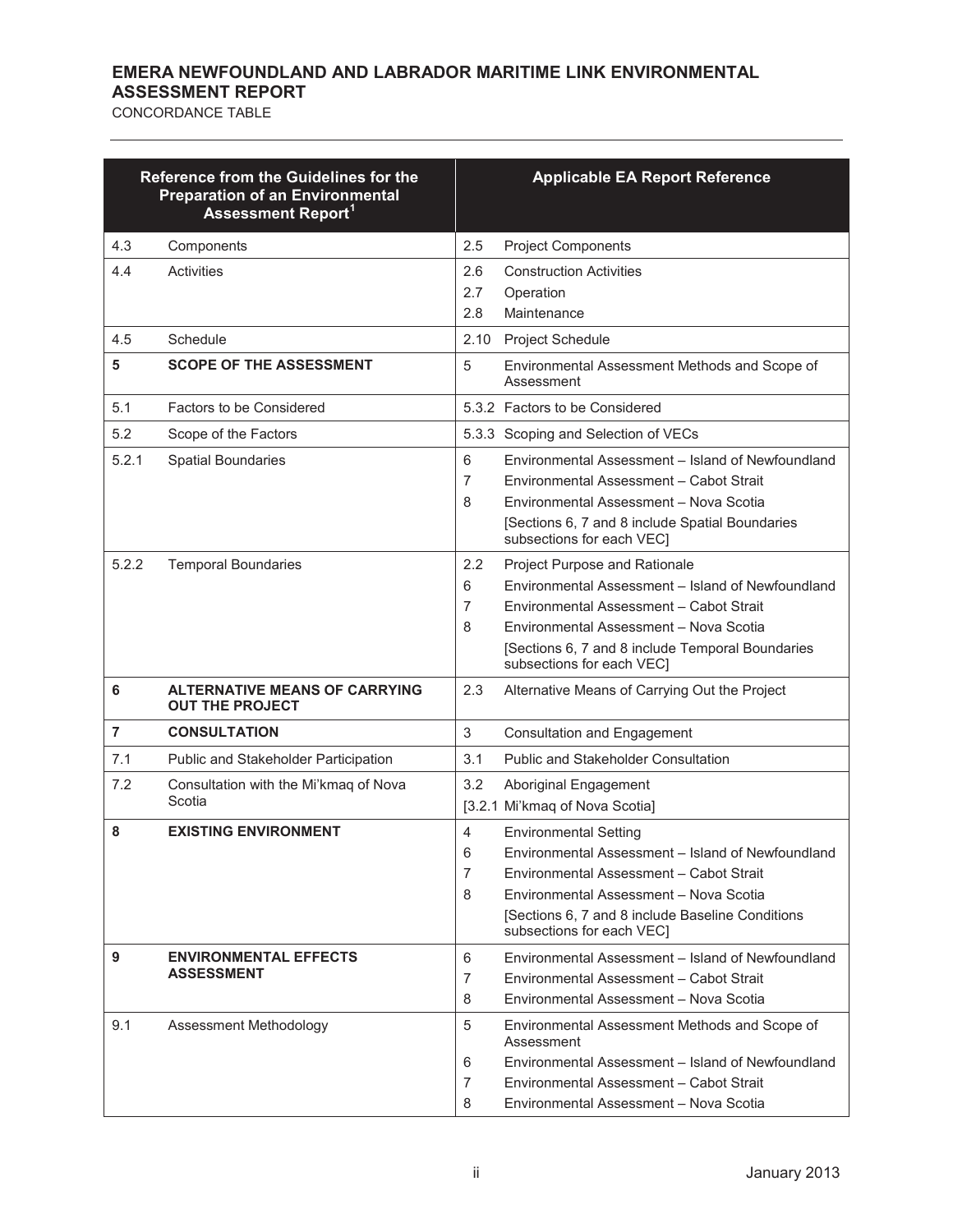|      | Reference from the Guidelines for the<br><b>Preparation of an Environmental</b><br><b>Assessment Report1</b> | <b>Applicable EA Report Reference</b>             |                                                                                                                                                                                                                                                                                                  |  |
|------|--------------------------------------------------------------------------------------------------------------|---------------------------------------------------|--------------------------------------------------------------------------------------------------------------------------------------------------------------------------------------------------------------------------------------------------------------------------------------------------|--|
|      |                                                                                                              | subsections for each VEC]                         | [Sections 6, 7 and 8 include Scope of Assessment                                                                                                                                                                                                                                                 |  |
| 9.2  | <b>Mitigation Measures</b>                                                                                   |                                                   | 2.6.7 Environmental Mitigation/Best Practices<br>Environmental Assessment - Island of Newfoundland<br>Environmental Assessment - Cabot Strait<br>Environmental Assessment - Nova Scotia<br>[Sections 6, 7 and 8 include Mitigation of Project<br>Environmental Effects subsections for each VEC] |  |
| 9.3  | <b>Residual Effects</b>                                                                                      | for each VEC1                                     | Environmental Assessment - Island of Newfoundland<br>Environmental Assessment - Cabot Strait<br>Environmental Assessment - Nova Scotia<br>[Sections 6, 7 and 8 include Characterization of<br>Residual Project Environmental Effects subsections                                                 |  |
| 9.4  | Determination of the Significance of<br><b>Residual Effects</b>                                              |                                                   | Environmental Assessment - Island of Newfoundland<br>Environmental Assessment - Cabot Strait<br>Environmental Assessment - Nova Scotia<br>[Sections 6, 7 and 8 include Determination of<br>Significance subsections for each VEC1                                                                |  |
| 9.5  | Effects of the Environment on the Project                                                                    |                                                   | Effects of the Environment on the Project                                                                                                                                                                                                                                                        |  |
| 9.6  | <b>Effects of Potential Accidents or</b><br><b>Malfunctions</b>                                              | 10<br><b>Accidents and Malfunctions</b>           |                                                                                                                                                                                                                                                                                                  |  |
| 9.7  | <b>Cumulative Environmental Effects</b>                                                                      | Scoping                                           | 5.3.4 Cumulative Environmental Effects Assessment<br>Environmental Assessment - Island of Newfoundland<br>Environmental Assessment - Cabot Strait<br>Environmental Assessment - Nova Scotia<br>[Sections 6, 7 and 8 include Assessment of<br>Cumulative Effects subsections for each VEC]        |  |
| 9.8  | Summary                                                                                                      | <b>Executive Summary</b><br>Summary<br>11         | Environmental Assessment - Island of Newfoundland<br>Environmental Assessment - Cabot Strait<br>Environmental Assessment - Nova Scotia<br>[Sections 6, 7 and 8 include Summary of Residual<br>Environmental Effects subsections for each VEC]                                                    |  |
| 10   | <b>ENVIRONMENTAL MANAGEMENT</b>                                                                              | 2.8<br>Environmental Management                   |                                                                                                                                                                                                                                                                                                  |  |
| 10.1 | Planning                                                                                                     | <b>Standards</b><br>2.12 Environmental Management | 1.4.4 Applicable Legislation, Policies, Guidelines and<br>[2.12.2 Project Environmental Management Plan, 2.12.3<br>Project Environmental Protection Plan, 2.12.4<br><b>Emergency Response Plans]</b>                                                                                             |  |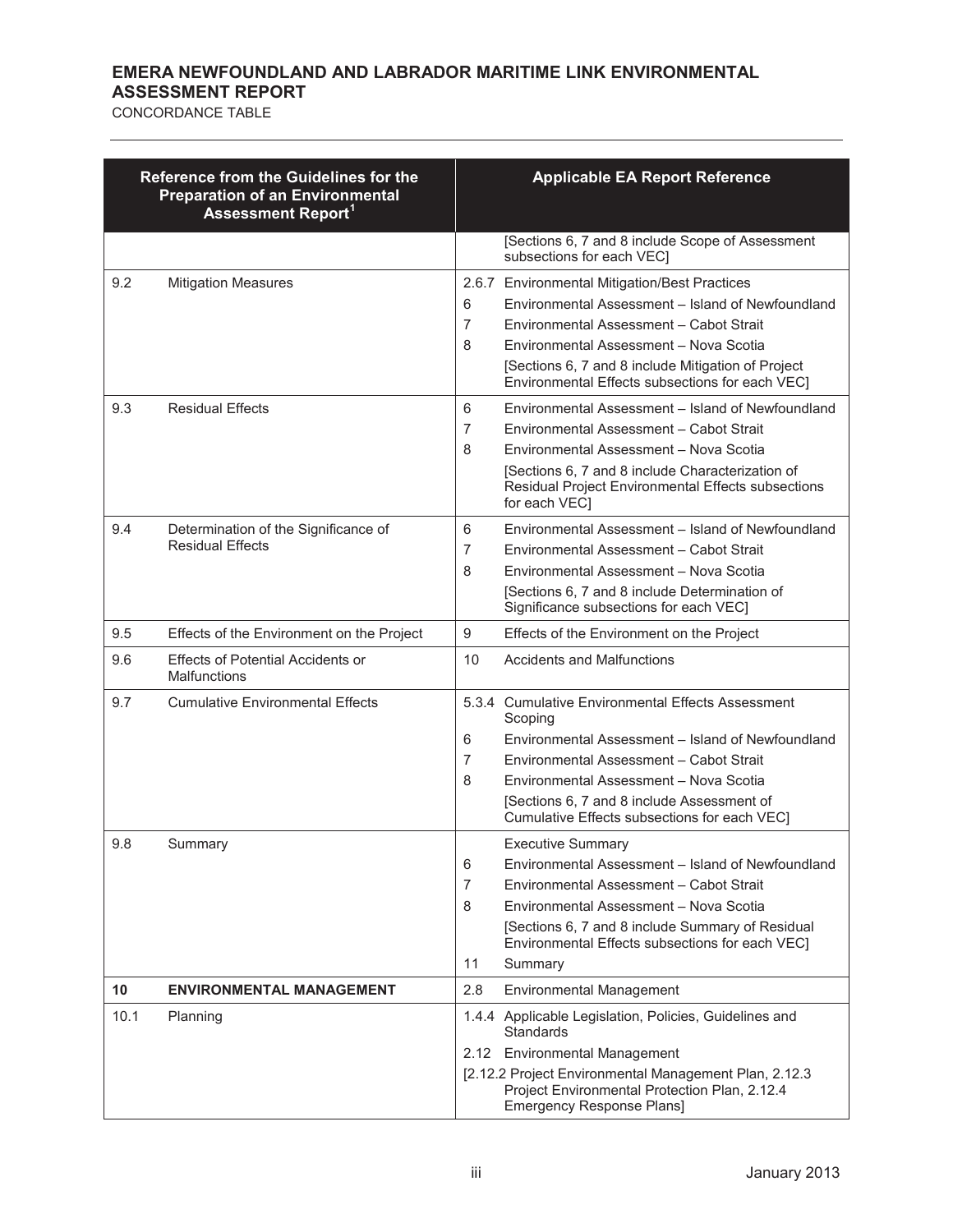|         | Reference from the Guidelines for the<br><b>Preparation of an Environmental</b><br><b>Assessment Report1</b> | <b>Applicable EA Report Reference</b>                                                                                                                                                                                                                                                                                                                            |
|---------|--------------------------------------------------------------------------------------------------------------|------------------------------------------------------------------------------------------------------------------------------------------------------------------------------------------------------------------------------------------------------------------------------------------------------------------------------------------------------------------|
|         |                                                                                                              | 2.6.7 Mitigation                                                                                                                                                                                                                                                                                                                                                 |
| 10.1.1  | Decommissioning and Reclamation Plan                                                                         | 2.9<br>Decommissioning                                                                                                                                                                                                                                                                                                                                           |
| 10.1.2  | Fish Habitat Compensation Strategy                                                                           | 7.3.4.1 Fish Habitat Compensation Strategy<br>7.2.4 Mitigation of Project Environmental Effects                                                                                                                                                                                                                                                                  |
| 10.2    | Follow-Up Program                                                                                            | Environmental Assessment - Island of Newfoundland<br>6<br>7<br>Environmental Assessment - Cabot Strait<br>Environmental Assessment - Nova Scotia<br>8<br>[Sections 6, 7 and 8 include Follow-Up and Monitoring<br>subsections for each VEC]                                                                                                                      |
|         | <b>PART 3 - GUIDANCE ON SELECT ENVIRONMENTAL COMPONENTS</b>                                                  |                                                                                                                                                                                                                                                                                                                                                                  |
| 11      | <b>GEOPHYSICAL ENVIRONMENT</b>                                                                               | 4.1.2 Geophysical Environment (Newfoundland)<br>4.2.1 Geophysical Environment (Cabot Strait)<br>4.3.2 Geophysical Environment (Nova Scotia)<br>Geophysical Hazards<br>9.1<br>Marine Hazards<br>9.4                                                                                                                                                               |
| $12 \,$ | <b>ATMOSPHERIC ENVIRONMENT</b>                                                                               | 2.6.7 Mitigation<br>4.1.1 Atmospheric Environment (Newfoundland)<br>4.3.1 Atmospheric Environment (Nova Scotia)<br>5.3.3 Scoping and Selection of VECs<br>6.3<br>Socio-economic Environment (Newfoundland)<br>SOCI (Cabot Strait)<br>7.1<br>7.3<br><b>Marine Environment</b><br>8.2<br>Socio-economic Environment (Nova Scotia)<br>9.2<br><b>Climate Effects</b> |
| 13      | <b>WATER RESOURCES</b>                                                                                       | 4.1.2 Geophysical Environment (Newfoundland)<br>4.1.3 Biological Environment (Newfoundland)<br>4.3.2 Geophysical Environment (Nova Scotia)<br>4.3.3 Biological Environment (Nova Scotia)<br>5.3.3 Scoping and Selection of VECs<br>6.2<br>SOCI(Newfoundland)<br>8.1<br>SOCI(Nova Scotia)<br><b>Accidents and Malfunctions</b><br>10                              |
| 14      | <b>AQUATIC ENVIRONMENT (FRESHWATER</b><br>and MARINE)                                                        | 4.1.3 Biological Environment (Newfoundland)<br>4.3.3 Biological Environment (Nova Scotia)<br>5.3.3 Scoping and Selection of VECs<br>6.2<br>SOCI(Newfoundland)<br>7.3<br>Marine Environment<br>8.1<br>SOCI (Nova Scotia)<br>Marine Hazards<br>9.4<br>10.5 Hazardous Material Spills                                                                               |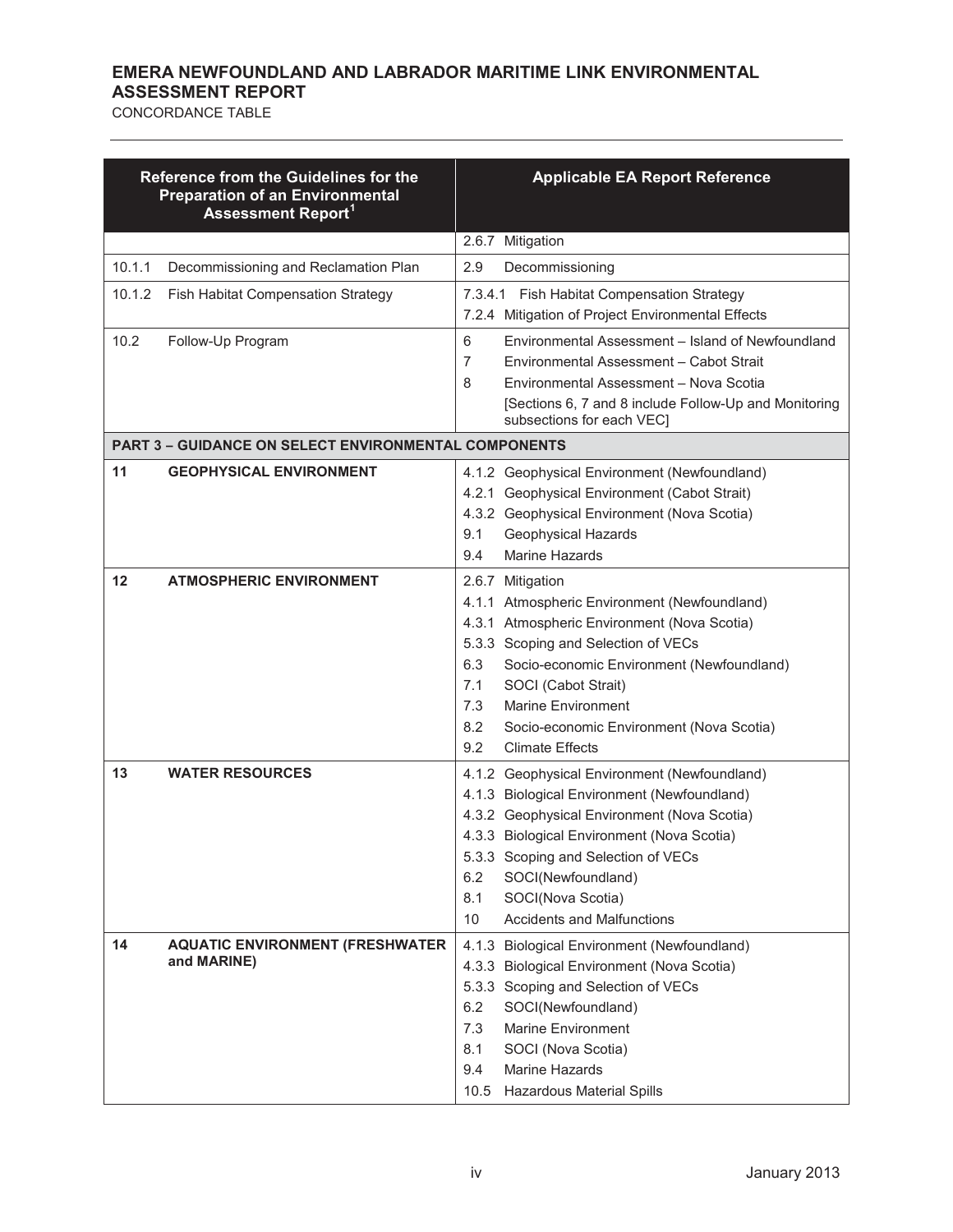|    | Reference from the Guidelines for the<br><b>Preparation of an Environmental</b><br><b>Assessment Report1</b> | <b>Applicable EA Report Reference</b>                                                                                                                                                                                                                                                                                                                                                                                                          |
|----|--------------------------------------------------------------------------------------------------------------|------------------------------------------------------------------------------------------------------------------------------------------------------------------------------------------------------------------------------------------------------------------------------------------------------------------------------------------------------------------------------------------------------------------------------------------------|
|    |                                                                                                              | Vehicle/Vessel/Aircraft Accidents<br>10.6                                                                                                                                                                                                                                                                                                                                                                                                      |
| 15 | <b>VEGETATION</b>                                                                                            | 4.1.3 Biological Environment (Newfoundland)<br>4.3.3 Biological Environment (Nova Scotia)<br>5.3.3 Scoping and Selection of VECs<br>SOCI (Newfoundland)<br>6.2<br>8.1<br>SOCI (Nova Scotia)                                                                                                                                                                                                                                                    |
| 16 | <b>WETLAND ECOSYSTEMS</b>                                                                                    | 4.1.3 Biological Environment (Newfoundland)<br>4.3.3 Biological Environment (Nova Scotia)<br>5.3.3 Scoping and Selection of VECs<br>6.2<br>SOCI(Newfoundland)<br>SOCI(Nova Scotia)<br>8.1                                                                                                                                                                                                                                                      |
| 17 | <b>WILDLIFE AND WILDLIFE HABITAT</b>                                                                         | 4.1.3 Biological Environment (Newfoundland)<br>4.2.3 Biological Environment (Cabot Strait)<br>4.3.3 Biological Environment (Nova Scotia)<br>5.3.3 Scoping and Selection of VECs<br>6.1<br>Caribou<br>6.2<br>SOCI (Newfoundland)<br>7.1<br>SOCI (Cabot Strait)<br>7.3<br><b>Marine Environment</b><br>8.1<br>SOCI(Nova Scotia)                                                                                                                  |
| 18 | <b>PROTECTED AREAS AND AREAS OF</b><br><b>CONSERVATION INTEREST</b>                                          | 4.1.3 Biological Environment (Newfoundland)<br>4.2.3 Biological Environment (Cabot Strait)<br>4.3.3 Biological Environment (Nova Scotia)<br>6.2<br>SOCI (Newfoundland)<br>6.3<br>Socio-economic Environment (Newfoundland)<br>7.1<br>SOCI (Cabot Strait)<br><b>Marine Environment</b><br>7.3<br>8.1<br>Species of Conservation Interest(Nova Scotia)<br>8.2<br>Socio-economic Environment (Nova Scotia)<br>5.3.3 Scoping and Selection of VECs |
| 19 | <b>ECONOMY, BUSINESS AND</b><br><b>EMPLOYMENT</b>                                                            | 2.11<br><b>Work Force Requirements</b><br>5.3.3 Scoping and Selection of VECs<br>Socio-economic Environment (Newfoundland)<br>6.3<br>7.2<br><b>Commercial Fisheries</b><br>8.2<br>Socio-economic Environment (Nova Scotia)                                                                                                                                                                                                                     |
| 20 | <b>LAND AND RESOURCE USE</b>                                                                                 | 5.3.3<br>Scoping and Selection of VECs<br>6.3<br>Socio-economic Environment (Newfoundland)<br>7.2<br><b>Commercial Fisheries</b><br>Current Use of Land and Resources for Traditional<br>7.4<br>Purposes by the Mi'kmaq (Cabot Strait)<br>Socio-economic Environment (Nova Scotia)<br>8.2                                                                                                                                                      |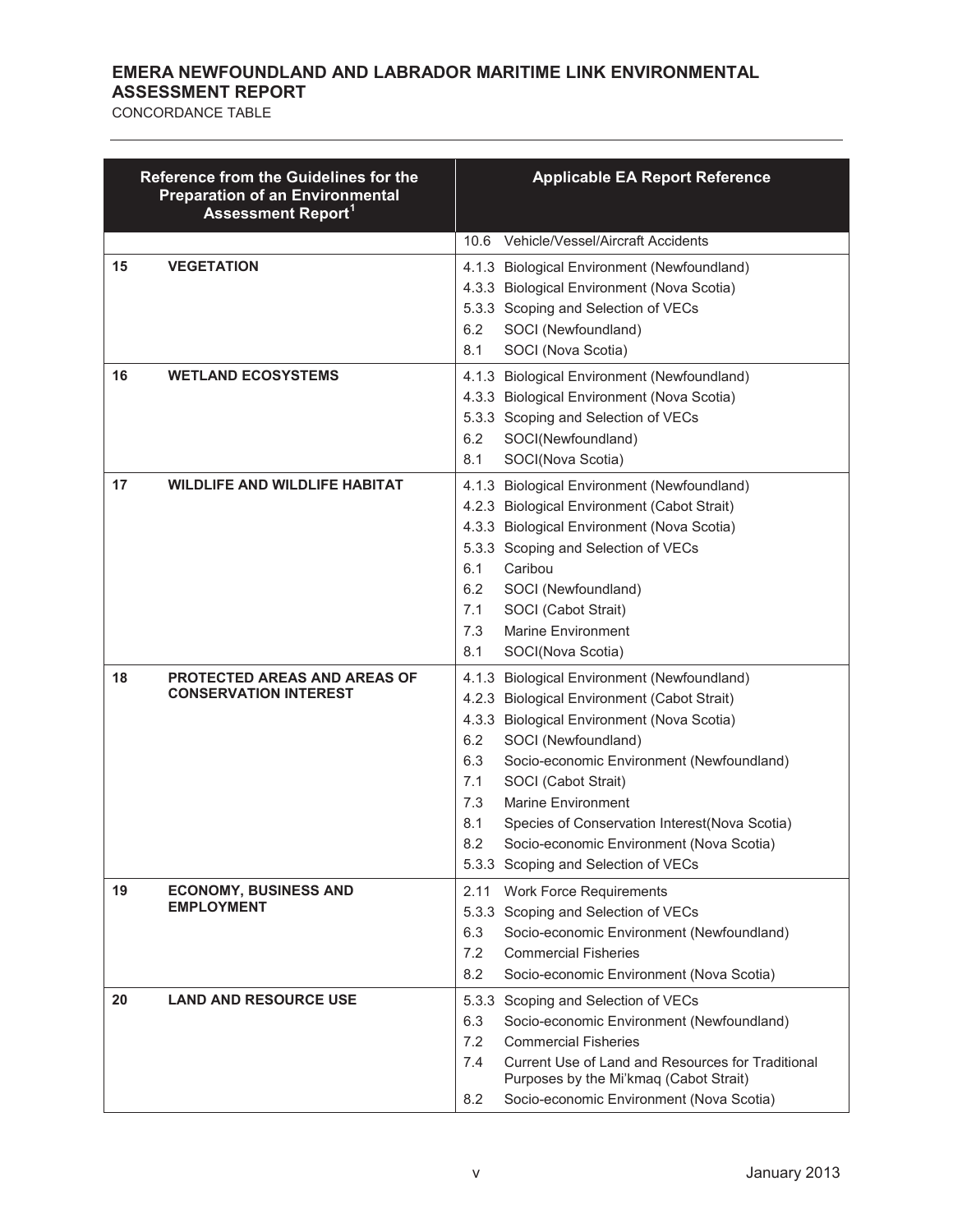|    | Reference from the Guidelines for the<br><b>Preparation of an Environmental</b><br><b>Assessment Report1</b> |                            | <b>Applicable EA Report Reference</b>                                                                                                                                                                                                               |
|----|--------------------------------------------------------------------------------------------------------------|----------------------------|-----------------------------------------------------------------------------------------------------------------------------------------------------------------------------------------------------------------------------------------------------|
|    |                                                                                                              | 8.4                        | Current Use of Land and Resources for Traditional<br>Purposes by the Mi'kmaq (Nova Scotia)                                                                                                                                                          |
| 21 | <b>COMMERCIAL AND RECREATIONAL</b><br><b>FISHERIES</b>                                                       | 5.3.3<br>6.3<br>7.2<br>8.2 | Scoping and Selection of VECs<br>Socio-economic Environment (Newfoundland)<br><b>Commercial Fisheries</b><br>Socio-economic Environment (Nova Scotia)                                                                                               |
| 22 | <b>ARCHAEOLOGICAL AND HERITAGE</b><br><b>RESOURCES</b>                                                       | 5.3.3<br>6.4<br>8.3        | Scoping and Selection of VECs<br>Archaeological and Heritage Resources<br>(Newfoundland)<br>Archaeological and Heritage Resources (Nova Scotia)                                                                                                     |
| 23 | <b>CURRENT USE OF LAND AND</b><br><b>RESOURCES FOR TRADITIONAL</b><br><b>PURPOSES BY ABORIGINAL PERSONS</b>  | 3.2<br>5.3.3<br>7.4<br>8.4 | Aboriginal Engagement<br>Scoping and Selection of VECs<br>Current Use of Land and Resources for Traditional<br>Purposes by the Mi'kmag (Cabot Strait)<br>Current Use of Land and Resources for Traditional<br>Purposes by the Mi'kmaq (Nova Scotia) |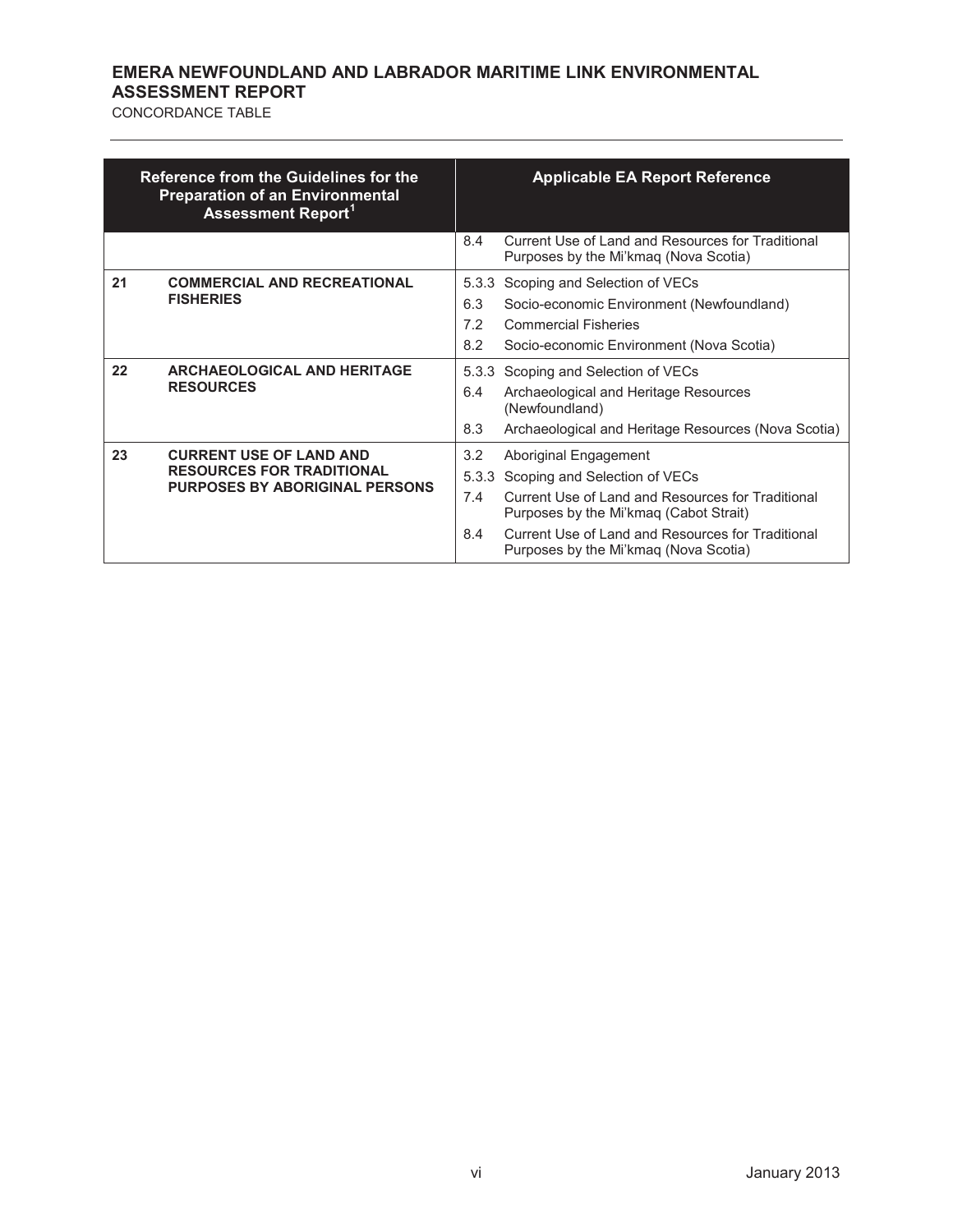## **LIST OF ACRONYMS**

| AC                | alternating current                                                   |
|-------------------|-----------------------------------------------------------------------|
| <b>AFE</b>        | <b>Acadian Forest Ecozone</b>                                         |
| Amps              | amperes                                                               |
| <b>AOI</b>        | Area of Interest                                                      |
| <b>ASF</b>        | <b>Atlantic Salmon Federation</b>                                     |
| asl               | above sea level                                                       |
| <b>ATV</b>        | all-terrain vehicle                                                   |
| <b>BP</b>         | before present                                                        |
| <b>CCG-MCTS</b>   | <b>Canadian Coast Guard Marine Communication and Traffic Services</b> |
| <b>CEA</b>        | cumulative effects assessment                                         |
| <b>CEA Agency</b> | <b>Canadian Environmental Assessment Agency</b>                       |
| <b>CEAA</b>       | Canadian Environmental Assessment Act                                 |
| <b>CEPA</b>       | <b>Canadian Environmental Protection Act</b>                          |
| <b>CESCC</b>      | <b>Canadian Endangered Species Conservation Council</b>               |
| <b>CLC</b>        | <b>Community Liaison Committee</b>                                    |
| CO <sub>2</sub>   | carbon dioxide                                                        |
| <b>COSEWIC</b>    | Committee on the Status of Endangered Wildlife in Canada              |
| <b>CSA</b>        | <b>Canadian Standards Association</b>                                 |
| <b>CWS</b>        | <b>Canadian Wildlife Service</b>                                      |
| <b>dBA</b>        | decibels adjusted                                                     |
| <b>DC</b>         | direct current                                                        |
| DFO               | <b>Fisheries and Oceans Canada</b>                                    |
| <b>DU</b>         | designatable units                                                    |
| EA                | environmental assessment                                              |
| <b>EBSA</b>       | Ecologically and Biologically Significant Area                        |
| EC                | <b>Environment Canada</b>                                             |
| <b>ECBC</b>       | <b>Enterprise Cape Breton Corporation</b>                             |
| Emera             | Emera Inc.                                                            |
| EMF               | electromagnetic field                                                 |
| <b>EMS</b>        | <b>Environmental Management System</b>                                |
| <b>EMP</b>        | Environmental Management Plan                                         |
| <b>ENL</b>        | NSP Maritime Link Inc.                                                |
| <b>EPP</b>        | <b>Environmental Protection Plan</b>                                  |
| <b>EPR</b>        | <b>Environmental Preview Report</b>                                   |
| <b>ERP</b>        | <b>Emergency Response Plan</b>                                        |
| <b>EPSGA</b>      | <b>Environmental Goals and Sustainable Prosperity Act</b>             |
| <b>GHG</b>        | greenhouse gas                                                        |
| <b>GPR</b>        | ground potential rise                                                 |
| ha                | hectare                                                               |
| <b>HDD</b>        | horizontal directional drilling                                       |
| <b>HDPE</b>       | high density polyethylene                                             |
| <b>HPDD</b>       | high-pressure directional drilling                                    |
| <b>HSSMP</b>      | Health, Safety and Security Management Plan                           |
| <b>HVac</b>       | high voltage alternating current                                      |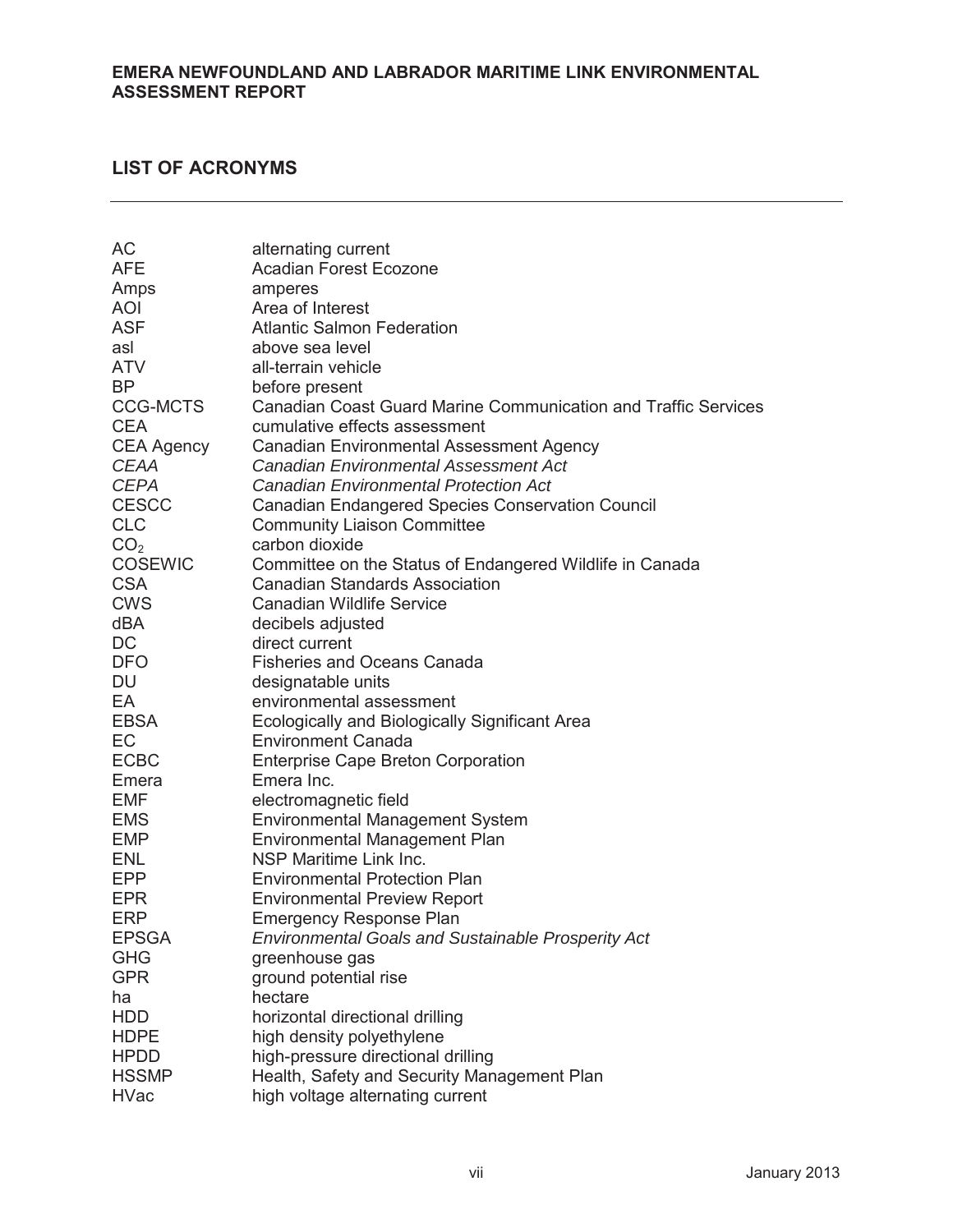LIST OF ACRONYMS

| <b>HVdc</b>     | high voltage direct current                                          |
|-----------------|----------------------------------------------------------------------|
| <b>IARC</b>     | International Agency for Research on Cancer                          |
| <b>IBA</b>      | <b>Important Bird Area</b>                                           |
| <b>IBP</b>      | International Biological Programme                                   |
| <b>ICNIRP</b>   | International Commission on Non-Ionizing Radiation Protection        |
| <b>ISQG</b>     | <b>Interim Sediment Quality Guidelines</b>                           |
| Hz              | kilo hertz                                                           |
| <b>KMKNO</b>    | Kwilmu'kw Maw-klusuagn Negotiation Office                            |
| kt              | kilo tonnes                                                          |
| kV              | kilo volts                                                           |
| <b>LiDAR</b>    | <b>Light Detection and Ranging</b>                                   |
| <b>LOMA</b>     | Large Ocean Management Area                                          |
| <b>MARPOL</b>   | Convention for the Prevention of Pollution From Ships                |
| <b>MBCA</b>     | <b>Migratory Birds Convention Act</b>                                |
| <b>MBS</b>      | <b>Migratory Bird Sanctuary</b>                                      |
| <b>MEKS</b>     | Mi'kmaq Ecological Knowledge Study                                   |
| <b>MGS</b>      | <b>Membertou Geomatics Solutions</b>                                 |
| <b>MHz</b>      | mega hertz                                                           |
| MI              | mass impregnated                                                     |
| ML              | <b>Maritime Link</b>                                                 |
| <b>MPA</b>      | <b>Marine Protected Area</b>                                         |
| <b>MPMO</b>     | Major Projects Management Office                                     |
| <b>MRP</b>      | <b>Major Resource Project</b>                                        |
| <b>MSDS</b>     | material safety data sheets                                          |
| <b>MW</b>       | megawatt                                                             |
| Nalcor          | <b>Nalcor Energy</b>                                                 |
| <b>NCNS</b>     | Native Council of Nova Scotia                                        |
| <b>NGO</b>      | non-governmental organization                                        |
| NL.             | Newfoundland and Labrador                                            |
| <b>NLDEC</b>    | Newfoundland and Labrador Department of Environment and Conservation |
| <b>NLEPA</b>    | Newfoundland and Labrador Environmental Protection Act               |
| NL ESA          | Newfoundland and Labrador Endangered Species Act                     |
| <b>NLH</b>      | Newfoundland Hydro                                                   |
| <b>NLOA</b>     | Newfoundland and Labrador Outfitters Association                     |
| NO <sub>x</sub> | nitrogen oxides                                                      |
| <b>NRCan</b>    | <b>Natural Resources Canada</b>                                      |
| <b>NS</b>       | Nova Scotia                                                          |
| <b>NSDNR</b>    | Nova Scotia Department of Natural Resources                          |
| <b>NSE</b>      | Nova Scotia Environment                                              |
| <b>NSEA</b>     | Nova Scotia Environment Act                                          |
| NS ESA          | Nova Scotia Endangered Species Act                                   |
| <b>NSMNH</b>    | Nova Scotia Museum of Natural History                                |
| <b>NSOAA</b>    | Nova Scotia Office of Aboriginal Affairs                             |
| <b>NSPI</b>     | Nova Scotia Power Inc.                                               |
| <b>NWA</b>      | <b>National Wildlife Area</b>                                        |
| <b>NWPA</b>     | Navigable Waters Protection Act                                      |
| <b>OPEP</b>     | Oil Pollution Emergency Plan                                         |
| <b>PAA</b>      | <b>Protected Areas Association</b>                                   |
|                 |                                                                      |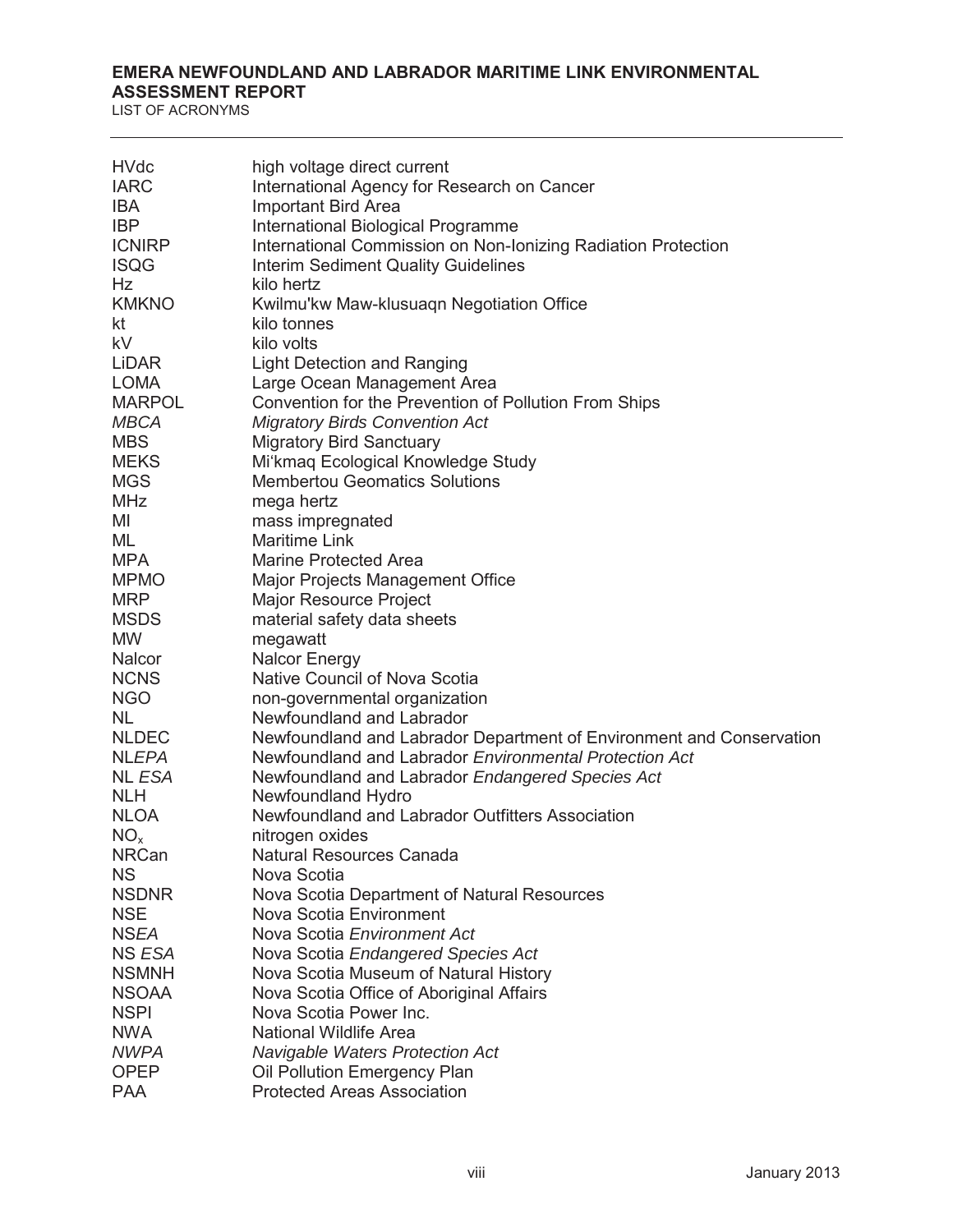LIST OF ACRONYMS

| <b>PAO</b>      | <b>Provincial Archaeology Office</b>                           |
|-----------------|----------------------------------------------------------------|
| <b>PEV</b>      | <b>Provincial Energy Ventures</b>                              |
| psu             | practical salinity units                                       |
| <b>PWGSC</b>    | <b>Public Works and Government Services Canada</b>             |
| <b>RA</b>       | <b>Responsible Authorities</b>                                 |
| <b>RES</b>      | Renewable Energy Standards                                     |
| <b>ROV</b>      | remotely operated vehicle                                      |
| <b>SAEN</b>     | Salmonid Association of Eastern Newfoundland                   |
| <b>SANS</b>     | Snowmobile Association of Nova Scotia                          |
| <b>SAR</b>      | species at risk                                                |
| <b>SARA</b>     | Species at Risk Act                                            |
| <b>SDSS</b>     | Sustainable Development and Strategic Science                  |
| <b>SMT</b>      | <b>Sydney Marine Terminal</b>                                  |
| SO <sub>2</sub> | sulphur dioxide                                                |
| <b>SOCI</b>     | species of conservation interest                               |
| <b>SPAWN</b>    | Salmon Preservation Association for the Waters of Newfoundland |
| <b>SSEPP</b>    | Site Specific Environmental Protection Plan                    |
| <b>TC</b>       | <b>Transport Canada</b>                                        |
| <b>TL 250</b>   | Newfoundland Hydro Transmission Line 250                       |
| <b>UINR</b>     | Unama'ki Institute of Natural Resources                        |
| μT              | microtelsa                                                     |
| $\mu V/m$       | microvolts per metre                                           |
| <b>VEC</b>      | valued environmental component                                 |
| V/m             | volts per metre                                                |
| <b>WHO</b>      | World Health Organization                                      |
| <b>WHMIS</b>    | Workplace Hazardous Materials Information System               |
| <b>XLPE</b>     | cross-linked polyethylene                                      |
|                 |                                                                |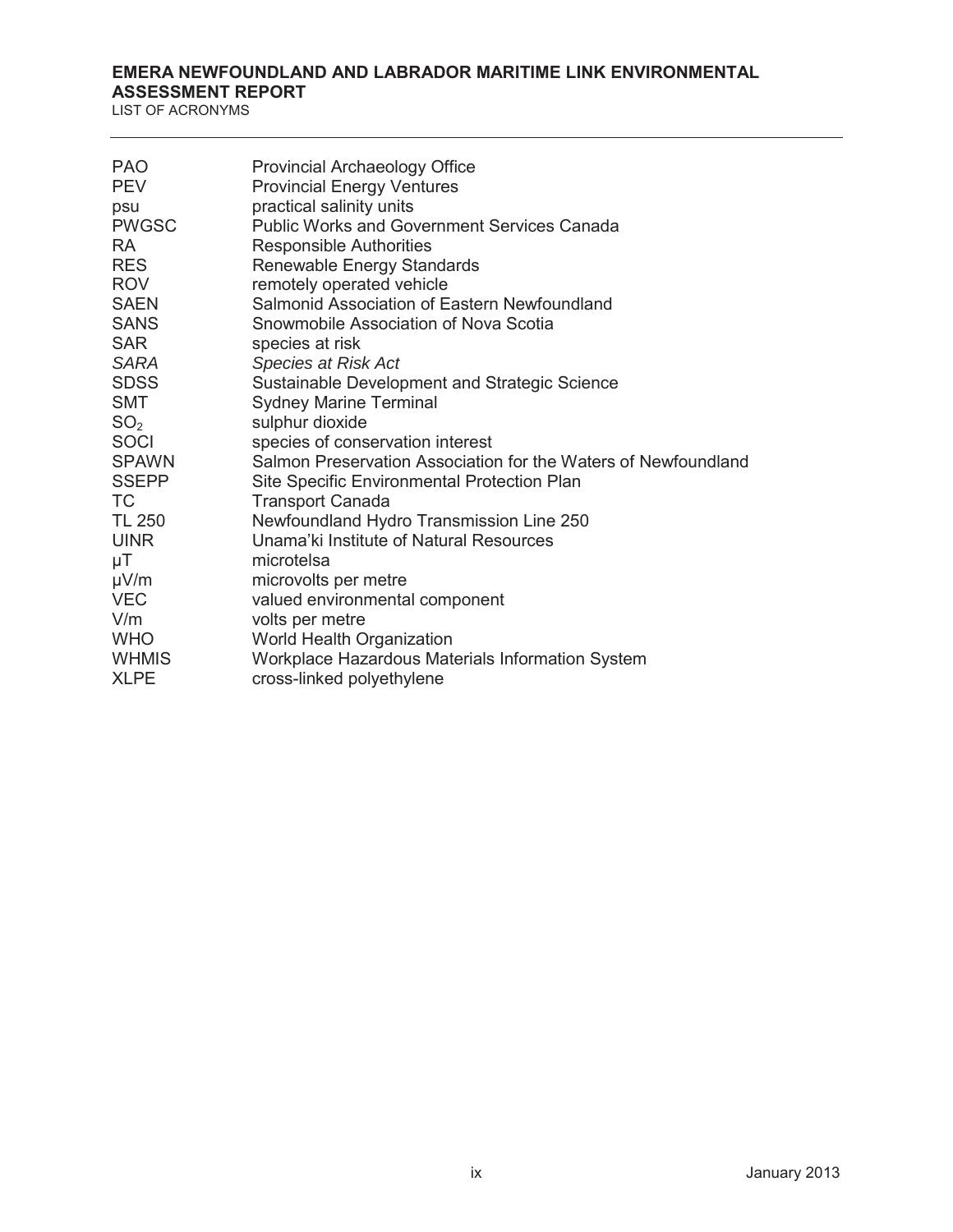## **Table of Contents**

| 1.4.1   |                                                                                                                  |  |  |  |
|---------|------------------------------------------------------------------------------------------------------------------|--|--|--|
| 1.4.2   |                                                                                                                  |  |  |  |
| 1.4.2.1 |                                                                                                                  |  |  |  |
| 1.4.2.2 |                                                                                                                  |  |  |  |
| 1.4.3   |                                                                                                                  |  |  |  |
| 1.4.4   | APPLICABLE LEGISLATION, POLICIES, GUIDELINES AND STANDARDS 1.14                                                  |  |  |  |
|         | and the control of the control of the control of the control of the control of the control of the control of the |  |  |  |
|         |                                                                                                                  |  |  |  |
|         |                                                                                                                  |  |  |  |
|         |                                                                                                                  |  |  |  |
|         |                                                                                                                  |  |  |  |
|         |                                                                                                                  |  |  |  |
| 2.4.1   |                                                                                                                  |  |  |  |
| 2.4.2   |                                                                                                                  |  |  |  |
| 2.4.3   |                                                                                                                  |  |  |  |
|         |                                                                                                                  |  |  |  |
| 2.5.1   |                                                                                                                  |  |  |  |
| 2.5.1.1 |                                                                                                                  |  |  |  |
| 2.5.1.2 |                                                                                                                  |  |  |  |
| 2.5.1.3 |                                                                                                                  |  |  |  |
| 2.5.2   | CONVERTER STATIONS AND GROUNDING FACILITIES2.27                                                                  |  |  |  |
| 2.5.3   |                                                                                                                  |  |  |  |
| 2.5.4   |                                                                                                                  |  |  |  |
| 2.5.5   |                                                                                                                  |  |  |  |
| 2.5.6   | LAYDOWN AREAS AND ACCOMMODATION FACILITIES2.38                                                                   |  |  |  |
| 2.5.7   |                                                                                                                  |  |  |  |
|         |                                                                                                                  |  |  |  |
| 2.6.1   |                                                                                                                  |  |  |  |
| 2.6.1.1 |                                                                                                                  |  |  |  |
| 2.6.1.2 |                                                                                                                  |  |  |  |
| 2.6.1.3 |                                                                                                                  |  |  |  |
| 2.6.1.4 |                                                                                                                  |  |  |  |
| 2.6.1.5 |                                                                                                                  |  |  |  |
| 2.6.2   |                                                                                                                  |  |  |  |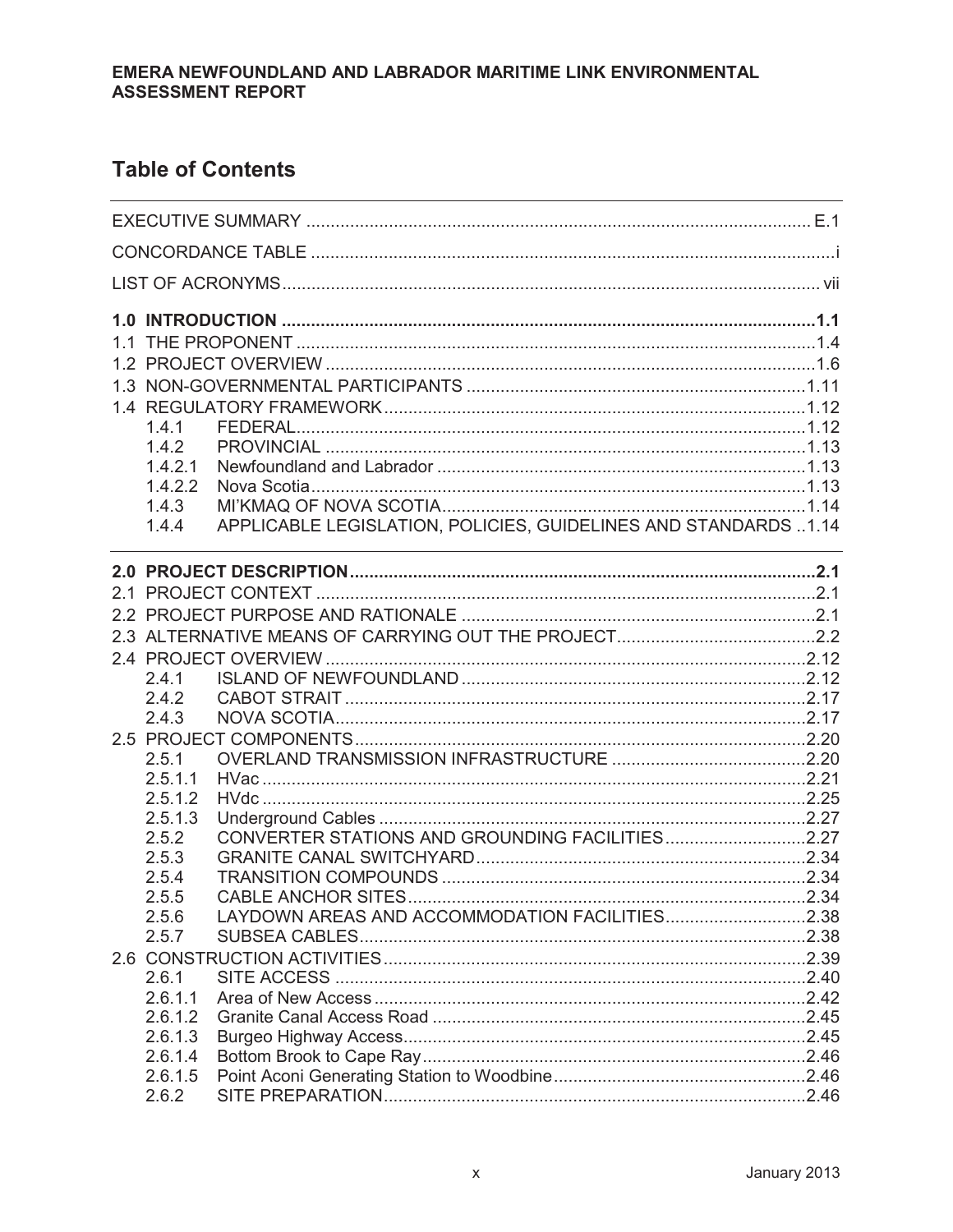| 2.6.3   | TRANSMISSION AND GROUNDING LINE INFRASTRUCTURE 2.47 |  |
|---------|-----------------------------------------------------|--|
| 2.6.4   |                                                     |  |
| 2.6.5   |                                                     |  |
| 2.6.5.1 |                                                     |  |
| 2.6.5.2 |                                                     |  |
| 2.6.6   |                                                     |  |
| 2.6.6.1 |                                                     |  |
| 2.6.6.2 |                                                     |  |
| 2.6.6.3 |                                                     |  |
| 2.6.7   |                                                     |  |
| 2.6.7.1 |                                                     |  |
| 2.6.7.2 |                                                     |  |
| 2.6.7.3 |                                                     |  |
| 2.6.7.4 |                                                     |  |
| 2.6.7.5 |                                                     |  |
| 2.6.7.6 |                                                     |  |
| 2.6.7.7 |                                                     |  |
| 2.6.7.8 |                                                     |  |
|         |                                                     |  |
|         |                                                     |  |
|         |                                                     |  |
|         |                                                     |  |
| 2.7.1   |                                                     |  |
| 2.7.2   |                                                     |  |
| 2.7.3   |                                                     |  |
|         |                                                     |  |
|         |                                                     |  |
|         |                                                     |  |
|         |                                                     |  |
|         |                                                     |  |
| 2.11.1  |                                                     |  |
| 2.11.2  |                                                     |  |
| 2.11.3  |                                                     |  |
|         |                                                     |  |
|         |                                                     |  |
|         |                                                     |  |
|         |                                                     |  |
| 2.12.1  |                                                     |  |
| 2.12.2  |                                                     |  |
| 2.12.3  |                                                     |  |
| 2.12.4  |                                                     |  |
|         |                                                     |  |
|         |                                                     |  |
|         |                                                     |  |
| 3.1.1   |                                                     |  |
| 3.1.1.1 |                                                     |  |
|         |                                                     |  |
| 3.1.1.3 |                                                     |  |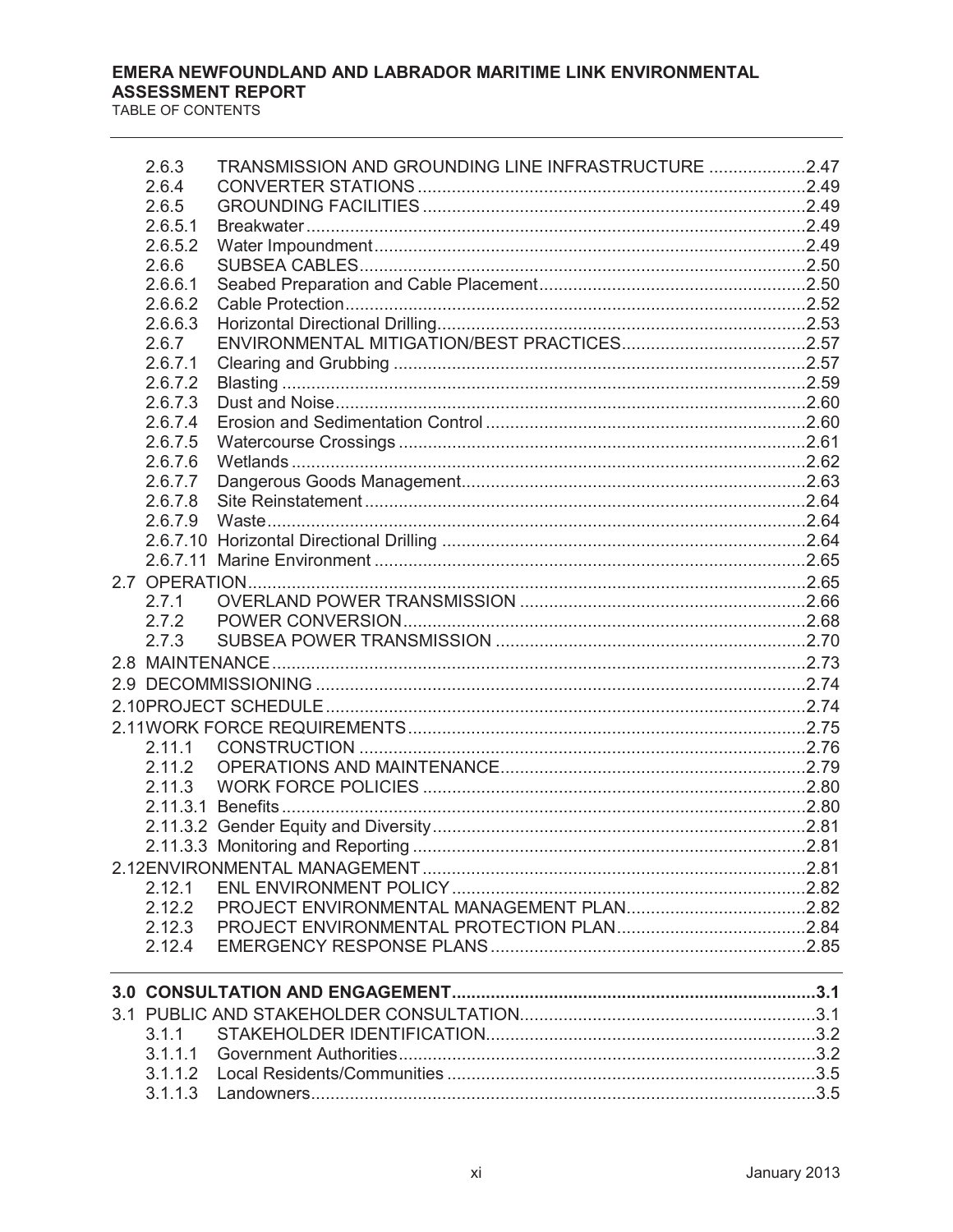| 3.1.1.4          |                                                                                                                  |  |
|------------------|------------------------------------------------------------------------------------------------------------------|--|
| 3.1.1.5          |                                                                                                                  |  |
| 3.1.1.6          |                                                                                                                  |  |
| 3.1.2            |                                                                                                                  |  |
| 3.1.3            |                                                                                                                  |  |
| 3.1.4            | CONCERNS RAISED THROUGH CONSULTATION ACTIVITIES3.11                                                              |  |
| 3.1.5            |                                                                                                                  |  |
|                  |                                                                                                                  |  |
| 3.2.1            |                                                                                                                  |  |
| 3.2.1.1          | Proponent Engagement with Mi'kmaq of Nova Scotia 3.16                                                            |  |
| 3.2.1.2          |                                                                                                                  |  |
| 3.2.2            |                                                                                                                  |  |
| 3.2.2.1<br>3.2.3 | Current Use of Land and Resources for Traditional Purposes3.19                                                   |  |
| 3.2.4            | CONCERNS RAISED THROUGH ENGAGEMENT ACTIVITIES 3.20                                                               |  |
|                  | and the control of the control of the control of the control of the control of the control of the control of the |  |
|                  |                                                                                                                  |  |
|                  |                                                                                                                  |  |
| 4.1.1            |                                                                                                                  |  |
| 4.1.1.1          |                                                                                                                  |  |
| 4.1.1.2          |                                                                                                                  |  |
| 4.1.1.3          |                                                                                                                  |  |
| 4.1.2            |                                                                                                                  |  |
| 4.1.2.1          |                                                                                                                  |  |
| 4.1.2.2          |                                                                                                                  |  |
| 4.1.2.3          |                                                                                                                  |  |
| 4.1.2.4          |                                                                                                                  |  |
| 4.1.2.5          |                                                                                                                  |  |
| 4.1.3            |                                                                                                                  |  |
| 4.1.3.1          |                                                                                                                  |  |
| 4.1.3.2          | 4.17. 4. المستقلة المستقلة المستقلة المستقلة المستقلة المستقلة المستقلة المستقلة المستقلة المستقلة المستقلة ال   |  |
|                  |                                                                                                                  |  |
| 4.2.1            |                                                                                                                  |  |
| 4.2.1.1          |                                                                                                                  |  |
| 4212             |                                                                                                                  |  |
| 4.2.1.3          |                                                                                                                  |  |
| 4.2.1.4          |                                                                                                                  |  |
| 4.2.1.5          |                                                                                                                  |  |
| 4.2.1.6          |                                                                                                                  |  |
| 4.2.1.7          |                                                                                                                  |  |
| 4.2.2            |                                                                                                                  |  |
| 4.2.2.1          |                                                                                                                  |  |
| 4.2.2.2          |                                                                                                                  |  |
| 4.2.2.3          |                                                                                                                  |  |
| 4.2.3            |                                                                                                                  |  |
| 4.2.3.1          |                                                                                                                  |  |
| 4.2.3.2          |                                                                                                                  |  |
| 4.2.3.3          |                                                                                                                  |  |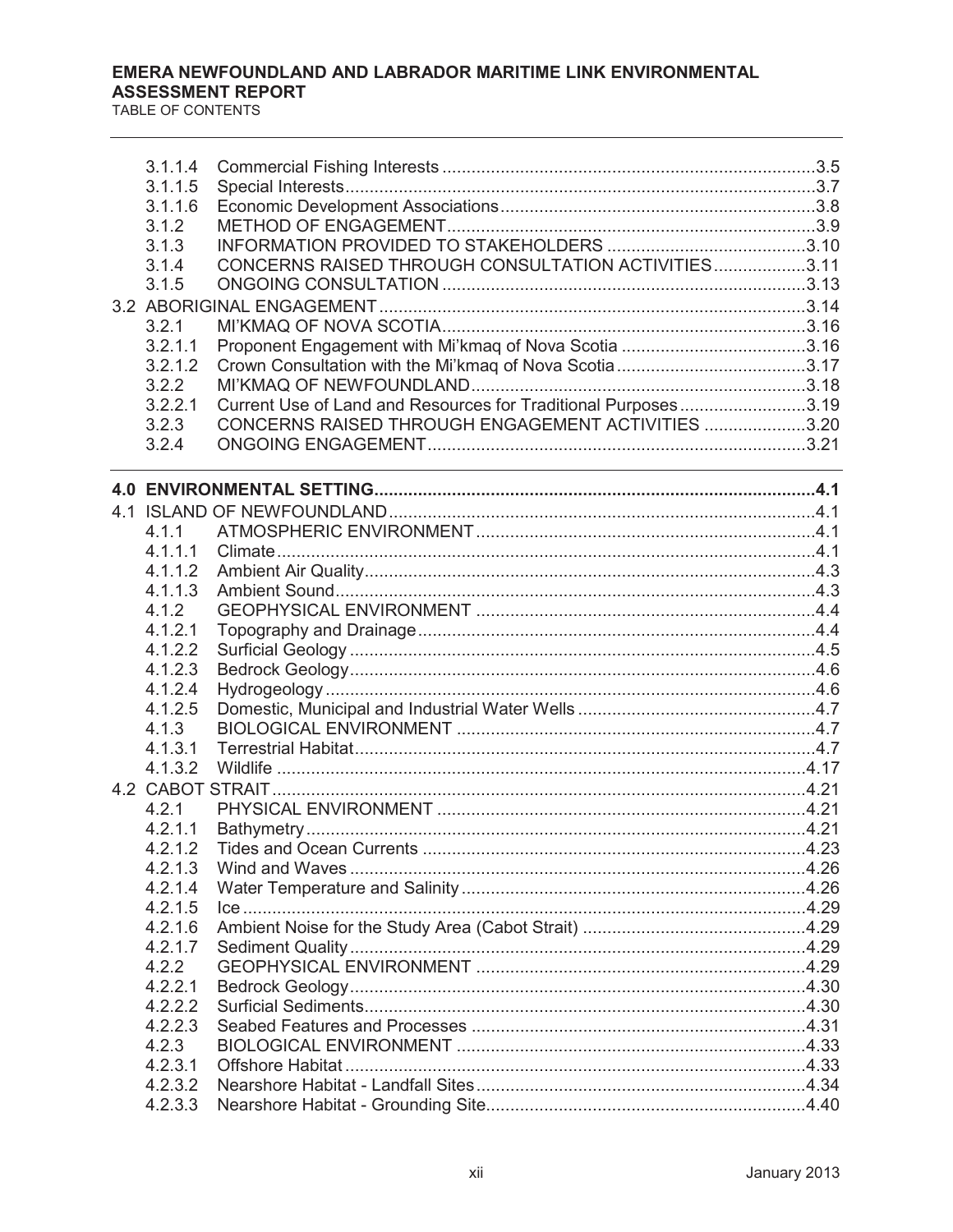| 4.2.3.4<br>4.2.3.5 |                                                                                                                                                                                                                               |  |
|--------------------|-------------------------------------------------------------------------------------------------------------------------------------------------------------------------------------------------------------------------------|--|
| 4.2.3.6            |                                                                                                                                                                                                                               |  |
|                    |                                                                                                                                                                                                                               |  |
| 4.3.1              |                                                                                                                                                                                                                               |  |
| 4.3.1.1            |                                                                                                                                                                                                                               |  |
| 4.3.1.2            |                                                                                                                                                                                                                               |  |
| 4.3.1.3            |                                                                                                                                                                                                                               |  |
| 4.3.2              |                                                                                                                                                                                                                               |  |
| 4.3.2.1            |                                                                                                                                                                                                                               |  |
| 4.3.2.2            |                                                                                                                                                                                                                               |  |
| 4.3.2.3            |                                                                                                                                                                                                                               |  |
| 4.3.2.4            |                                                                                                                                                                                                                               |  |
| 4.3.2.5            |                                                                                                                                                                                                                               |  |
| 4.3.2.6            |                                                                                                                                                                                                                               |  |
| 4.3.3              |                                                                                                                                                                                                                               |  |
| 4.3.3.1            |                                                                                                                                                                                                                               |  |
| 4.3.3.2            |                                                                                                                                                                                                                               |  |
|                    |                                                                                                                                                                                                                               |  |
|                    | 5.0 ENVIRONMENTAL ASSESSMENT METHODS AND SCOPE OF ASSESSMENT5.1                                                                                                                                                               |  |
|                    |                                                                                                                                                                                                                               |  |
|                    |                                                                                                                                                                                                                               |  |
|                    |                                                                                                                                                                                                                               |  |
| 5.3.1              |                                                                                                                                                                                                                               |  |
| 5.3.2              |                                                                                                                                                                                                                               |  |
| 5.3.3              | PRELIMINARY ASSESSMENT OF PROJECT ENVIRONMENT                                                                                                                                                                                 |  |
|                    | the control of the control of the control of the control of the control of the control of the control of the control of the control of the control of the control of the control of the control of the control of the control |  |
|                    |                                                                                                                                                                                                                               |  |
|                    |                                                                                                                                                                                                                               |  |
| 6.1.1              |                                                                                                                                                                                                                               |  |
| 6.1.1.1            |                                                                                                                                                                                                                               |  |
| 6.1.1.2            |                                                                                                                                                                                                                               |  |
| 6.1.1.3            |                                                                                                                                                                                                                               |  |
| 6.1.1.4            | Threshold for Determining the Significance of Residual Environmental Effects 6.6                                                                                                                                              |  |
| 6.1.2              |                                                                                                                                                                                                                               |  |
| 6.1.2.1            |                                                                                                                                                                                                                               |  |
| 6.1.3              | POTENTIAL PROJECT-VEC INTERACTIONS AND ENVIRONMENTAL                                                                                                                                                                          |  |
| 6.1.3.1            |                                                                                                                                                                                                                               |  |
| 6.1.4              | ASSESSMENT OF POTENTIAL ENVIRONMENTAL EFFECTS6.18                                                                                                                                                                             |  |
| 6.1.4.1            |                                                                                                                                                                                                                               |  |
| 6.1.4.2            |                                                                                                                                                                                                                               |  |
| 6.1.5              |                                                                                                                                                                                                                               |  |
| 6.1.6              |                                                                                                                                                                                                                               |  |
| 6.1.7              |                                                                                                                                                                                                                               |  |
| 6.1.7.1            |                                                                                                                                                                                                                               |  |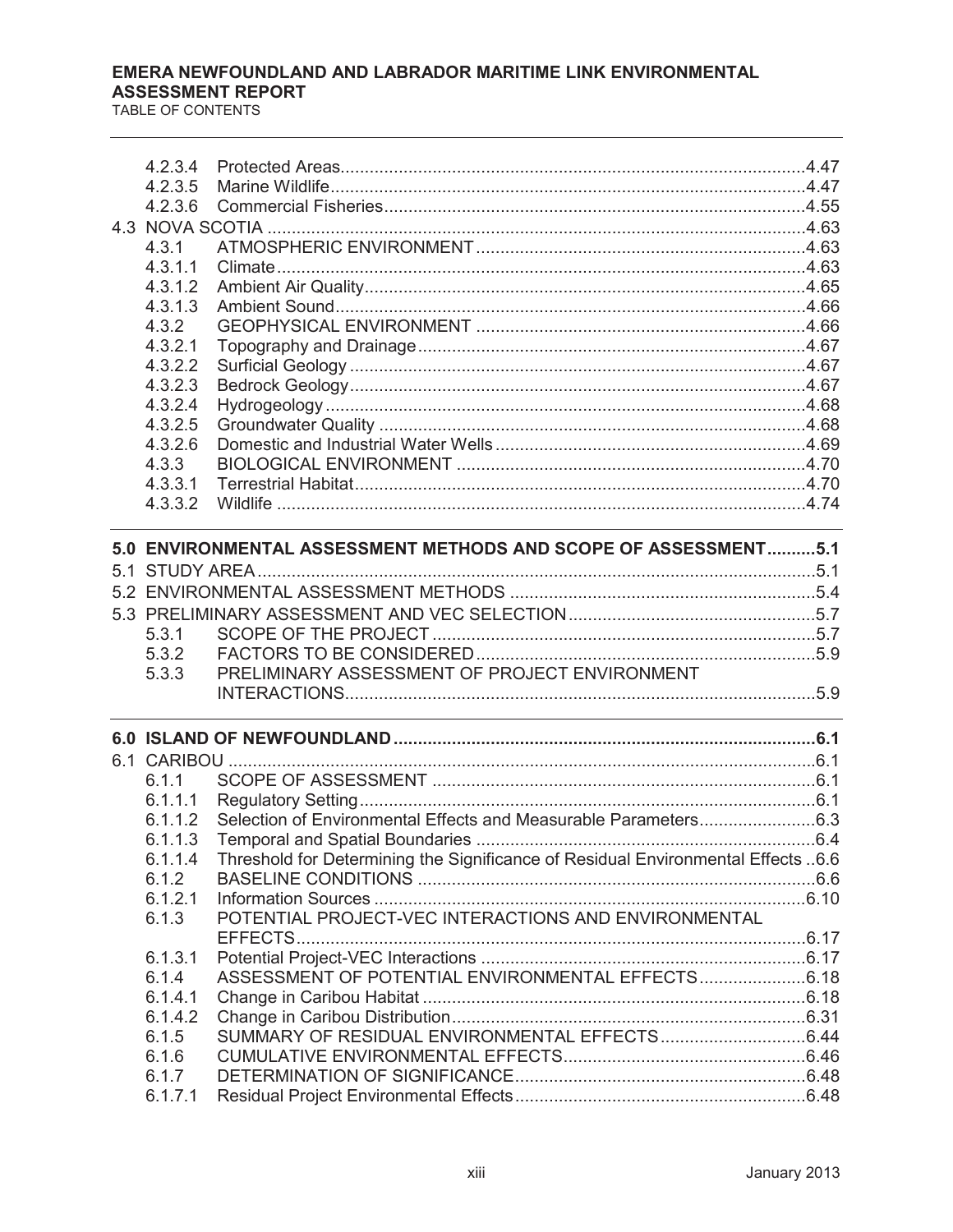| 6.1.7.2          |                                                                      |  |
|------------------|----------------------------------------------------------------------|--|
| 6.1.8            |                                                                      |  |
|                  |                                                                      |  |
| 6.2.1            |                                                                      |  |
| 6.2.1.1          |                                                                      |  |
| 6.2.1.2          | Selection of Environmental Effects and Measurable Parameters6.53     |  |
| 6.2.1.3          |                                                                      |  |
| 6.2.1.4          | Threshold for Determining the Significance of Residual Environmental |  |
|                  |                                                                      |  |
| 6.2.2            |                                                                      |  |
| 6.2.2.1          |                                                                      |  |
| 6.2.2.2          |                                                                      |  |
| 6.2.2.3<br>6.2.3 | POTENTIAL PROJECT-VEC INTERACTIONS AND ENVIRONMENTAL                 |  |
|                  |                                                                      |  |
| 6.2.3.1          |                                                                      |  |
| 6.2.3.2          |                                                                      |  |
| 6.2.4            |                                                                      |  |
| 6.2.5            | CHARACTERIZATION OF RESIDUAL PROJECT ENVIRONMENTAL                   |  |
|                  |                                                                      |  |
| 6.2.6            |                                                                      |  |
| 6.2.7            | ASSESSMENT OF CUMULATIVE ENVIRONMENTAL EFFECTS6.75                   |  |
| 6.2.8            |                                                                      |  |
| 6.2.9            |                                                                      |  |
|                  |                                                                      |  |
| 6.3.1            |                                                                      |  |
| 6.3.1.1          |                                                                      |  |
| 6.3.1.2          | Selection of Environmental Effects and Measurable Parameters6.78     |  |
| 6.3.1.3          |                                                                      |  |
| 6.3.1.4          | Threshold for Determining the Significance of Residual Environmental |  |
|                  |                                                                      |  |
| 6.3.2            |                                                                      |  |
| 6.3.2.1          |                                                                      |  |
| 6.3.2.2          | POTENTIAL PROJECT-VEC INTERACTIONS AND ENVIRONMENTAL                 |  |
| 6.3.3            |                                                                      |  |
| 6.3.3.1          |                                                                      |  |
| 6.3.3.2          |                                                                      |  |
| 6.3.4            |                                                                      |  |
| 6.3.5            | CHARACTERIZATION OF RESIDUAL PROJECT ENVIRONMENTAL                   |  |
|                  |                                                                      |  |
| 6.3.6            |                                                                      |  |
| 6.3.7            | ASSESSMENT OF CUMULATIVE ENVIRONMENTAL EFFECTS6.101                  |  |
| 6.3.8            |                                                                      |  |
| 6.3.9            |                                                                      |  |
|                  |                                                                      |  |
| 6.4.1            |                                                                      |  |
| 6.4.1.1          |                                                                      |  |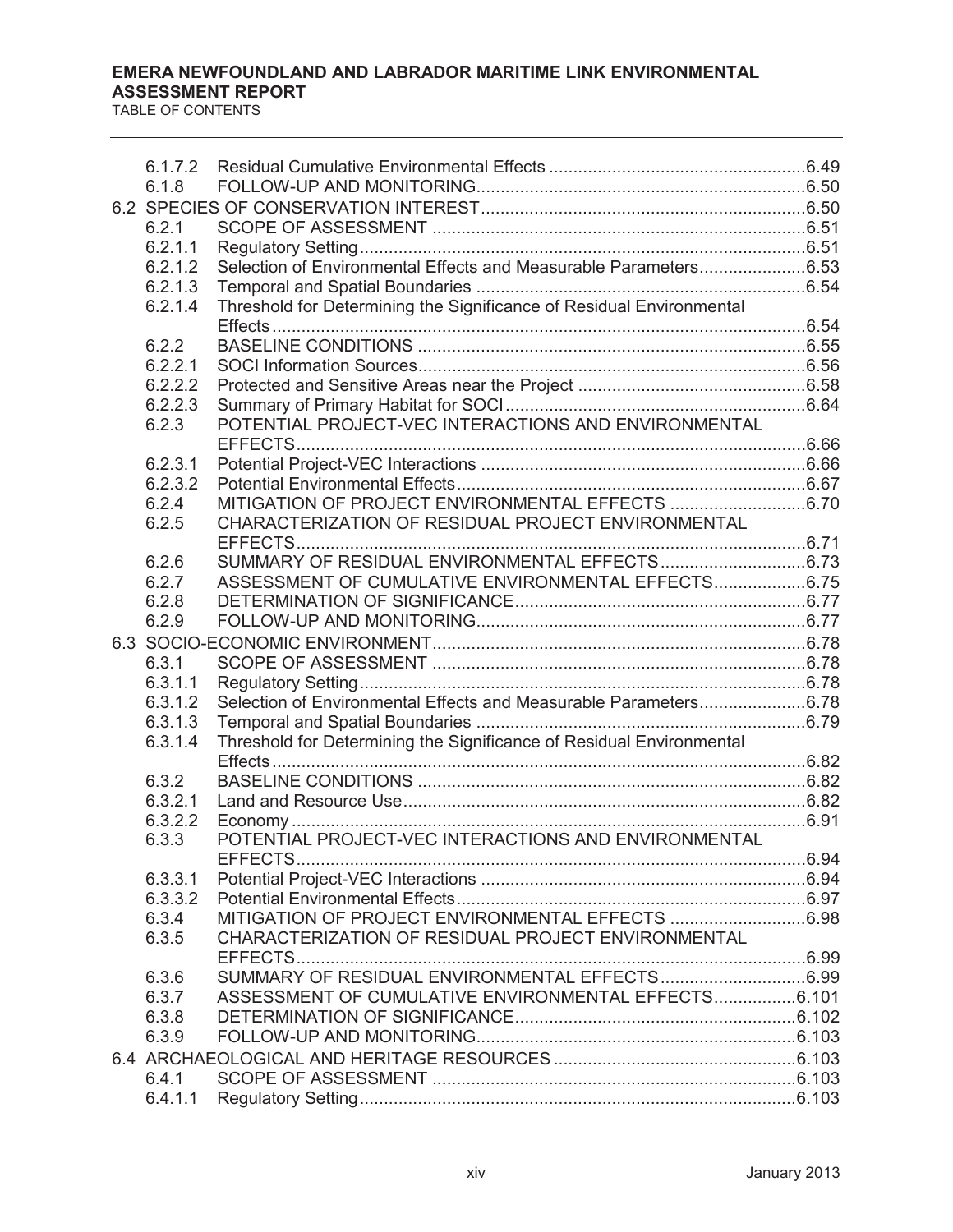| 6.4.1.2<br>6.4.1.3 | Selection of Environmental Effects and Measurable Parameters6.104                |  |
|--------------------|----------------------------------------------------------------------------------|--|
| 6.4.1.4            | Threshold for Determining the Significance of Residual Environmental             |  |
|                    |                                                                                  |  |
| 6.4.2              |                                                                                  |  |
| 6.4.2.1            |                                                                                  |  |
| 6.4.2.2<br>6.4.2.3 |                                                                                  |  |
| 6.4.3              | POTENTIAL PROJECT-VEC INTERACTIONS AND ENVIRONMENTAL                             |  |
|                    |                                                                                  |  |
| 6.4.3.1            |                                                                                  |  |
| 6.4.3.2            |                                                                                  |  |
| 6.4.4              |                                                                                  |  |
| 6.4.5              | CHARACTERIZATION OF RESIDUAL PROJECT ENVIRONMENTAL                               |  |
|                    |                                                                                  |  |
| 6.4.6              |                                                                                  |  |
| 6.4.7<br>6.4.8     |                                                                                  |  |
| 6.4.8.1            |                                                                                  |  |
| 6.4.8.2            |                                                                                  |  |
| 6.4.9              |                                                                                  |  |
|                    |                                                                                  |  |
|                    |                                                                                  |  |
|                    |                                                                                  |  |
| 7.1.1              |                                                                                  |  |
| 7.1.1.1            |                                                                                  |  |
| 7.1.1.2            |                                                                                  |  |
| 7.1.1.3            |                                                                                  |  |
| 7.1.1.4            | Threshold for Determining the Significance of Residual Environmental Effects 7.6 |  |
| 7.1.2              |                                                                                  |  |
| 7.1.2.1<br>7.1.2.2 |                                                                                  |  |
| 7.1.3              | POTENTIAL PROJECT-VEC INTERACTIONS AND ENVIRONMENTAL                             |  |
|                    |                                                                                  |  |
| 7.1.3.1            | <b>Potential Project-VEC Interactions</b>                                        |  |
| 7.1.3.2            |                                                                                  |  |
| 7.1.4              | MITIGATION OF PROJECT ENVIRONMENTAL EFFECTS 7.18                                 |  |
| 7.1.5              | CHARACTERIZATION OF RESIDUAL PROJECT ENVIRONMENTAL                               |  |
|                    |                                                                                  |  |
| 7.1.6              | SUMMARY OF RESIDUAL ENVIRONMENTAL EFFECTS7.21                                    |  |
| 7.1.7              | ASSESSMENT OF CUMULATIVE ENVIRONMENTAL EFFECTS7.23                               |  |
| 7.1.8              |                                                                                  |  |
| 7.1.9              |                                                                                  |  |
|                    |                                                                                  |  |
| 7.2.1              |                                                                                  |  |
| 7.2.1.1<br>7.2.1.2 |                                                                                  |  |
| 7.2.1.3            |                                                                                  |  |
|                    |                                                                                  |  |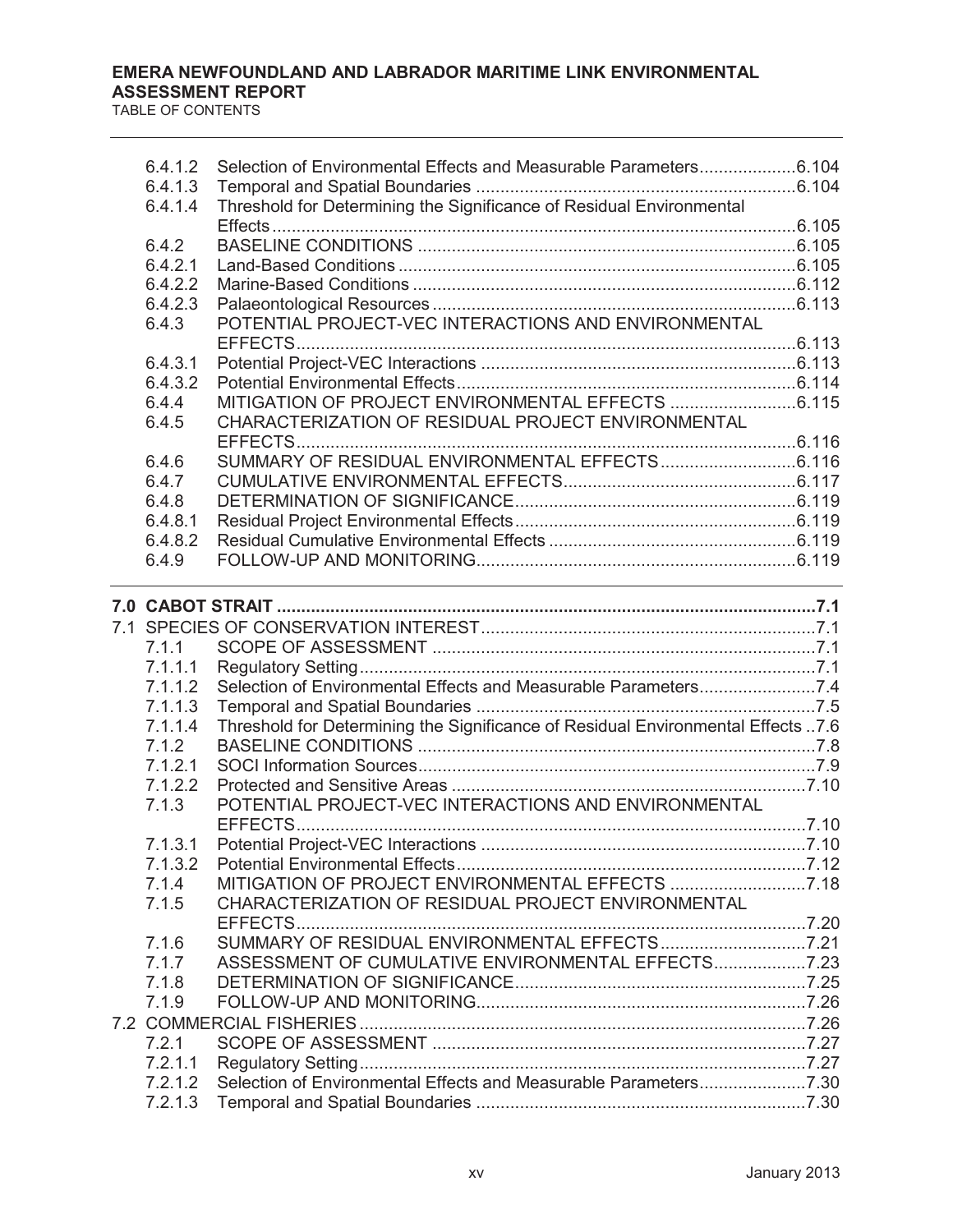| 7.2.1.4 | Threshold for Determining the Significance of Residual Environmental |  |
|---------|----------------------------------------------------------------------|--|
|         |                                                                      |  |
| 7.2.2   |                                                                      |  |
| 7.2.3   | POTENTIAL PROJECT-VEC INTERACTIONS AND ENVIRONMENTAL                 |  |
|         |                                                                      |  |
| 7.2.3.1 |                                                                      |  |
| 7.2.3.2 |                                                                      |  |
| 7.2.4   | MITIGATION OF PROJECT ENVIRONMENTAL EFFECTS 7.33                     |  |
| 7.2.5   | CHARACTERIZATION OF RESIDUAL PROJECT ENVIRONMENTAL                   |  |
| 7.2.6   | SUMMARY OF RESIDUAL ENVIRONMENTAL EFFECTS7.34                        |  |
| 7.2.7   |                                                                      |  |
| 7.2.8   |                                                                      |  |
| 7.2.9   |                                                                      |  |
|         |                                                                      |  |
| 7.3.1   |                                                                      |  |
| 7.3.1.1 |                                                                      |  |
|         |                                                                      |  |
| 7.3.1.2 |                                                                      |  |
| 7.3.1.3 |                                                                      |  |
| 7.3.1.4 | Threshold for Determining the Significance of Residual Environmental |  |
|         |                                                                      |  |
| 7.3.2   |                                                                      |  |
| 7.3.3   | POTENTIAL PROJECT-VEC INTERACTIONS AND ENVIRONMENTAL                 |  |
| 7.3.3.1 |                                                                      |  |
| 7.3.3.2 |                                                                      |  |
| 7.3.4   | MITIGATION OF PROJECT ENVIRONMENTAL EFFECTS 7.54                     |  |
| 7.3.4.1 |                                                                      |  |
| 7.3.5   | CHARACTERIZATION OF RESIDUAL PROJECT ENVIRONMENTAL                   |  |
|         |                                                                      |  |
| 7.3.5.1 |                                                                      |  |
| 7.3.5.2 |                                                                      |  |
| 7.3.6   | SUMMARY OF RESIDUAL ENVIRONMENTAL EFFECTS7.64                        |  |
| 7.3.7   | ASSESSMENT OF CUMULATIVE ENVIRONMENTAL EFFECTS7.67                   |  |
| 7.3.8   |                                                                      |  |
| 7.3.9   |                                                                      |  |
|         | 7.4 CURRENT USE OF LAND AND RESOURCES FOR TRADITIONAL PURPOSES       |  |
|         |                                                                      |  |
| 7.4.1   |                                                                      |  |
| 7.4.1.1 |                                                                      |  |
| 7.4.1.2 | Selection of Environmental Effects and Measurable Parameters7.72     |  |
| 7.4.1.3 |                                                                      |  |
| 7.4.1.4 | Threshold for Determining the Significance of Residual Environmental |  |
|         |                                                                      |  |
| 7.4.2   |                                                                      |  |
| 7.4.2.1 |                                                                      |  |
|         |                                                                      |  |
| 7.4.2.2 |                                                                      |  |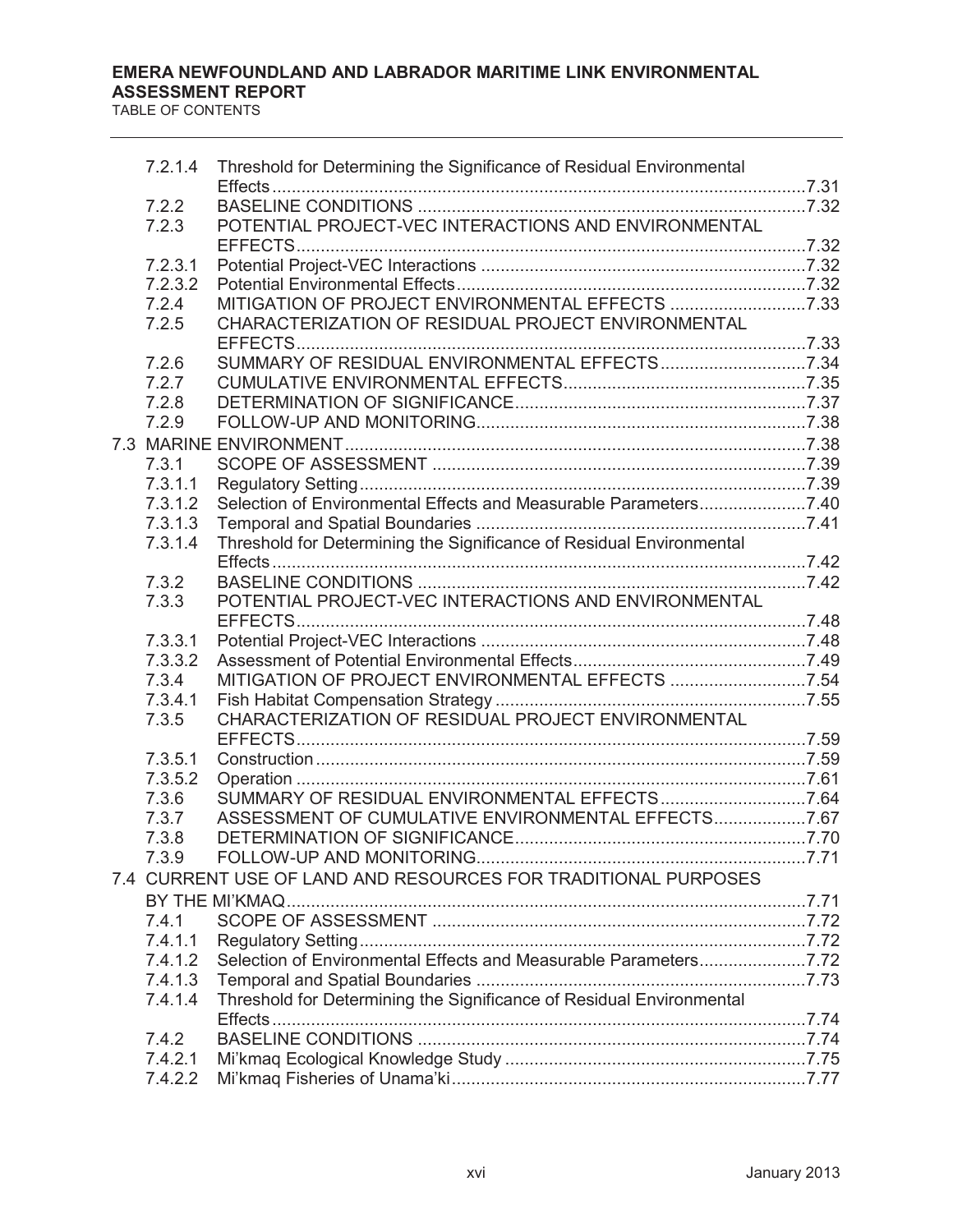| 7.4.3   | POTENTIAL PROJECT-VEC INTERACTIONS AND ENVIRONMENTAL                                                                                                                                                                          |  |
|---------|-------------------------------------------------------------------------------------------------------------------------------------------------------------------------------------------------------------------------------|--|
|         |                                                                                                                                                                                                                               |  |
| 7.4.3.1 |                                                                                                                                                                                                                               |  |
| 7.4.3.2 | MITIGATION OF PROJECT ENVIRONMENTAL EFFECTS 7.81                                                                                                                                                                              |  |
| 7.4.4   |                                                                                                                                                                                                                               |  |
| 7.4.5   | CHARACTERIZATION OF RESIDUAL PROJECT ENVIRONMENTAL                                                                                                                                                                            |  |
| 7.4.6   | SUMMARY OF RESIDUAL ENVIRONMENTAL EFFECTS7.83                                                                                                                                                                                 |  |
| 7.4.7   |                                                                                                                                                                                                                               |  |
| 7.4.8   |                                                                                                                                                                                                                               |  |
| 7.4.9   |                                                                                                                                                                                                                               |  |
|         | the control of the control of the control of the control of the control of the control of the control of the control of the control of the control of the control of the control of the control of the control of the control |  |
|         |                                                                                                                                                                                                                               |  |
|         |                                                                                                                                                                                                                               |  |
| 8.1.1   |                                                                                                                                                                                                                               |  |
| 8.1.1.1 |                                                                                                                                                                                                                               |  |
| 8.1.1.2 | Selection of Environmental Effects and Measurable Parameters8.4                                                                                                                                                               |  |
| 8.1.1.3 |                                                                                                                                                                                                                               |  |
| 8.1.1.4 | Threshold for Determining the Significance of Residual Environmental                                                                                                                                                          |  |
|         |                                                                                                                                                                                                                               |  |
| 8.1.2   |                                                                                                                                                                                                                               |  |
| 8.1.2.1 |                                                                                                                                                                                                                               |  |
| 8.1.2.2 |                                                                                                                                                                                                                               |  |
| 8.1.2.3 |                                                                                                                                                                                                                               |  |
| 8.1.3   | POTENTIAL PROJECT-VEC INTERACTIONS AND ENVIRONMENTAL                                                                                                                                                                          |  |
| 8.1.3.1 |                                                                                                                                                                                                                               |  |
| 8.1.3.2 |                                                                                                                                                                                                                               |  |
| 8.1.4   |                                                                                                                                                                                                                               |  |
| 8.1.5   | CHARACTERIZATION OF RESIDUAL PROJECT ENVIRONMENTAL                                                                                                                                                                            |  |
|         |                                                                                                                                                                                                                               |  |
| 8.1.6   |                                                                                                                                                                                                                               |  |
| 8.1.7   | ASSESSMENT OF CUMULATIVE ENVIRONMENTAL EFFECTS 8.22                                                                                                                                                                           |  |
| 8.1.8   |                                                                                                                                                                                                                               |  |
| 8.1.9   |                                                                                                                                                                                                                               |  |
|         |                                                                                                                                                                                                                               |  |
| 8.2.1   |                                                                                                                                                                                                                               |  |
| 8.2.1.1 |                                                                                                                                                                                                                               |  |
| 8.2.1.2 | Selection of Environmental Effects and Measurable Parameters8.26                                                                                                                                                              |  |
| 8.2.1.3 |                                                                                                                                                                                                                               |  |
| 8.2.1.4 | Threshold for Determining the Significance of Residual Environmental                                                                                                                                                          |  |
|         |                                                                                                                                                                                                                               |  |
| 8.2.2   |                                                                                                                                                                                                                               |  |
| 8.2.2.1 |                                                                                                                                                                                                                               |  |
| 8.2.2.2 |                                                                                                                                                                                                                               |  |
| 8.2.3   | POTENTIAL PROJECT-VEC INTERACTIONS AND ENVIRONMENTAL                                                                                                                                                                          |  |
|         |                                                                                                                                                                                                                               |  |
| 8.2.4   |                                                                                                                                                                                                                               |  |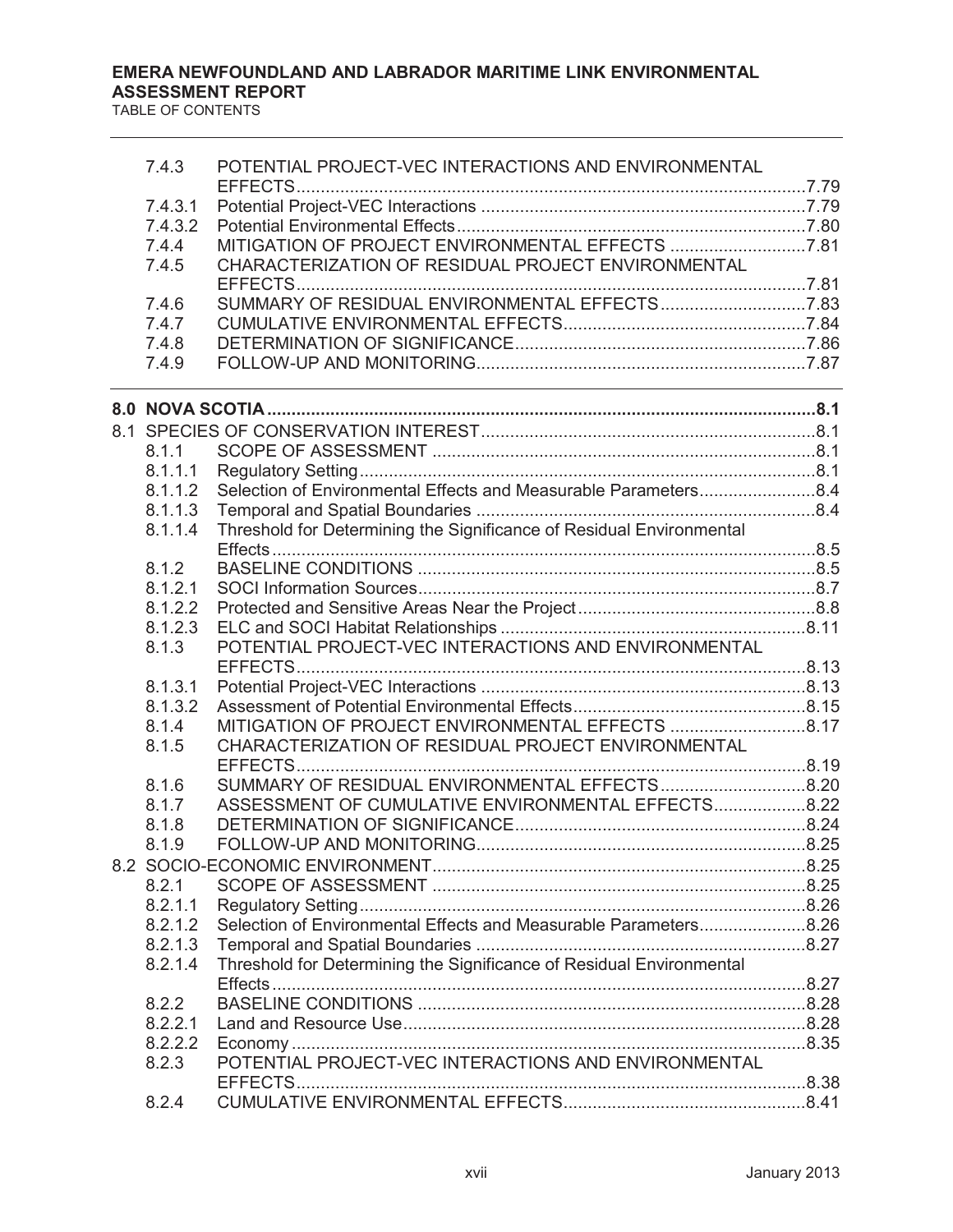| 8.2.5   |                                                                      |  |
|---------|----------------------------------------------------------------------|--|
| 8.2.6   |                                                                      |  |
|         |                                                                      |  |
| 8.3.1   |                                                                      |  |
| 8.3.1.1 |                                                                      |  |
| 8.3.1.2 | Selection of Environmental Effects and Measurable Parameters8.44     |  |
| 8.3.1.3 |                                                                      |  |
| 8.3.1.4 | Threshold for Determining the Significance of Residual Environmental |  |
|         |                                                                      |  |
| 8.3.2   |                                                                      |  |
| 8.3.2.1 |                                                                      |  |
| 8.3.2.2 | POTENTIAL PROJECT-VEC INTERACTIONS AND ENVIRONMENTAL                 |  |
| 8.3.3   |                                                                      |  |
| 8.3.3.1 |                                                                      |  |
| 8.3.3.2 |                                                                      |  |
| 8.3.4   |                                                                      |  |
| 8.3.5   | CHARACTERIZATION OF RESIDUAL PROJECT ENVIRONMENTAL                   |  |
|         |                                                                      |  |
| 8.3.6   |                                                                      |  |
| 8.3.7   |                                                                      |  |
| 8.3.8   |                                                                      |  |
| 8.3.9   |                                                                      |  |
|         | 8.4 CURRENT USE OF LAND AND RESOURCES FOR TRADITIONAL PURPOSES       |  |
|         |                                                                      |  |
| 8.4.1   |                                                                      |  |
| 8.4.1.1 |                                                                      |  |
| 8.4.1.2 |                                                                      |  |
| 8.4.1.3 |                                                                      |  |
| 8.4.1.4 | Threshold for Determining the Significance of Residual Environmental |  |
| 8.4.2   |                                                                      |  |
| 8.4.2.1 |                                                                      |  |
| 8.4.2.2 |                                                                      |  |
| 8.4.3   | POTENTIAL PROJECT-VEC INTERACTIONS AND ENVIRONMENTAL                 |  |
|         |                                                                      |  |
| 8.4.3.1 |                                                                      |  |
| 8.4.3.2 |                                                                      |  |
| 8.4.4   |                                                                      |  |
| 8.4.5   | CHARACTERIZATION OF RESIDUAL PROJECT ENVIRONMENTAL                   |  |
|         |                                                                      |  |
| 8.4.5.1 |                                                                      |  |
| 8.4.5.2 |                                                                      |  |
| 8.4.6   |                                                                      |  |
| 8.4.7   |                                                                      |  |
| 8.4.8   |                                                                      |  |
| 8.4.9   |                                                                      |  |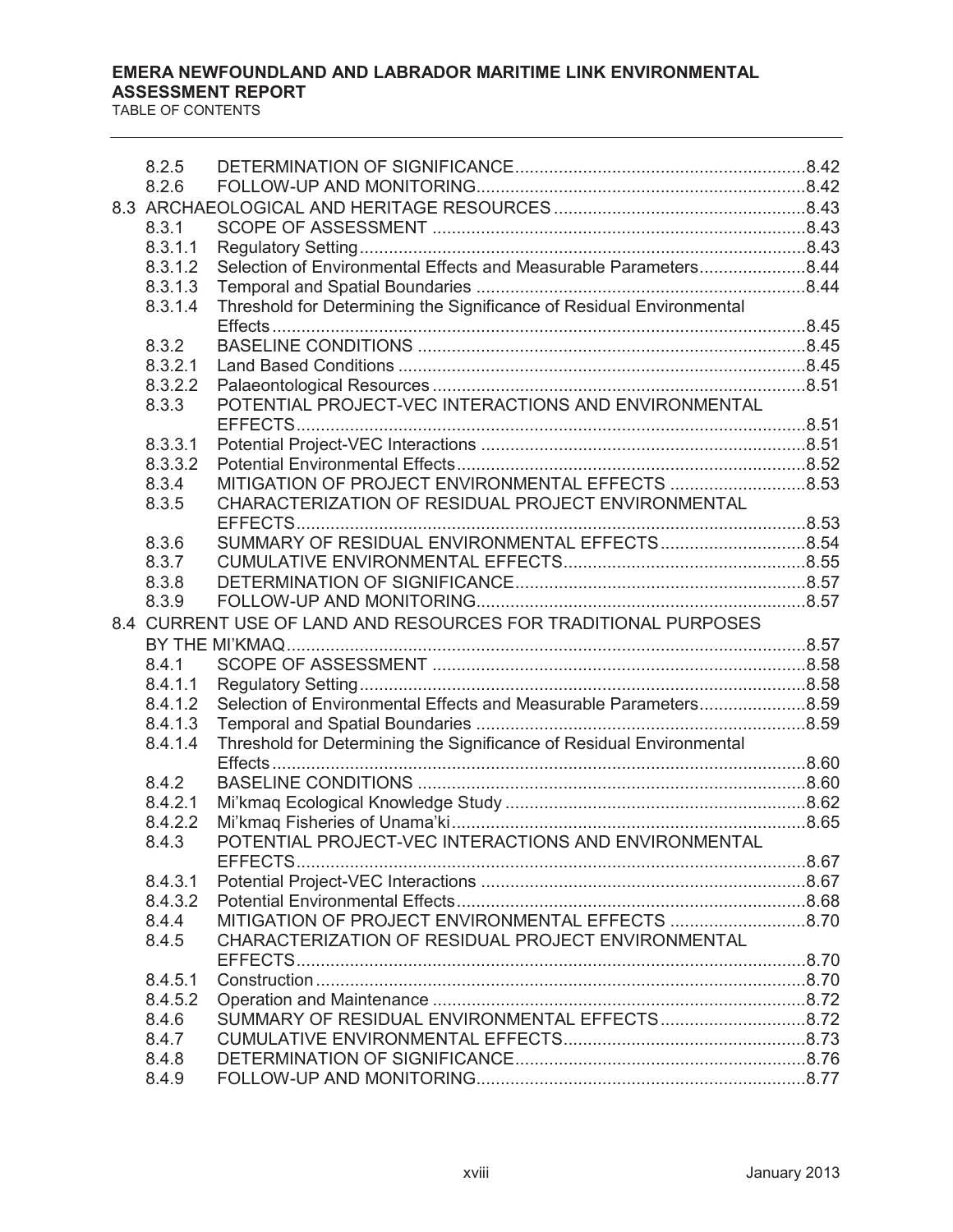| 9.1.1   |                                                                          |  |
|---------|--------------------------------------------------------------------------|--|
| 9.1.1.1 |                                                                          |  |
| 9.1.1.2 | Mitigation Measures to Minimize Environmental Impacts on the Project9.2  |  |
| 9.1.2   |                                                                          |  |
| 9.1.2.1 |                                                                          |  |
| 9.1.2.2 | Mitigation Measures to Minimize Environmental Impacts on the Project9.3  |  |
| 9.1.3   |                                                                          |  |
| 9.1.3.1 |                                                                          |  |
| 9.1.3.2 | Mitigation Measures to Minimize Environmental Impacts on the Project9.3  |  |
| 9.1.4   |                                                                          |  |
| 9.1.4.1 |                                                                          |  |
| 9.1.4.2 | Mitigation Measures to Minimize Environmental Impacts on the Project9.4  |  |
|         |                                                                          |  |
| 9.2.1   |                                                                          |  |
| 9.2.1.1 |                                                                          |  |
| 9.2.1.2 | Mitigation Measures to Minimize Environmental Impacts on the Project9.6  |  |
| 9.2.2   |                                                                          |  |
| 9.2.2.1 |                                                                          |  |
| 9.2.2.2 | Mitigation Measures to Minimize Environmental Impacts on the Project9.8  |  |
|         |                                                                          |  |
| 9.3.1   |                                                                          |  |
| 9.3.1.1 |                                                                          |  |
| 9.3.1.2 | Mitigation Measures to Minimize Environmental Impacts on the Project9.9  |  |
|         |                                                                          |  |
| 9.4.1   |                                                                          |  |
| 9.4.1.1 |                                                                          |  |
| 9.4.1.2 | Mitigation Measures to Minimize Environmental Impacts on the Project9.10 |  |
| 9.4.2   |                                                                          |  |
| 9.4.2.1 |                                                                          |  |
| 9.4.2.2 | Mitigation Measures to Minimize Environmental Impacts on the Project9.11 |  |
| 9.4.3   | SEISMIC ACTIVITY AND TSUNAMIS AND BAROTROPIC WAVES 9.11                  |  |
| 9.4.3.1 |                                                                          |  |
| 9.4.3.2 | Mitigation Measures to Minimize Environmental Impacts on the Project9.12 |  |
| 9.4.4   |                                                                          |  |
| 9.4.4.1 |                                                                          |  |
| 9.4.4.2 | Mitigation Measures to Minimize Environmental Impacts on the Project9.14 |  |
|         | <u> 1989 - Andrea Stadt Britain, amerikansk politik (* 1958)</u>         |  |
|         |                                                                          |  |
|         |                                                                          |  |
| 10.1.1  | IDENTIFICATION OF ACCIDENTS AND MALFUNCTIONS  10.1                       |  |
| 10.1.2  |                                                                          |  |
|         |                                                                          |  |
|         |                                                                          |  |
| 10.3.1  | IDENTIFICATION OF ACCIDENTS AND MALFUNCTIONS 10.3                        |  |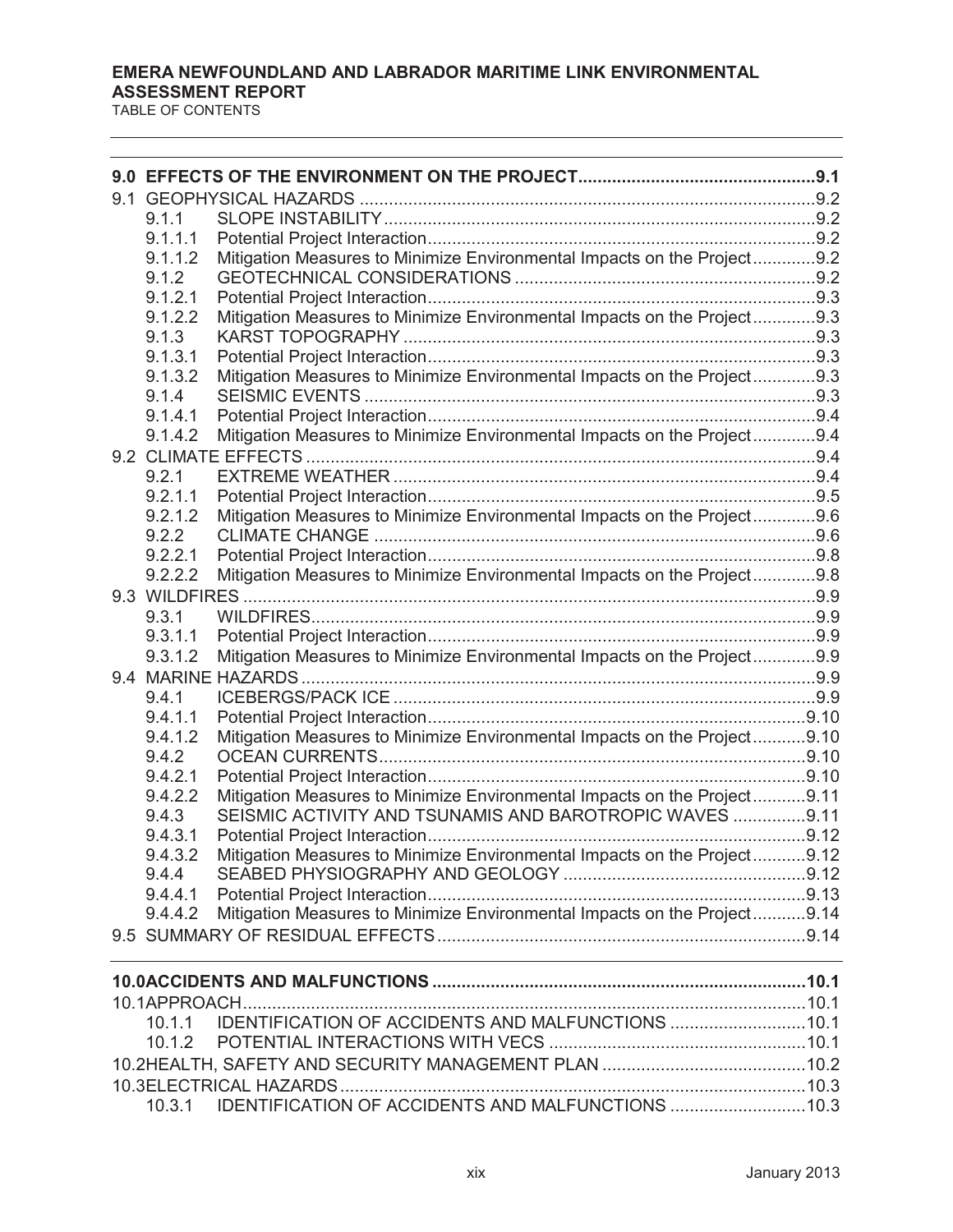| 10.3.2<br>10.3.3 | PROJECT DESIGN AND MITIGATION TO MINIMIZE RISK10.4                                                               |  |
|------------------|------------------------------------------------------------------------------------------------------------------|--|
| 10.3.4           | POTENTIAL ENVIRONMENTAL EFFECTS AND THEIR SIGNIFICANCE10.5                                                       |  |
|                  |                                                                                                                  |  |
| 10.4.1           | IDENTIFICATION OF ACCIDENTS AND MALFUNCTIONS  10.5                                                               |  |
| 10.4.2           | PROJECT DESIGN AND MITIGATION TO MINIMIZE RISK10.6                                                               |  |
| 10.4.3           |                                                                                                                  |  |
| 10.4.4           | POTENTIAL ENVIRONMENTAL EFFECTS AND THEIR SIGNIFICANCE10.7                                                       |  |
|                  |                                                                                                                  |  |
| 10.5.1           |                                                                                                                  |  |
| 10.5.2           | PROJECT DESIGN AND MITIGATION TO MINIMIZE RISK10.8                                                               |  |
|                  |                                                                                                                  |  |
|                  |                                                                                                                  |  |
| 10.5.3           |                                                                                                                  |  |
|                  |                                                                                                                  |  |
|                  |                                                                                                                  |  |
|                  |                                                                                                                  |  |
|                  |                                                                                                                  |  |
|                  |                                                                                                                  |  |
|                  |                                                                                                                  |  |
| 10.6.1           | IDENTIFICATION OF ACCIDENTS AND MALFUNCTIONS 10.12                                                               |  |
| 10.6.2           | PROJECT DESIGN AND MITIGATION TO MINIMIZE RISK10.12                                                              |  |
| 10.6.3           |                                                                                                                  |  |
| 10.6.4           | POTENTIAL ENVIRONMENTAL EFFECTS AND THEIR SIGNIFICANCE10.14                                                      |  |
|                  |                                                                                                                  |  |
| 10.7.1           |                                                                                                                  |  |
| 10.7.2           | PROJECT DESIGN AND MITIGATION TO MINIMIZE RISK10.15                                                              |  |
| 10.7.3           |                                                                                                                  |  |
| 10.7.4           | POTENTIAL ENVIRONMENTAL EFFECTS AND THEIR SIGNIFICANCE10.15                                                      |  |
|                  |                                                                                                                  |  |
| 10.8.1           | IDENTIFICATION OF ACCIDENTS AND MALFUNCTIONS 10.15                                                               |  |
| 10.8.2           |                                                                                                                  |  |
| 10.8.3           |                                                                                                                  |  |
| 10.8.4           | POTENTIAL ENVIRONMENTAL EFFECTS AND THEIR SIGNIFICANCE10.16                                                      |  |
|                  | and the control of the control of the control of the control of the control of the control of the control of the |  |
|                  |                                                                                                                  |  |
|                  |                                                                                                                  |  |
|                  |                                                                                                                  |  |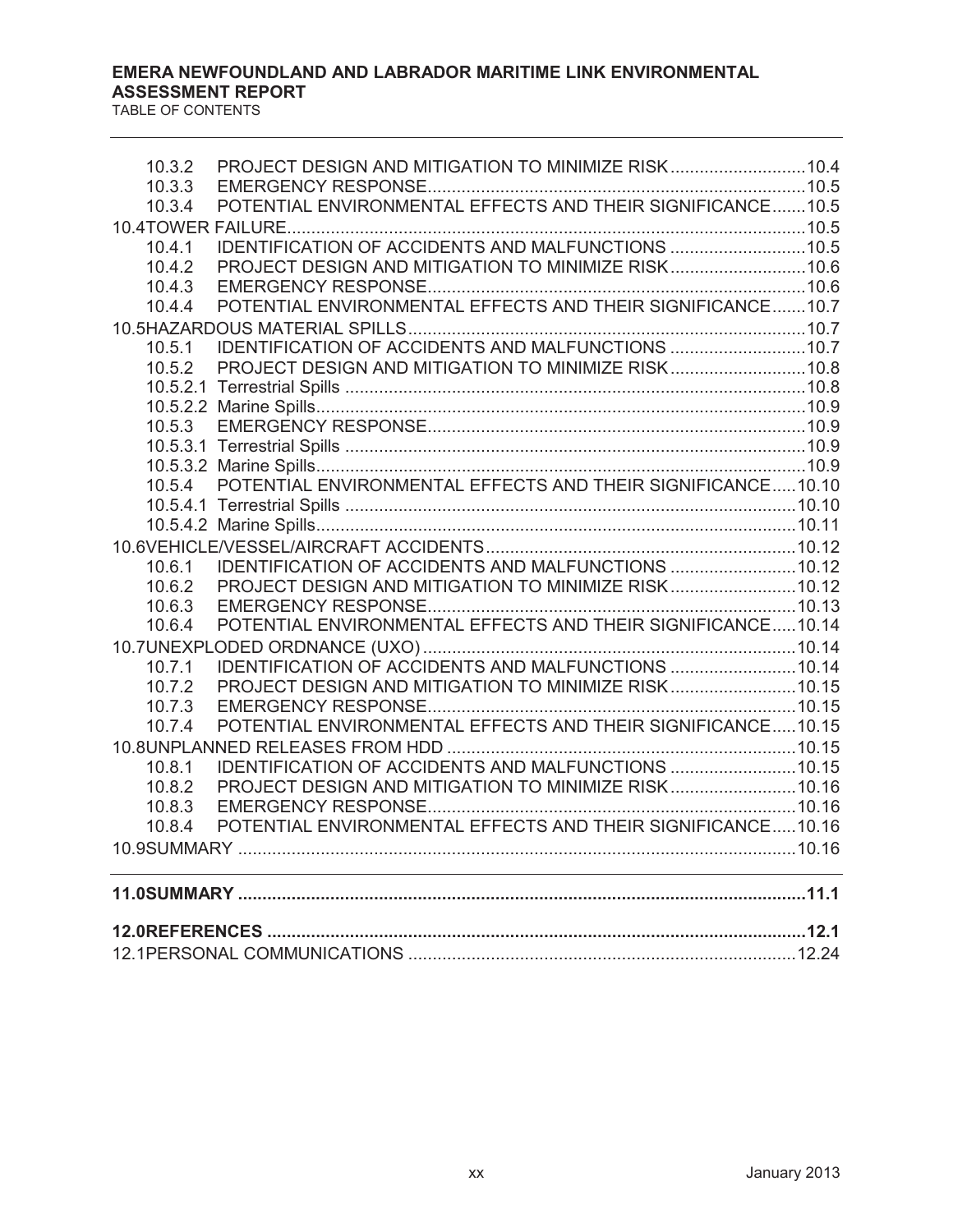#### TABLE OF CONTENTS

#### **LIST OF TABLES**

| Table 1.2.1  | Potential Annual Emissions Reductions in Kilo Tonnes (kt) Resulting from    |  |
|--------------|-----------------------------------------------------------------------------|--|
|              | the Displacement Of Energy Produced from Coal with Renewable Energy         |  |
|              |                                                                             |  |
| Table 2.3.1  | Summary of Assessment of Alternative Means of Carrying out the Project 2.3  |  |
| Table 2.3.2  |                                                                             |  |
| Table 2.4.1  |                                                                             |  |
| Table 2.6.1  |                                                                             |  |
| Table 2.6.2  | Typical Dimensions and Equipment for Cable Laying Vessels2.50               |  |
| Table 2.7.1  |                                                                             |  |
| Table 2.10.1 |                                                                             |  |
| Table 2.11.1 |                                                                             |  |
| Table 2.11.2 | Estimated Operation and Maintenance Work Force Requirements2.79             |  |
| Table 3.1.1  |                                                                             |  |
| Table 3.1.2  | Government of Newfoundland and Labrador Authorities3.3                      |  |
| Table 3.1.3  |                                                                             |  |
| Table 3.1.4  | Municipal Government Authorities - Newfoundland and Labrador3.4             |  |
| Table 3.1.5  |                                                                             |  |
| Table 3.1.6  |                                                                             |  |
| Table 3.1.7  |                                                                             |  |
| Table 3.1.8  |                                                                             |  |
| Table 3.1.9  |                                                                             |  |
| Table 3.1.10 |                                                                             |  |
| Table 3.1.11 |                                                                             |  |
| Table 3.2.1  | ENL Responses to Issues or Concerns Raised by the Mi'kmaq3.20               |  |
| Table 4.1.1  | Summary of Climate Normal Data for Stephenville - 1971 to 20004.2           |  |
| Table 4.1.2  | Baseline Noise Monitoring Sites (day-night average) - Bottom Brook          |  |
|              |                                                                             |  |
| Table 4.1.3  | Baseline Noise Monitoring Sites - Landfall Site (Cape Ray) 4.4              |  |
| Table 4.1.4  |                                                                             |  |
| Table 4.1.5  | Summary of ELC Habitat Types in the Study Area (NL)4.11                     |  |
| Table 4.1.6  | Summary of Wetland Forms along Transmission Corridor (NL) 4.14              |  |
| Table 4.1.7  | Plant Species of Conservation Interest that may Occur in the Study          |  |
|              |                                                                             |  |
| Table 4.1.8  | List of S1, S2 and Selected S3 Species Encountered in Survey Area (NL) 4.15 |  |
| Table 4.1.9  | Summary of Newfoundland Avifauna Field Program (2011-2012)4.17              |  |
| Table 4.1.10 | Bird Species of Conservation Interest Identified during 2011/2012 Avifauna  |  |
|              |                                                                             |  |
| Table 4.1.11 | Fish Species Likely to be Present in Watersheds in the Study Area (NL)4.20  |  |
| Table 4.1.12 | Fish Species of Conservation Interest that may occur in the Study           |  |
|              |                                                                             |  |
| Table 4.2.1  | Extreme Analysis Results for the Currents on the Newfoundland Side          |  |
|              |                                                                             |  |
| Table 4.2.2  | Extreme Analysis Results for the Currents in the Mid-section of the         |  |
|              |                                                                             |  |
| Table 4.2.3  | Extreme Analysis Results for the Currents on the Cape Breton Side of        |  |
|              |                                                                             |  |
|              |                                                                             |  |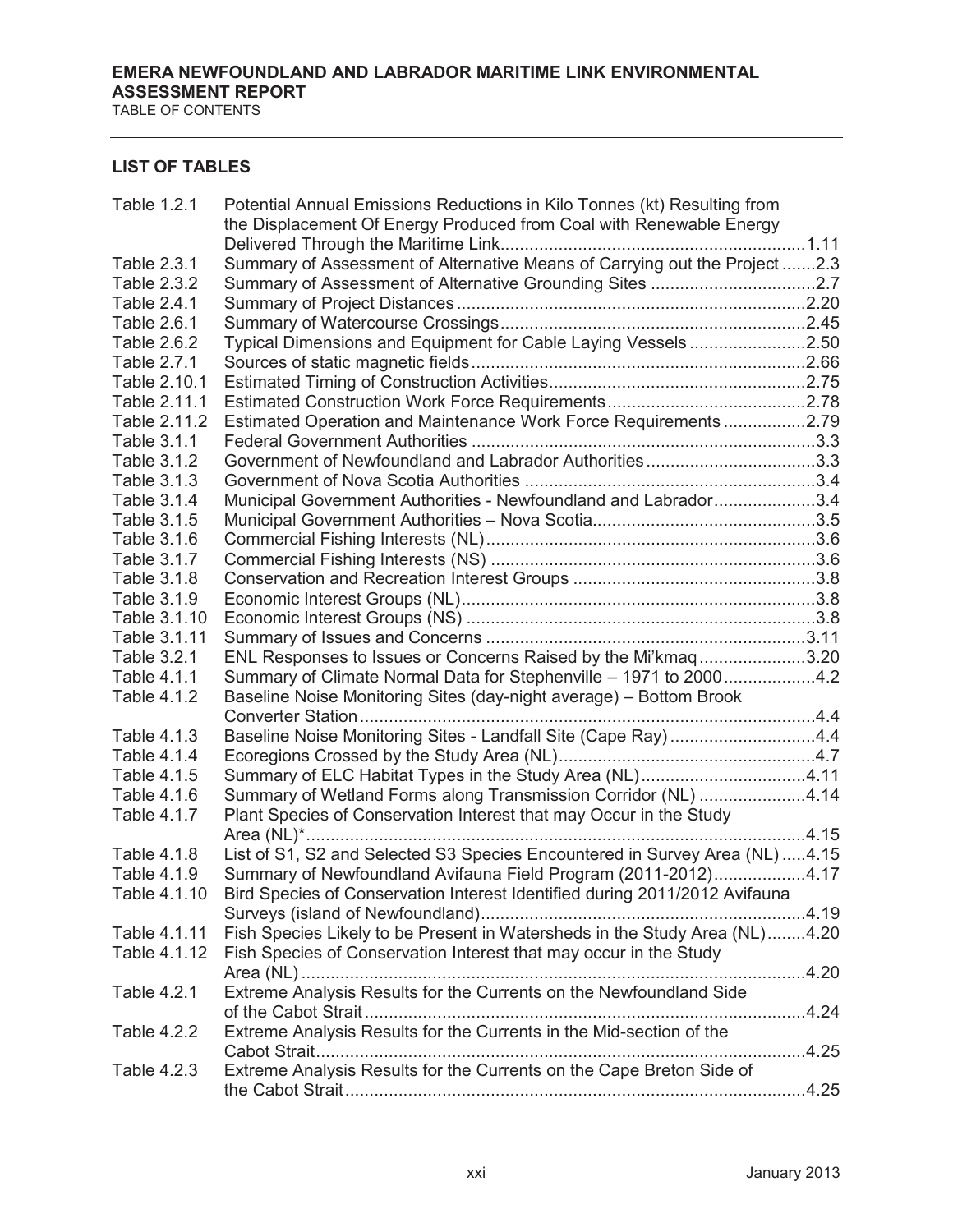| <b>Table 4.2.4</b> | Flora and Fauna Observed in the Nearshore Marine Environment of          |       |
|--------------------|--------------------------------------------------------------------------|-------|
| Table 4.2.5        | Calculated Community Indices of Infaunal Benthic Invertebrates of        |       |
|                    |                                                                          | .4.38 |
| Table 4.2.6        | Flora and Fauna Observed in the Nearshore Environment at Point           |       |
| Table 4.2.7        | Flora and Fauna Noted to Inhabit the Rothesay Bay, NL area 4.42          |       |
| Table 4.2.8        | Flora and Fauna Noted to Inhabit the St. George's, NL area4.44           |       |
| Table 4.2.9        | Flora and Fauna Noted to Inhabit the Big Lorraine, NS area4.45           |       |
| Table 4.2.10       | Flora and Fauna Noted to Inhabit the Little Lorraine, NS Area 4.46       |       |
| Table 4.2.11       | Summary of Abundant Pelagic Fish Species with Potential to Occur in      |       |
|                    |                                                                          |       |
| Table 4.2.12       | Summary of Abundant Groundfish/Demersal Fish Species with the            |       |
|                    | Potential to Occur in or Near the Study Area (Cabot Strait)* 4.48        |       |
| Table 4.2.13       | Summary of Spawning and Hatching Periods for Principal Commercial        |       |
|                    | Fisheries Species with the Potential to Occur in the Cabot Strait 4.50   |       |
| Table 4.2.14       | Fish Species of Conservation Interest Potentially Present in the Study   |       |
|                    |                                                                          |       |
| Table 4.2.15       | Marine Mammals and Sea Turtles Potentially Present Within or Near the    |       |
| Table 4.2.16       | Results of PAM Program for the Study Area (Cabot Strait) 4.53            |       |
| Table 4.2.17       | Marine Mammal and Reptile Species of Conservation Interest Potentially   |       |
|                    |                                                                          |       |
| Table 4.2.18       | Avifauna Species of Conservation Interest Potentially Present in the     |       |
|                    |                                                                          |       |
| Table 4.3.1        | Summary of Climate Normal Data for Sydney Airport - 1971 to 20004.64     |       |
| Table 4.3.2        | 2010 Annual Reported Emissions - Lingan and Point Aconi Thermal          |       |
|                    |                                                                          |       |
| Table 4.3.3        | NAPS Data Summary for Sydney, NS - 2005 and 2006 4.65                    |       |
| Table 4.3.4        | Baseline Noise Monitoring Sites - Woodbine converter station4.66         |       |
| Table 4.3.5        | Baseline Noise Monitoring Sites - Landfall Site (Point Aconi)4.66        |       |
| Table 4.3.6        | Summary of Ecoregions and Ecodistricts within the Study Area (NS) 4.70   |       |
| Table 4.3.7        | Summary of ELC Habitat Types in the Study Area (NS)4.72                  |       |
| Table 4.3.8        | Summary of Wetland Forms along Transmission Corridor (NS)4.73            |       |
| Table 4.3.9        | Plant Species of Conservation Interest that may Occur in the Study       |       |
| Table 4.3.10       | List of S1, S2 Species Encountered in the Survey Area (NS)4.74           |       |
| Table 4.3.11       | Common Wildlife Species Recorded in the Study Area (NS)4.74              |       |
| Table 4.3.12       | Summary of Nova Scotia Avifauna Field Program (2011-2012) 4.75           |       |
| Table 4.3.13       | Bird Species of Conservation Interest Identified during Avifauna Surveys |       |
|                    |                                                                          |       |
| Table 4.3.14       | Aquatic Species of Conservation Interest Potentially Present in the      |       |
|                    |                                                                          |       |
| Table 5.3.1        |                                                                          |       |
| Table 5.3.2        |                                                                          |       |
| Table 5.3.3        |                                                                          |       |
| Table 5.3.4        | Other Projects and Activities for Consideration of Cumulative            |       |
|                    |                                                                          |       |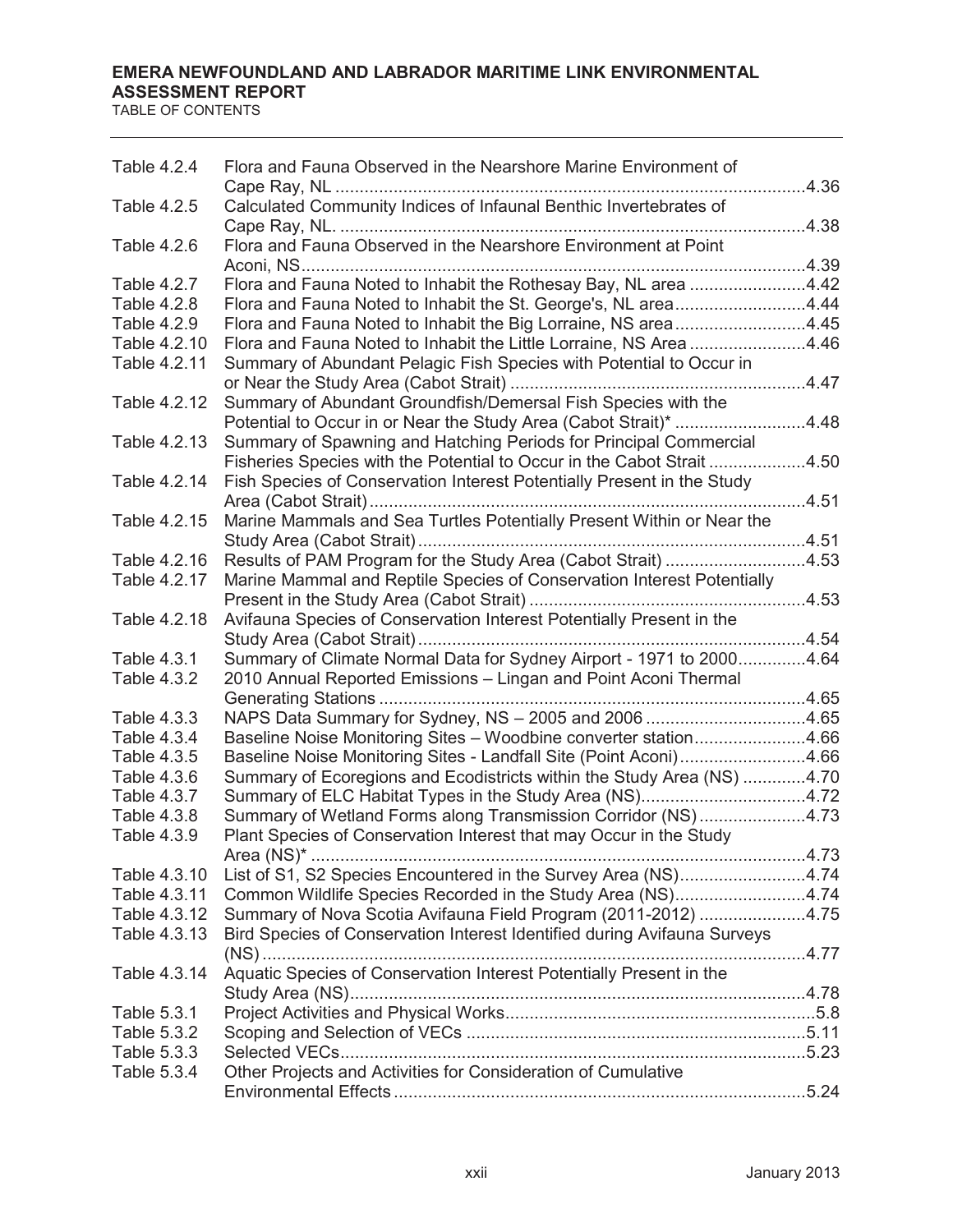| Table 6.1.1  |                                                                             |       |
|--------------|-----------------------------------------------------------------------------|-------|
| Table 6.1.2  |                                                                             |       |
| Table 6.1.3  |                                                                             |       |
| Table 6.1.4  | Total and Seasonal Caribou Distribution in Southwestern Newfoundland,       |       |
|              |                                                                             |       |
| Table 6.1.5  | Total and Seasonal Caribou Distribution in Southwestern Newfoundland,       |       |
|              |                                                                             |       |
| Table 6.1.6  |                                                                             |       |
| Table 6.1.7  | Change in Habitat due to Project Related Disturbance within Caribou         |       |
|              |                                                                             |       |
| Table 6.1.8  | Seasonal Caribou Distribution and Primary Habitat within Study Area 6.21    |       |
| Table 6.1.9  | Seasonal results of ELC habitat types use-versus-availability analysis      |       |
|              |                                                                             |       |
| Table 6.1.10 | Area of ELC habitat units Selected by Caribou in the Project RoW and        |       |
|              | Associated Buffers within the Area of New Access, based on Collared         |       |
|              |                                                                             | .6.26 |
| Table 6.1.11 | Seasonal Caribou Kernel Overlap with Various Assessment Areas - the         |       |
|              |                                                                             |       |
| Table 6.1.12 | Number of Seasonal Crossings of Caribou Study Area (centre) by              |       |
|              | Collared Caribou (Proportion of Seasonal Crossings in Brackets)6.40         |       |
| Table 6.1.13 | Seasonal Movement Across the Study Area (centre) by Collared Caribou6.40    |       |
| Table 6.1.14 | Proportion and Directionality of Collared Caribou Crossing the Study        |       |
|              |                                                                             |       |
| Table 6.1.15 | Caribou Observations within Study Area from Aerial Wildlife Surveys6.44     |       |
| Table 6.1.16 | Summary of Project Residual Environmental Effects: Caribou on the           |       |
|              |                                                                             |       |
| Table 6.1.17 |                                                                             |       |
| Table 6.2.1  |                                                                             |       |
| Table 6.2.2  |                                                                             |       |
| Table 6.2.3  | ELC Types by Area and % of Total Coverage Within the Four Segments          |       |
|              |                                                                             |       |
| Table 6.2.4  | Primary ELC Types for SOCI Likely to Occur Within the Study Area (NL)6.65   |       |
| Table 6.2.5  |                                                                             |       |
| Table 6.2.6  | Summary of Project Residual Environmental Effects: SOCI (NL)6.73            |       |
| Table 6.2.7  | Potential Cumulative Environmental Effects on SOCI Populations(NL)6.75      |       |
| Table 6.3.1  | Measurable Parameters for Socio-economic Environment6.79                    |       |
| Table 6.3.2  |                                                                             |       |
| Table 6.3.3  | Summary of Registered Dwellings by Local Area/Municipality 6.85             |       |
| Table 6.3.4  |                                                                             |       |
| Table 6.3.5  | Summaries of Various Hunting Zones Intersected by the Study Area 6.87       |       |
| Table 6.3.6  |                                                                             |       |
| Table 6.3.7  | Newfoundland and Labrador Economy, GDP and Employment by Sector             |       |
|              | in 2010                                                                     |       |
| Table 6.3.8  | Economic Zones 9 and 10 Experienced Labour Force by Industry6.93            |       |
| Table 6.3.9  | Potential Project Environmental Effects to the Socio-economic VEC (NL) 6.94 |       |
| Table 6.3.10 | Buffer Zones Around and Along Water Bodies in Protected Water Supply        |       |
|              |                                                                             |       |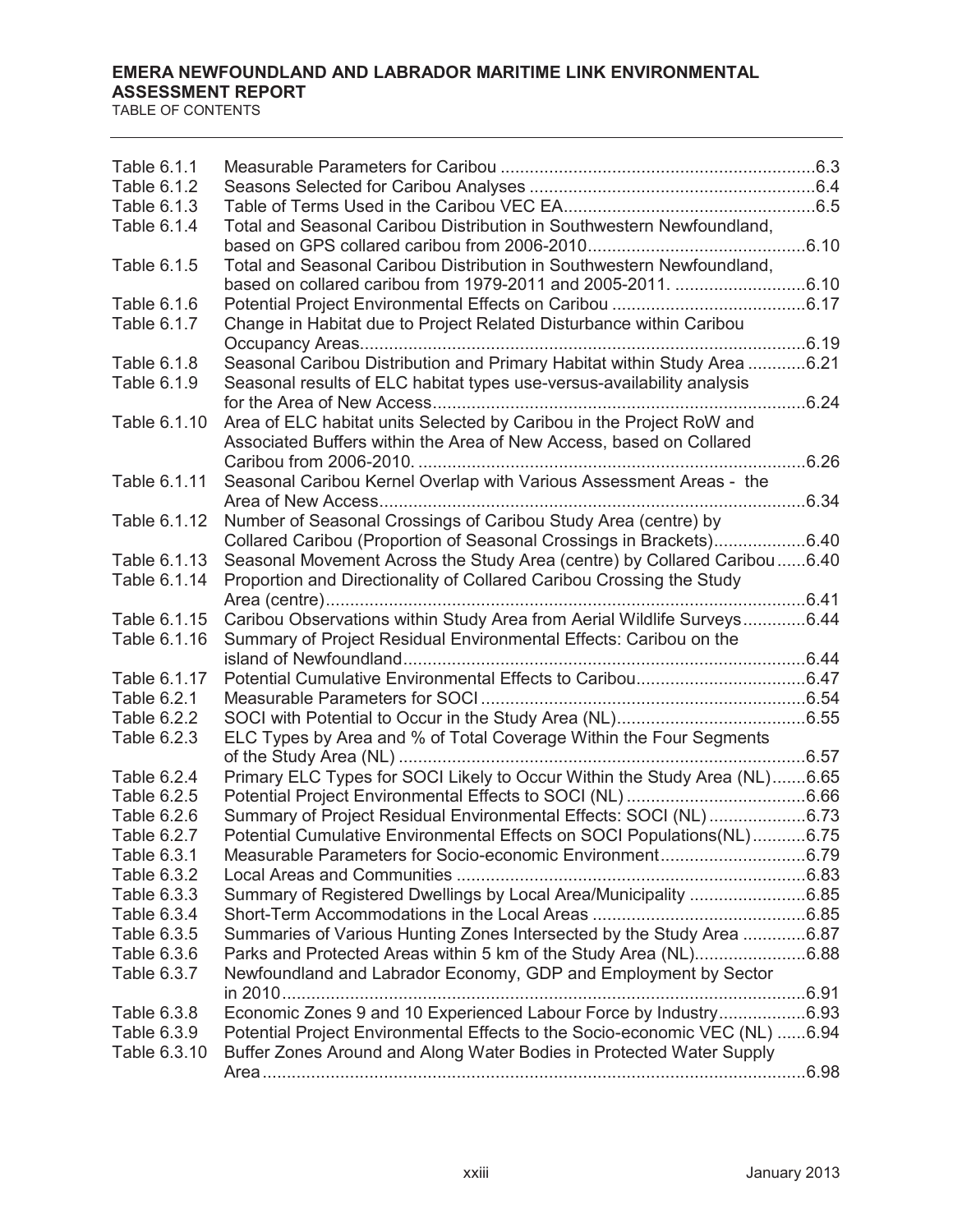| Table 6.3.11 | Summary of Project Residual Environmental Effects: Socio-economic          |  |
|--------------|----------------------------------------------------------------------------|--|
| Table 6.3.12 | Potential Cumulative Environmental Effects on the Socio-economic           |  |
| Table 6.4.1  | Measurable Parameters for Archaeological and Heritage Resources6.104       |  |
| Table 6.4.2  |                                                                            |  |
| Table 6.4.3  |                                                                            |  |
| Table 6.4.4  | Potential Project Environmental Effects to Archaeological and Heritage     |  |
|              |                                                                            |  |
| Table 6.4.5  | Summary of the Residual Environmental Effects of the Project on            |  |
|              |                                                                            |  |
| Table 6.4.6  | Potential Cumulative Environmental Effects to Archaeological and           |  |
|              |                                                                            |  |
| Table 7.1.1  | Measurable Parameters for Species of Conservation Interest7.5              |  |
| Table 7.1.2  |                                                                            |  |
| Table 7.1.3  | Potential Project Environmental Effects to SOCI in (Cabot Strait) 7.11     |  |
| Table 7.1.4  | Summary of Project Residual Environmental Effects: SOCI (Cabot Strait)7.21 |  |
| Table 7.1.5  | Potential Cumulative Environmental Effects to SOCI Populations             |  |
|              |                                                                            |  |
| Table 7.2.1  |                                                                            |  |
| Table 7.2.2  |                                                                            |  |
| Table 7.2.3  |                                                                            |  |
| Table 7.2.4  | Potential Project Environmental Effects to Commercial Fisheries 7.32       |  |
| Table 7.2.5  | Summary of Project Residual Environmental Effects: Commercial              |  |
|              |                                                                            |  |
| Table 7.2.6  | Potential Cumulative Environmental Effects to Commercial Fisheries7.35     |  |
| Table 7.3.1  |                                                                            |  |
| Table 7.3.2  | Summary of Distinct Bottom Habitat Types Identified along the Cabot        |  |
|              |                                                                            |  |
| Table 7.3.3  | Potential Project Environmental Effects on the Marine Environment          |  |
|              |                                                                            |  |
| Table 7.3.4  | Summary of Project Residual Environmental Effects: Marine Environment      |  |
|              |                                                                            |  |
| Table 7.3.5  | Potential Cumulative Environmental Effects to the Marine Environment       |  |
|              |                                                                            |  |
| Table 7.4.1  | Measurable Parameters for Current Use of Land and Resources for            |  |
|              |                                                                            |  |
| Table 7.4.2  | Characteristics of Cape Breton Mi'kmaq Communities, 20117.74               |  |
| Table 7.4.3  | Resources of Traditional Importance to the Mi'kmaq in the Cabot Strait     |  |
|              |                                                                            |  |
| Table 7.4.4  | Potential Project Environmental Effects on the Current Use of Land and     |  |
|              | Resources for Traditional Purposes by the Mi'kmaq (Cabot Strait) 7.79      |  |
| Table 7.4.5  | Summary of Project Residual Environmental Effects: Current Use of Land     |  |
|              | and Resources for Traditional Purposes by the Mi'kmag (Cabot Strait)7.83   |  |
| Table 7.4.6  | Potential Cumulative Environmental Effects on Current Use of Land and      |  |
|              | Resources for Traditional Purposes by the Mi'kmaq (Cabot Strait) 7.85      |  |
| Table 8.1.1  |                                                                            |  |
| Table 8.1.2  |                                                                            |  |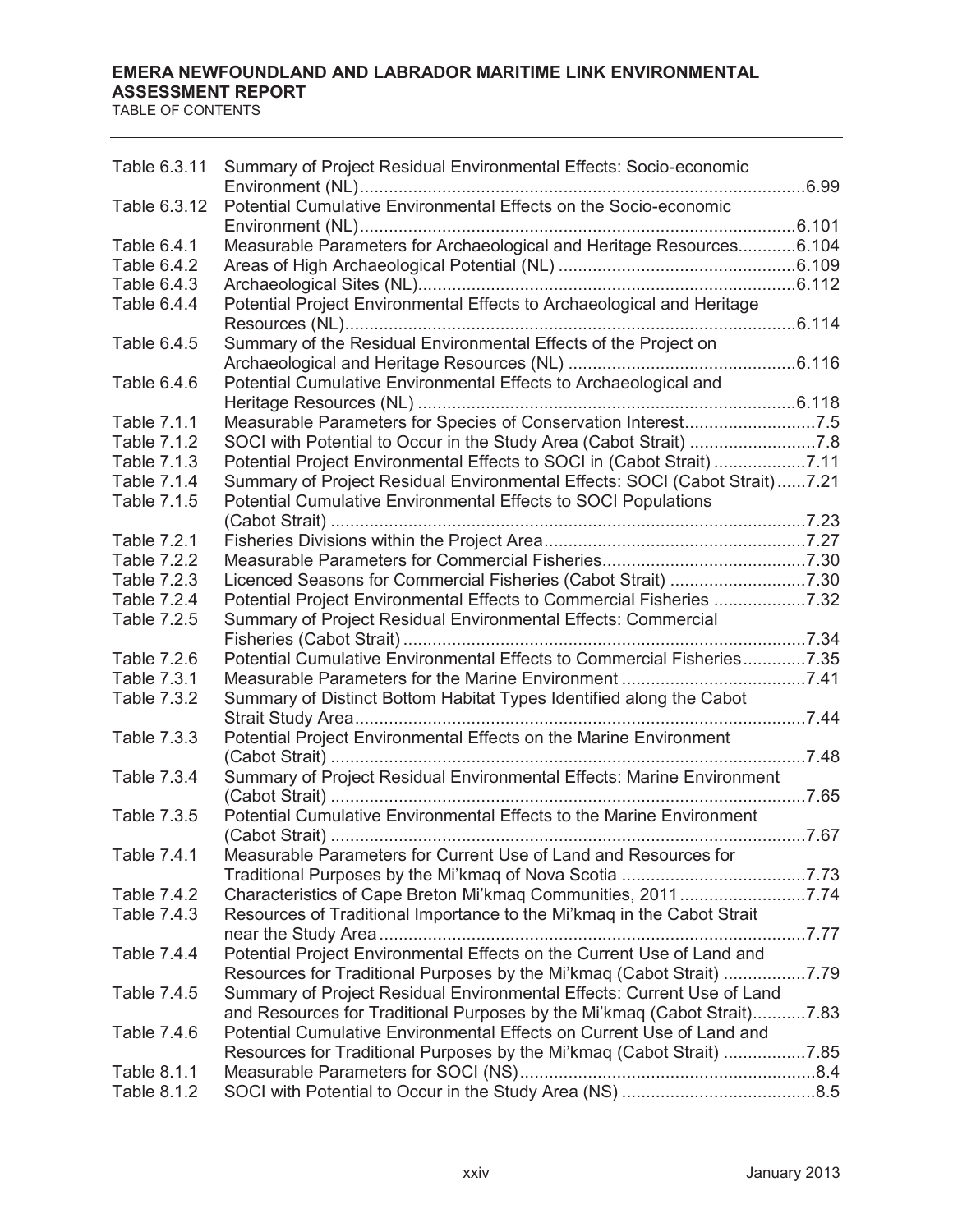| Table 8.1.3<br>Table 8.1.4 | ELC Types by Area and % of Total Coverage Within the Study Area (NS) 8.7<br>Primary ELC Types for SOCI Likely to Occur Within the Study Area (NS) 8.12 |  |
|----------------------------|--------------------------------------------------------------------------------------------------------------------------------------------------------|--|
| Table 8.1.5                |                                                                                                                                                        |  |
| Table 8.1.6                | Summary of Project Residual Environmental Effects: SOCI (NS)8.20                                                                                       |  |
| Table 8.2.1                | Measurable Parameters for the Socio-Economic Environment8.27                                                                                           |  |
| Table 8.2.2                |                                                                                                                                                        |  |
| Table 8.2.3                |                                                                                                                                                        |  |
| Table 8.2.4                |                                                                                                                                                        |  |
| Table 8.2.5                | Nova Scotia Economy, GDP and Employment by Sector (2010)8.36                                                                                           |  |
| Table 8.2.6                |                                                                                                                                                        |  |
| Table 8.2.7                |                                                                                                                                                        |  |
| Table 8.2.8                | Potential Project Environmental Effects to the Socio-Economic                                                                                          |  |
|                            |                                                                                                                                                        |  |
| Table 8.2.9                | Potential Cumulative Environmental Effects on the Socio-Economic                                                                                       |  |
| Table 8.3.1                | Measurable Parameters for Archaeological and Heritage Resources8.44                                                                                    |  |
| Table 8.3.2                |                                                                                                                                                        |  |
| Table 8.3.3                | Known Shipwrecks with Potential to be Within the Study Area (NS)8.49                                                                                   |  |
| Table 8.3.4                | Potential Project Environmental Effects to Archaeological and Heritage                                                                                 |  |
|                            |                                                                                                                                                        |  |
| Table 8.3.5                | Summary of Project Residual Environmental Effects: Archaeological and                                                                                  |  |
|                            |                                                                                                                                                        |  |
| Table 8.3.6                | Potential Cumulative Environmental Effects to Archaeological and Heritage                                                                              |  |
|                            |                                                                                                                                                        |  |
| Table 8.4.1                | Measurable Parameters for Current Use of Land and Resources for                                                                                        |  |
|                            |                                                                                                                                                        |  |
| Table 8.4.2                | Characteristics of Cape Breton Mi'kmaq Communities, 20118.61                                                                                           |  |
| Table 8.4.3                | Resources/Areas of Traditional Importance to the Mi'kmaq in eastern                                                                                    |  |
|                            |                                                                                                                                                        |  |
| Table 8.4.4                | Potential Project Environmental Effects on the Current Use of Land and                                                                                 |  |
|                            | Resources for Traditional Purposes by the Mi'kmaq of Nova Scotia 8.67                                                                                  |  |
| Table 8.4.5                | Summary of Project Residual Environmental Effects: Current Use of Land                                                                                 |  |
|                            | and Resources for Traditional Purposes by the Mi'kmaq of Nova Scotia8.72                                                                               |  |
| Table 8.4.6                | Potential Cumulative Environmental Effects on Current Use of Land and                                                                                  |  |
|                            | Resources for Traditional Purposes by the Mi'kmag of Nova Scotia 8.74                                                                                  |  |
| Table 9.2.1                | Annual Projected Increases in Mean Annual Maximum and Minimum                                                                                          |  |
|                            | Temperature, and Percent Precipitation, for Sydney, Nova Scotia With                                                                                   |  |
|                            |                                                                                                                                                        |  |
| Table 10.1.1               | Potential Interactions of Project-Related Accidents and Malfunctions                                                                                   |  |
|                            |                                                                                                                                                        |  |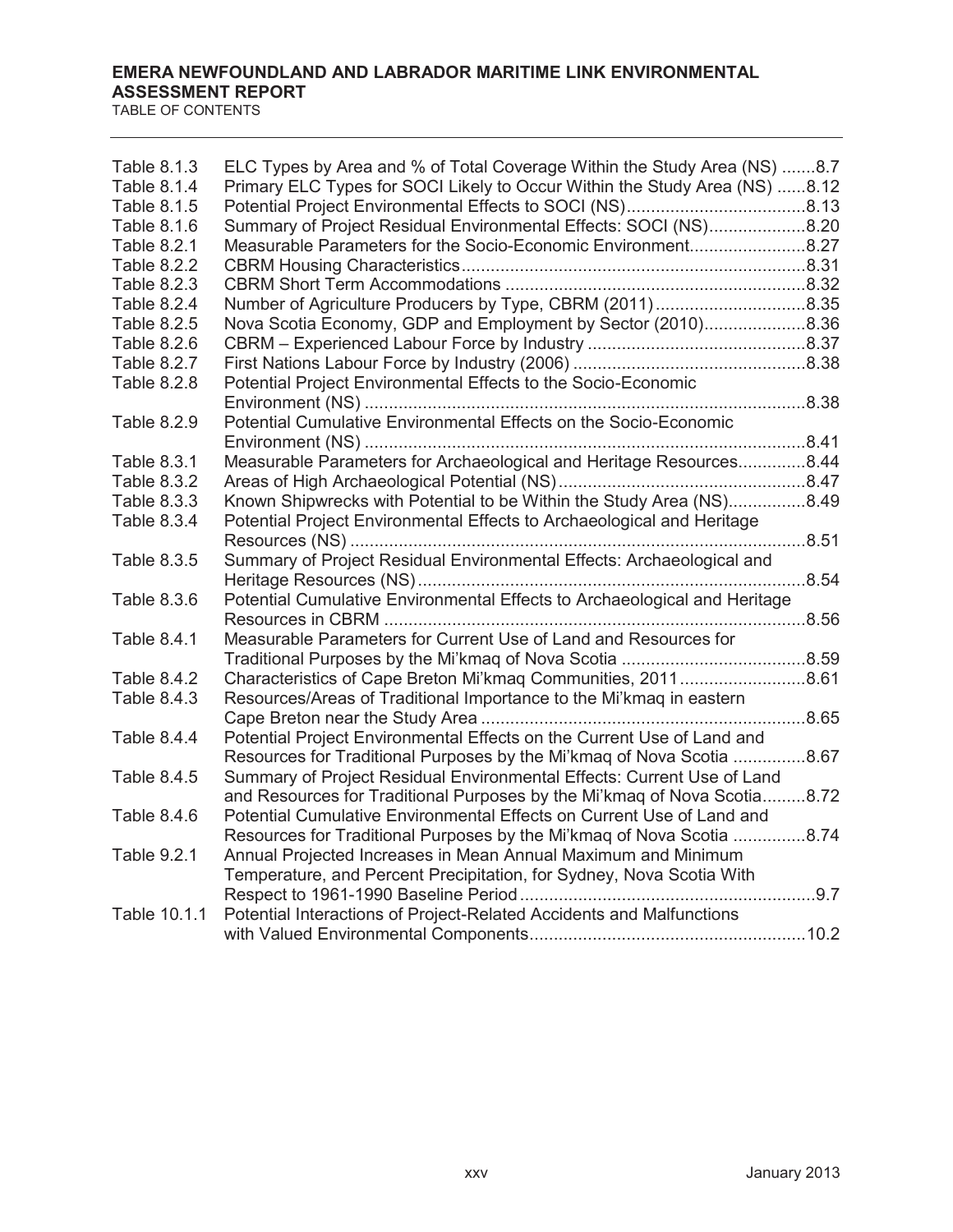#### **LIST OF FIGURES**

| <b>Figure 1.1.1</b> |                                                                        |  |
|---------------------|------------------------------------------------------------------------|--|
| <b>Figure 1.2.1</b> |                                                                        |  |
| Figure 1.2.2        |                                                                        |  |
| <b>Figure 1.2.3</b> |                                                                        |  |
| <b>Figure 1.2.4</b> |                                                                        |  |
| <b>Figure 2.3.1</b> | Previously Considered and Current Grounding Sites (NS)2.10             |  |
| Figure 2.3.2        | Previously Considered and Current Groudning Sites (NL) 2.11            |  |
| <b>Figure 2.4.1</b> |                                                                        |  |
| <b>Figure 2.4.2</b> |                                                                        |  |
| <b>Figure 2.4.3</b> |                                                                        |  |
| <b>Figure 2.4.4</b> |                                                                        |  |
| <b>Figure 2.4.5</b> |                                                                        |  |
| <b>Figure 2.4.6</b> |                                                                        |  |
| <b>Figure 2.5.1</b> |                                                                        |  |
| <b>Figure 2.5.2</b> |                                                                        |  |
| <b>Figure 2.5.3</b> | Transmission Corridor Configuration - Island of Newfoundland2.24       |  |
| Figure 2.5.4        |                                                                        |  |
| <b>Figure 2.5.5</b> |                                                                        |  |
| <b>Figure 2.5.6</b> | Site Layout of Converter Station and Inland Transition Compound        |  |
|                     | - Woodbine                                                             |  |
| Figure 2.5.7        |                                                                        |  |
| <b>Figure 2.5.8</b> |                                                                        |  |
| <b>Figure 2.5.9</b> |                                                                        |  |
| Figure 2.5.10       |                                                                        |  |
| Figure 2.5.11       |                                                                        |  |
| <b>Figure 2.6.1</b> |                                                                        |  |
| Figure 2.6.2        |                                                                        |  |
| <b>Figure 2.6.3</b> |                                                                        |  |
| <b>Figure 2.6.4</b> |                                                                        |  |
| <b>Figure 2.6.5</b> |                                                                        |  |
| <b>Figure 2.6.6</b> |                                                                        |  |
| Figure 2.7.1        | Graphic Representation of Magnetic Field Strength Intensity Profile    |  |
|                     |                                                                        |  |
| Figure 2.11.1       | Monthly Construction Work Force Requirements, 2013-2017 2.77           |  |
| <b>Figure 3.2.1</b> |                                                                        |  |
| <b>Figure 4.1.1</b> |                                                                        |  |
| <b>Figure 4.1.2</b> | Example Ecological Land Classification and Wetland Model4.13           |  |
| <b>Figure 4.2.1</b> |                                                                        |  |
| Figure 4.2.2        | Annual Wind Rose for MSC50 Node and Normal Ocean Current Velocity 4.27 |  |
| <b>Figure 4.2.3</b> | Monthly Water Temperature and Salinity Profile - Cabot Strait4.28      |  |
| Figure 4.2.4        |                                                                        |  |
| <b>Figure 4.2.5</b> |                                                                        |  |
| <b>Figure 4.2.6</b> |                                                                        |  |
| Figure 4.2.7        |                                                                        |  |
| <b>Figure 4.2.8</b> |                                                                        |  |
| <b>Figure 4.2.9</b> |                                                                        |  |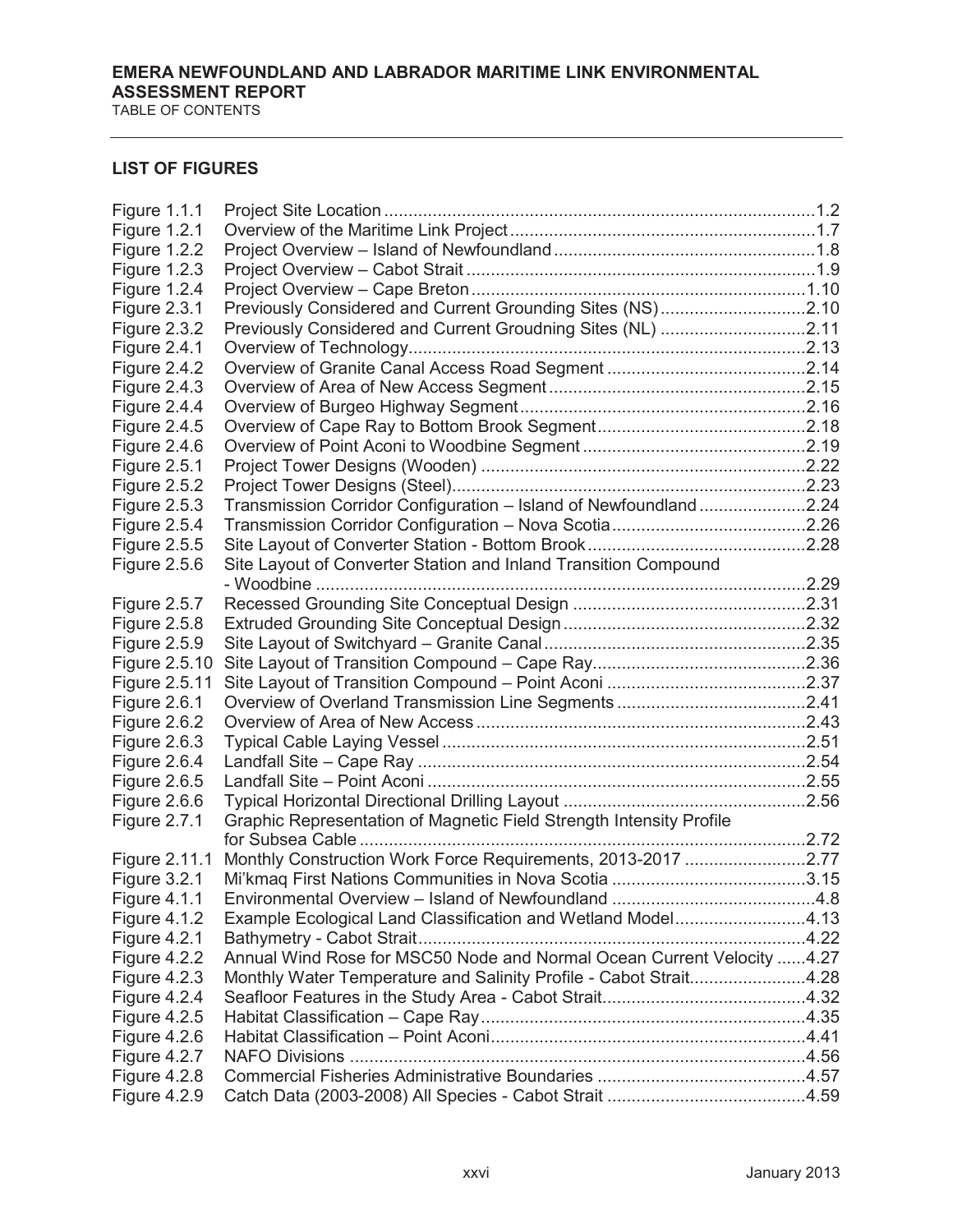| Figure 4.2.10 Total Catch Numbers per Section of the Study Area (2003-2008)<br><b>Figure 4.3.1</b> |  |
|----------------------------------------------------------------------------------------------------|--|
|                                                                                                    |  |
|                                                                                                    |  |
| Figure 5.1.1                                                                                       |  |
| <b>Figure 5.2.1</b>                                                                                |  |
| Figure 6.1.1<br>Caribou Overall Distribution and Management Areas - Southwestern                   |  |
|                                                                                                    |  |
| Caribou Winter Distribution and Management Areas - Southwestern<br>Figure 6.1.2                    |  |
|                                                                                                    |  |
| Caribou Spring Distribution and Management Areas - Southwestern<br>Figure 6.1.3                    |  |
|                                                                                                    |  |
| Caribou Winter Distribution (Dec-Apr) within Area of New Access<br>Figure 6.1.4                    |  |
|                                                                                                    |  |
| Caribou Spring Distribution (May-June) within Area of New Access<br>Figure 6.1.5                   |  |
| Caribou Summer Distribution (July-Sept) within Area of New Access                                  |  |
| Figure 6.1.6<br>6.15                                                                               |  |
| Caribou Fall Distribution (Oct-Nov) within Area of New Access (2006-2010)6.16<br>Figure 6.1.7      |  |
| Figure 6.1.8<br>Caribou Habitat Quality during Winter within Area of New Access 6.27               |  |
| Caribou Habitat Quality during Spring within Area of New Access 6.28<br>Figure 6.1.9               |  |
| Figure 6.1.10 Caribou Habitat Quality during Summer within Area of New Access 6.29                 |  |
| Figure 6.1.11 Caribou Habitat Quality during Fall within Area of New Access6.30                    |  |
|                                                                                                    |  |
|                                                                                                    |  |
|                                                                                                    |  |
|                                                                                                    |  |
|                                                                                                    |  |
| Figure 6.1.17 Caribou Observations during Wildlife Surveys in the Area of New Access               |  |
|                                                                                                    |  |
| Figure 6.1.18 Caribou Observations during Wildlife Surveys in the Area of New Access               |  |
|                                                                                                    |  |
| Figure 6.2.1                                                                                       |  |
| Figure 6.3.1                                                                                       |  |
| Figure 6.3.2                                                                                       |  |
| Figure 6.4.1                                                                                       |  |
| Areas of High Archaeological Potential - Island of Newfoundland 6.111<br>Figure 6.4.2              |  |
| <b>Figure 7.1.1</b>                                                                                |  |
| <b>Figure 7.2.1</b>                                                                                |  |
| <b>Figure 7.2.2</b><br>Protected and Sensitive Areas - Cape BretonProvincial Parks and             |  |
| <b>Figure 8.1.1</b>                                                                                |  |
| <b>Figure 8.2.1</b>                                                                                |  |
| <b>Figure 8.3.1</b>                                                                                |  |
| Figure 8.3.2                                                                                       |  |
| Figure 11.1.1                                                                                      |  |